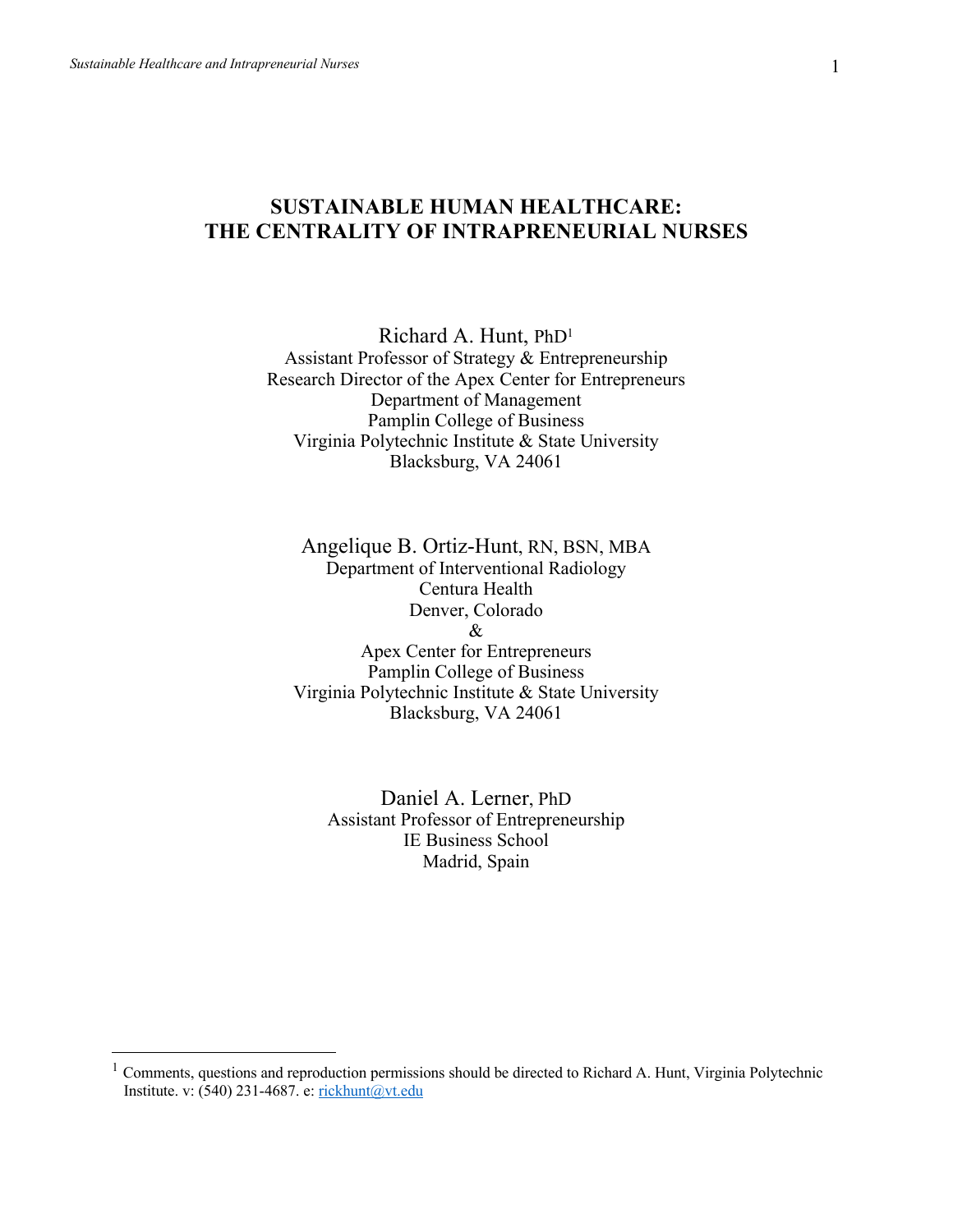### **SUSTAINABLE HUMAN HEALTHCARE: THE CENTRALITY OF INTRAPRENEURIAL NURSES**

### **ABSTRACT**

Much is broken in the systems designed to deliver human healthcare. Without a fundamental reassessment, involving new sources of capable leadership, there is reason to doubt society's capacity to guarantee the availability of basic healthcare for future generations. Confronted by the "iron triangle" of cost, quality, and access, healthcare is awash in seemingly irresolvable tradeoffs. However, management research may provide some promising pathways, particularly through the implementation of internal processes that embody entrepreneurship. Towards this end, we develop and test the linkage between sustainability and intrapreneurship. Employing a matched pair sample of hospitals from diverse American cities, we investigate the extent to which intrapreneurial nurses influence healthcare outcomes. Our findings reveal that nurses are decisive in exerting material, positive effects on the sustainability of life-enhancing healthcare.

**Key Words:** intrapreneurship; sustainability; corporate entrepreneurship; healthcare solutions

#### **-\*-**

"*Healthcare, as we know it, is simply not sustainable. With growing realities including escalating costs and shifting market access models; stakeholder and regulatory scrutiny; low patient trust; and, an evolving physical environment threatening human health — the industry knows it needs to make itself more sustainable — but the answers might not be so easy to find*." – L. Xia (2017)

#### **INTRODUCTION**

Human healthcare delivery is in dire straits (Cook et al. 2007; Himmelstein et al. 2018) and yet, management and organizational scholars have struggled to offer fresh insights (Gilmartin & D'Aunno, 2007), tenable theoretical frameworks (Kreitzer et al. 2015), or even partial solutions (Folland, Goodman & Stano, 2016) to the mounting crisis.

Although sustainability is most frequently discussed in terms of the environment, sustainable human existence involves developing long-term solutions to challenges involving four intimately related elements: environmental, social, economic, and cultural (Hacking & Guthrie 2008). Ultimately, sustainability is a matter of inter-generational fairness (Hunt & Fund 2016), involving present-day behaviors that give equally weighted consideration to future populations by taking into full account the quality of life they will experience (Weiss, 1990). Sustainability means that each successive generation depletes resources and generates behavioral outcomes in a fashion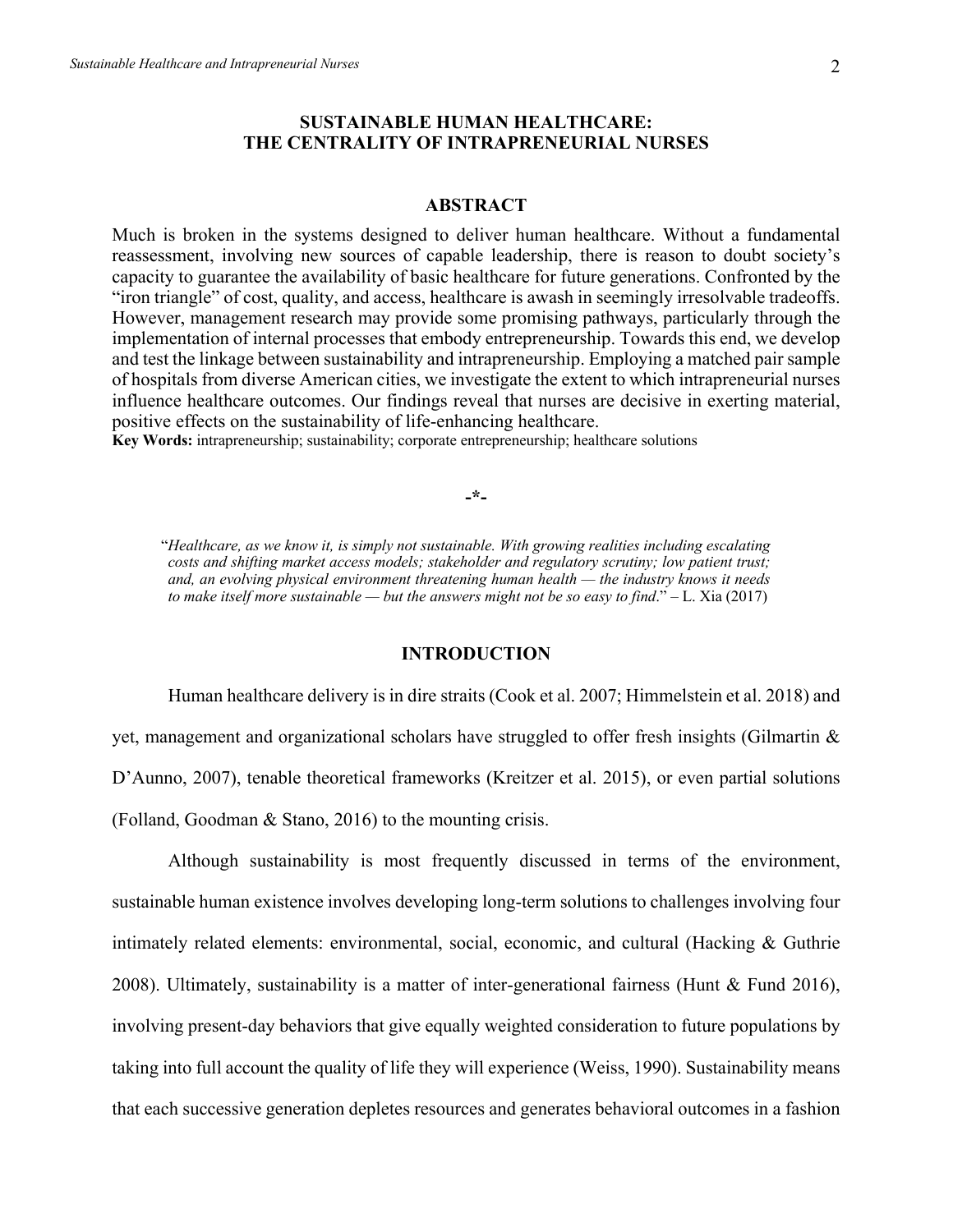that can continue indefinitely and without diminution of future peoples' quality of life (Daly, 1990). Gao and Bansal (2013) asserted that the key to sustainability is the emergence of an evolving mindset, migrating from the use of instrumental logics, which involve sequential decision-making and inflexible, exploitation-driven goals, to integrative logics that embrace the mutual aims of economic, socio-cultural, and environmental well-being.

In the realm of healthcare, the integration posited by Gao and Bansal has proved elusive, particularly in the U.S. (Gilmartin & D'Aunno, 2007). Shifting demographics, stark economic realities, and the inability to identify, develop, and leverage key resources have thrown into doubt the ability to deliver basic healthcare services to the even the most susceptible populations (Prowle & Harradine 2015). Although "[…] no single influence can account for any such complex phenomenon," noted Baumol (1993: 19), "low productivity growth in the personal services...where human touch is crucial" is the source of much of the "cost disease" in healthcare." The formidable task of successfully addressing these impediments and curing the "cost disease" has proved daunting (Hartwig, 2008). Sometimes referred to as the "iron triangle" of cost, quality, and access (e.g. Burns & Muller, 2008), healthcare is awash in seemingly irresolvable tradeoffs.

The purpose of this paper is to investigate the barriers to sustainable healthcare, which we attempt to address in the same fashion that all approaches to sustainability must: with decisionmakers and stakeholders who discover and implement novel solutions to persistent problems, without regard to the resources immediately available; in short, innovating entrepreneurs. The central question of our inquiry is: Who are the innovating entrepreneurs of healthcare and how can they be empowered and unleashed to have a transformative impact on cost and quality?

Our study is among the first to apply the principles of entrepreneurial orientation (EO) (Covin & Wales 2012, 2018; Lumpkin & Dess, 2011; Pearce et al. 2010) and intrapreneurial behaviors (Antoncic & Hisrich 2001) to clinical settings in order to isolate and analyze the direct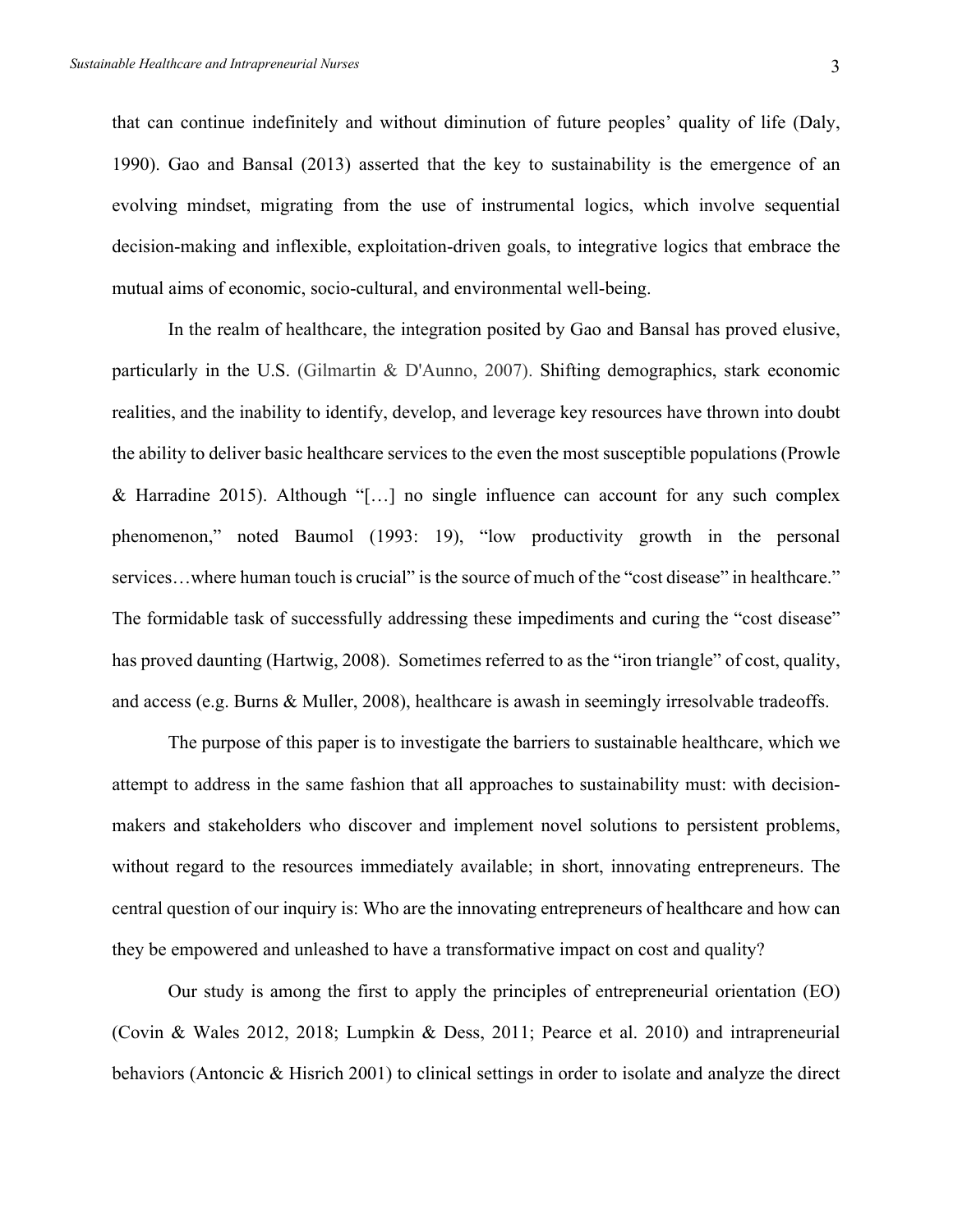impacts of EO and intrapreneurship (Parker, 2011) on the two most important dimensions of sustainable healthcare: healthcare outcomes and costs. Using a mixed methods approach with a pairwise analysis comparing sets of intrapreneurial and non-intrapreneurial hospitals in sixteen diverse American cities, we provide a richly detailed portal to the key drivers of sustainable healthcare. We contribute new insights concerning when and how the problems of Baumol's cost disease in healthcare (Hartwig, 2008) can be addressed by empowering those who are best equipped to provide much-needed innovations at the times they are both needed. When such behaviors become the norm, then sustainability becomes attainable.

### **THE STATE OF U.S. HUMAN HEALTHCARE**

Humans face peril on multiple sustainability fronts (Hunt & Fund, 2016), many of which appear to be irreversible: environmental degradation, spiraling sovereign debt, the acts and outcomes of warfare, access to and quality of educational opportunities, the adequacy of basic infrastructure, and, as noted above, human healthcare. Yet, unlike other sustainability challenges, the human healthcare crisis cannot be addressed by simply moderating the consumption of finite resources. Healthcare, like other service industries faces an uphill battle to contain cost increases since productivity levels are largely dependent upon human labor that can be augmented but not entirely replaced by automation and technology (Baumol, 2012). In these cases, the resulting wage increases will far outpace productivity gains in service firms and the resulting cost pressures as a "cost disease" that cannot be easily cured in service-oriented industries like healthcare (Baumol & Bowen 1966; Baumol, 1993). Instead, the lack of productivity gains combined with the exponential growth in the consumption of finite resources will tend to drive costs higher (Gillion & Lloyd 1994).

Health reform worldwide is urgently required due to a multiplicity of vexing conditions: aging populations, widespread chronic disease, and steadily rising costs (Orzog & Emmanuel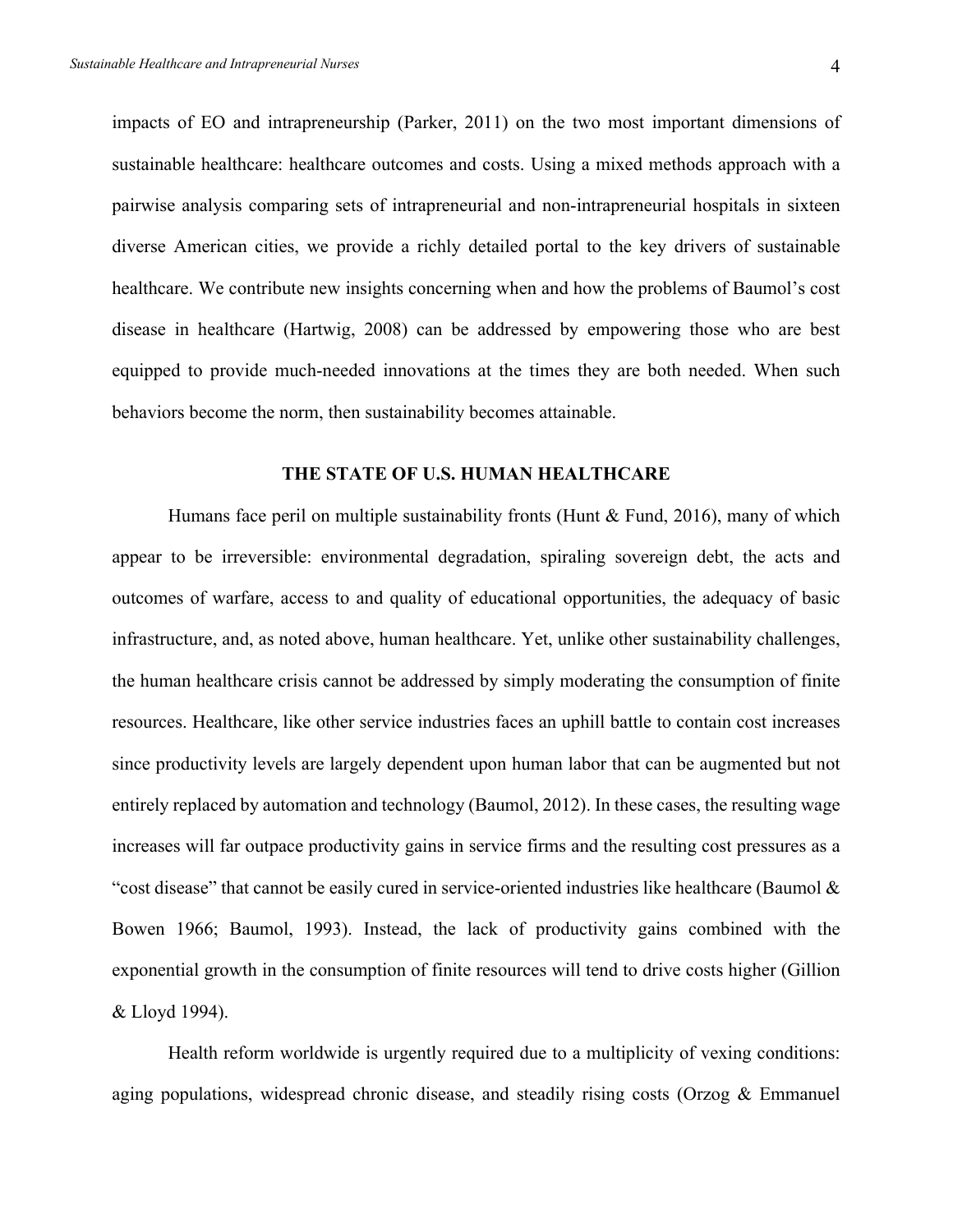2010). In fact, by 2050, the number of people aged 65 or older is expected to nearly triple to about 1.5 billion, representing 16% of the world's population, as a result of declines in both fertility and improvements in longevity. Unsurprisingly, as Baumol and Bowen (1966) predicted, exponential increases in demand for healthcare have precipitated spiraling costs. In 1980, healthcare expenditures were \$256 billion, according to the Centers for Medicare & Medicaid Services. This sizeable figure represented just over 8% of the Gross Domestic Product, but is a pittance compared to more recent figures. In 2010, U.S. taxpayers spent \$2.6 trillion for healthcare services, representing a *tenfold increase* in a single generation (Berwick & Hackbarth 2012). In addition to the physical pain and suffering, patients face dire financial circumstances from healthcare costs. 60% of bankruptcies in the U.S. are due to expensive medical bills (Himmelstein et al. 2018; Nembhard 2009; Vogus, et al. 2010). In effect, as noted primary care doctor, Steffie Woolhandler

ruin in this country" (Tamkins, 2009).

#### **THEORETICAL DEVELOPMENT**

observed, "Unless you're a Warren Buffet or Bill Gates, you're one illness away from financial

As the foregoing discussion demonstrates, struggles to resolve Baumol's "cost disease" in human healthcare delivery raises the importance of healthcare providers operating at the front lines of the industry to create fresh new innovations. The question is: How will this be done and who has the willingness and ability to do it? In the following section, we delve into the notion of EO as it is made manifest through intrapreneurial mind-sets and behaviors. Then, we explicitly assess the prospect of nurses playing this essential role, concluding with three propositions concerning the relationship between intrapreneurial nurses and sustainability aims.

### **Entrepreneurial to Intrapreneurial Human Healthcare**

While the demand for healthcare services escalates and the costs to deliver that care is "spinning perilously out of control," differential quality of care has created a growing divide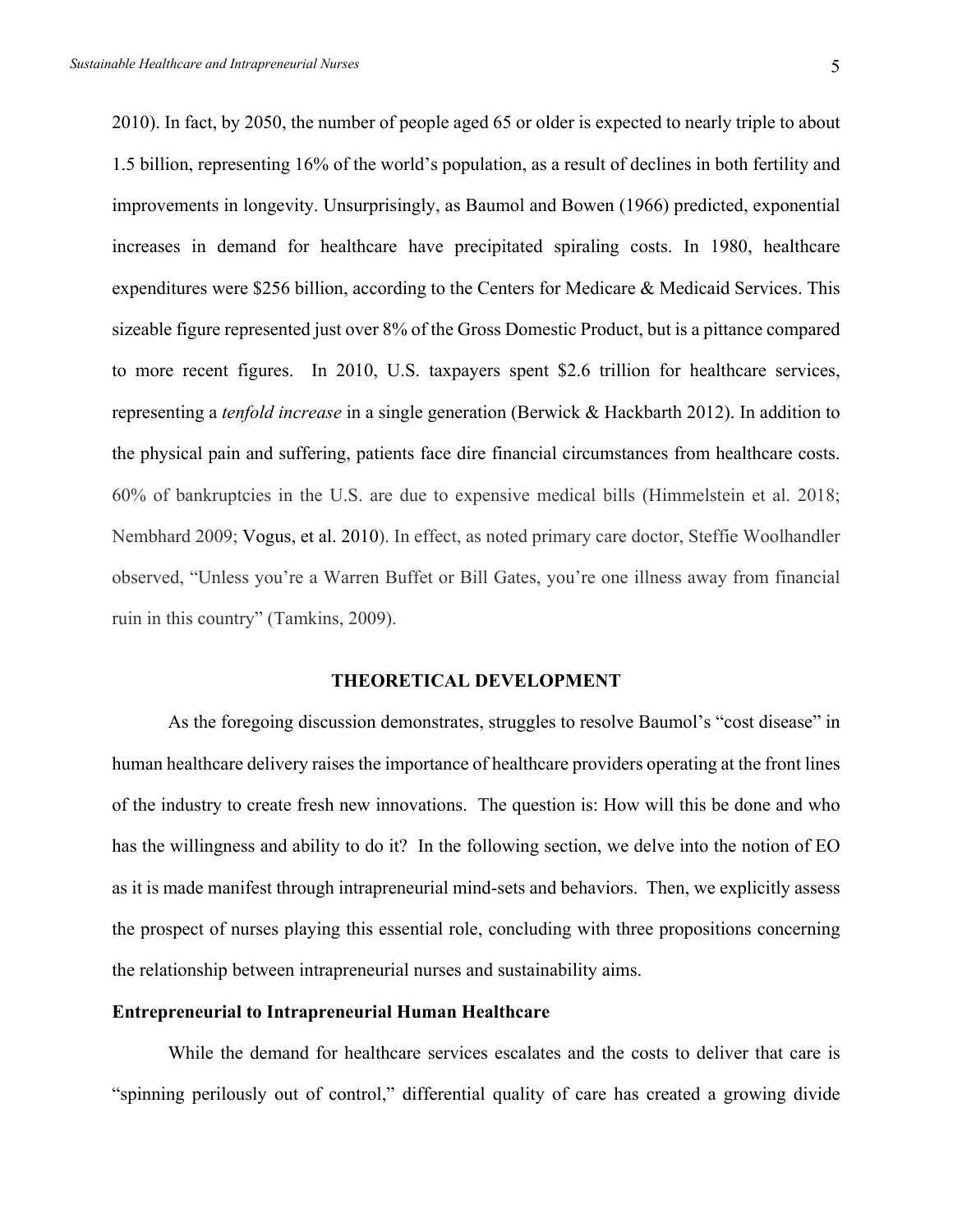between "haves" and "have-nots" (Kogan et al. 1995). Healthcare systems will need to innovate to deal with the ramifications of these changes, which include increased rates of the elderly diseases such as dementia, diminished resources as working-age populations decline, and increased demand for long-term care. Innovations will be vital if these challenges are to be met, especially since human healthcare now constitutes one-sixth of the U.S. economy and appears to be clinically and financially broken. The question we pose is this: Is there such a thing as healthcare entrepreneurship; and if so, can it contribute to sustainable human existence?

The management field is far from silent on the critical matter of human healthcare. For example, scholarship in organizational development has embraced the healthcare sector in manifold respects (e.g. Boss & Boss, 1989; Koberg, Boss, Senjem & Goodman, 1999), including studies that have taken up both hospitals and nurses (Aiken & Patrician, 2000). However, this work has not generally taken a multi-level approach to an assessment of healthcare organizations' entrepreneurial culture and actions. In adopting the vantage point of hospital change agents as internal entrepreneurs (Antoncic & Hisrich 2001; Burgelmann 1983; Covin, Garrett, Kuratko & Shepherd, 2015; Parker 2011), our study investigates the extent to which a hospital's entrepreneurial orientation (EO) may play a role in achieving superior patient care outcomes. Following Pearce, Fritz, and Davis (2010:219), EO is defined as attitudes and behaviors that have the qualities of "innovativeness, proactiveness, competitive aggressiveness, risk taking, and autonomy." EO is regarded by many scholars as being one of the most well-supported constructs comprising foundational entrepreneurship theory (Lumpkin & Dess, 2001; Covin & Wales 2012). And yet, EO has not been examined as a driver of healthcare outcomes.

In healthcare, as elsewhere, entrepreneurial individuals can have a transformative impact upon their organizations and customers by exploring, identifying and exploiting opportunities, creatively breaking patterns, taking and managing risk, and organizing and coordinating resources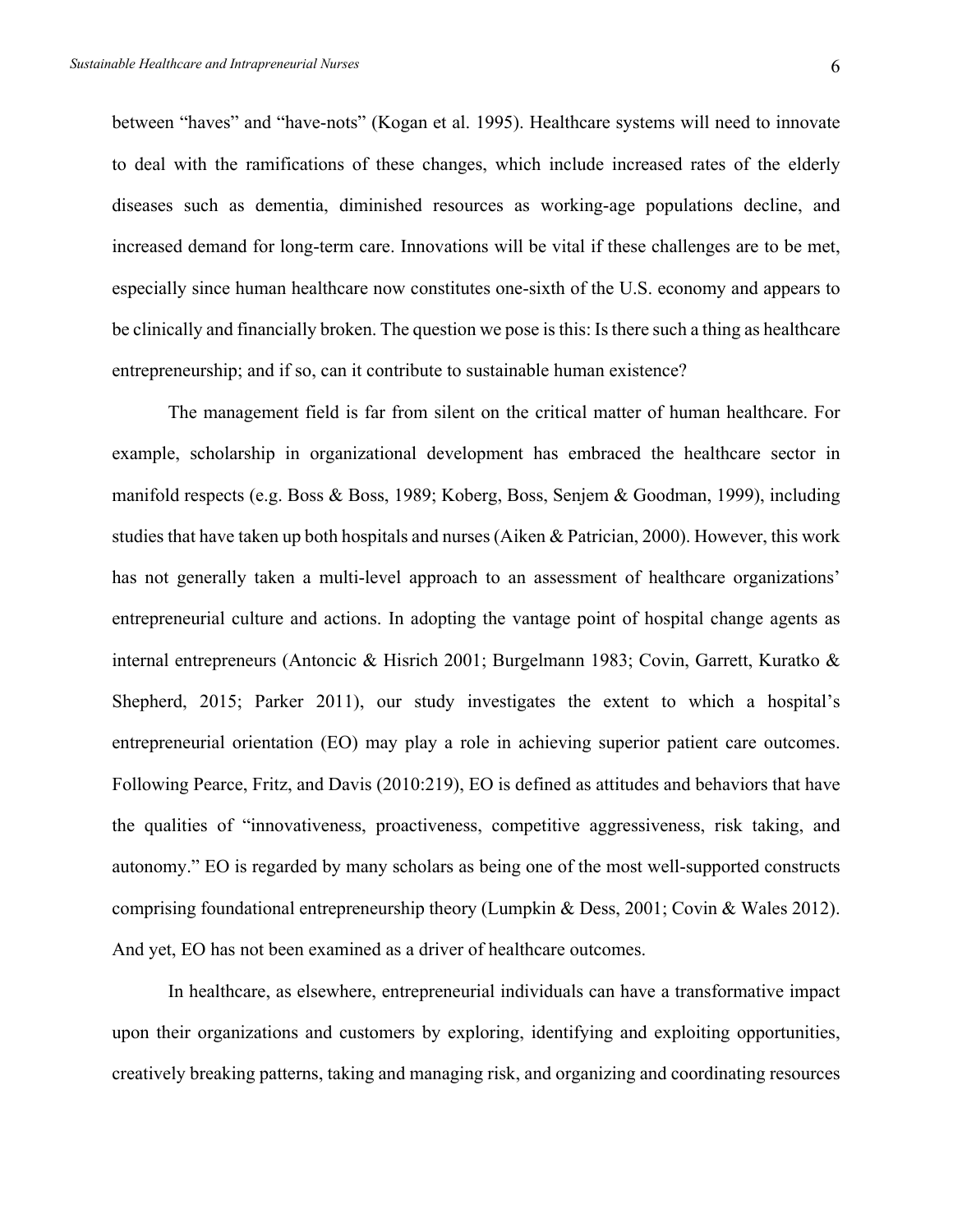(Covin, et al., 2015; Lega, 2009; Zahra & Covin, 1995). Importantly, entrepreneurship and opportunity exploitation do not necessarily imply the creation of new firms, but can also take place within existing organizations (Shane & Venkataraman 2000). This involves the concepts of *intrapreneurship* and corporate entrepreneurship, which we refer to as the practice of developing new ventures and strategic renewal within an existing organization in order to exploit new opportunities and generate valued financial and non-financial outcomes (Covin et al., 2015; Ireland, Covin & Kuratko 2009; Parker, 2011).

### **Intrapreneurship: Mindset and Behaviors**

Intrapreneurship is a relatively recent concept that focuses on employees of a company that have many of the attributes of entrepreneurs. An intrapreneur is someone within a company that takes risks in an effort to solve a given problem (Antoncic & Hisrich 2001; Parker, 2011), precipitate change, and improvement effectiveness or efficiency of the firm. Intrapreneurship differs from entrepreneurship and even corporate entrepreneurship in several important respects. The most important distinction involves the level of focus (Hisrich 1990; Wilson et al. 2012). While an entrepreneur should see the company as a vision from starting point to end; the intrapreneur is a facet of this broader vision. The intrapreneur works within the company to solve a specific problem. Thus, intraprenuers should have more directly applicable skills for a given task. The intrapreneur will take risks, but within the context of his or her job in the company. Unlike the entrepreneur, the intrapreneur is not focused on the entire company, but rather processes within it. In this sense, intrapreneurship applies the 'start up' style of management (characterized by flexibility, innovation, and risk taking) to an established organization (Antoncic & Hisrich 2001; Hostager, et al., 1998). The objective is to fast track productive, self-initiated improvements by circumventing bureaucracy, artificial imperatives, and unwanted constraints to better service customer-stakeholders. In the context of healthcare delivery,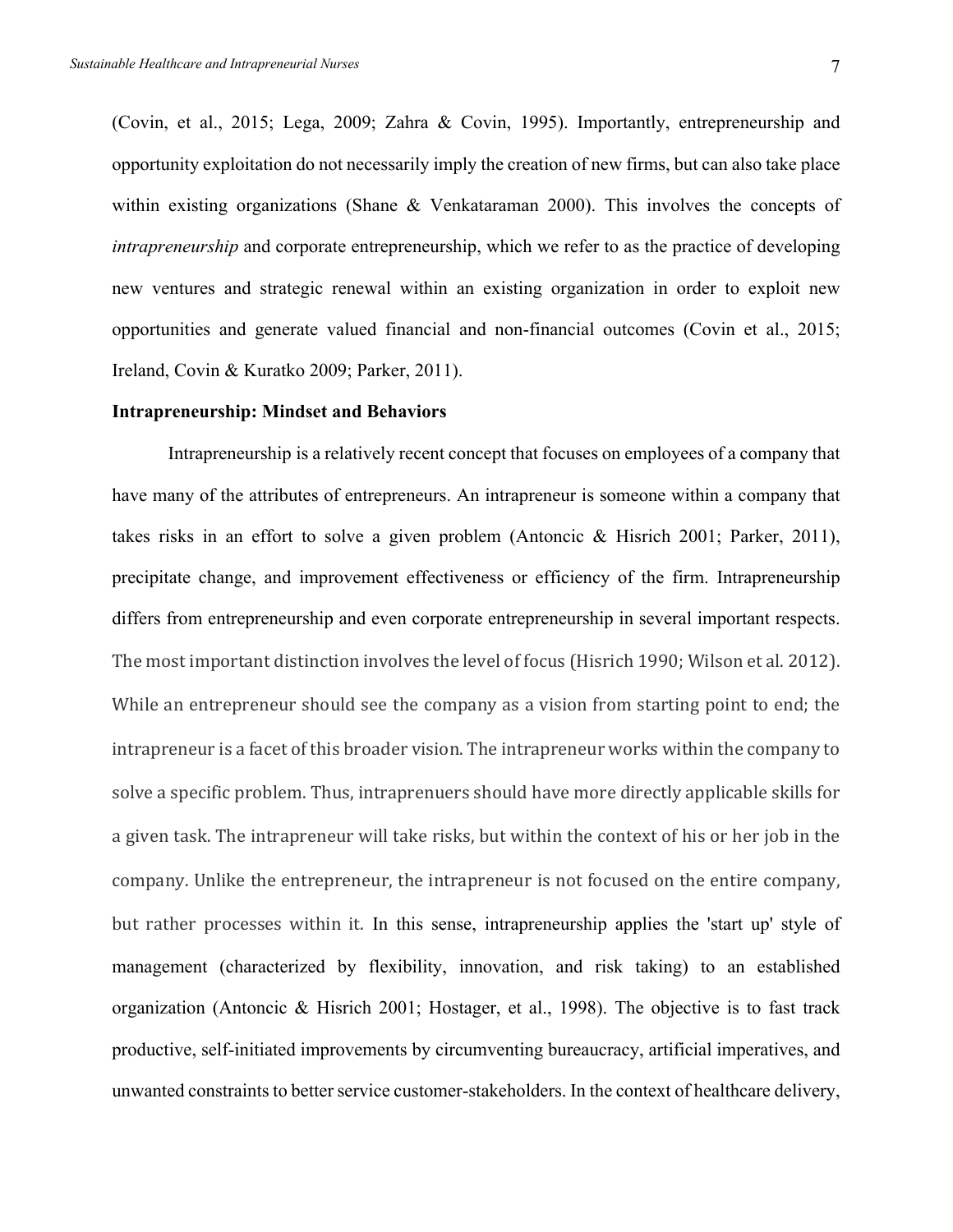intrapreneurship involves proactive, patient-centric efforts to anticipate and forestall problems, and to swiftly and creatively mitigate those problems that cannot be anticipated.

Intrapreneurs are major contributors to increases in productivity within organizations. Like entrepreneurs, intrapreneurs take risks and find more effective ways to accomplish tasks. Intrapreneurs are the drivers of innovation within companies. They seek policies, technologies and applications that resolve barriers to productivity increases (Antoncic  $&$  Hisrich 2001). When properly nurtured, an intrapreneur builds the aptitude to recognize and solve important problems while they build the skills necessary to one day start a company (Antoncic  $&$  Hisrich 2001). Thus, the process of intrapreneurship requires autonomy and independence to truly investigate every angle of the given problem they are presented with (Hisrich 1990). Scholars and practitioners have both noted that attempts to exercise undue control over potential intrapreneurs tends to stifle the experimental and creative processes that might otherwise bear fruit for the stakeholders and the organization (Carrier 1994; Hostager et al., 1998). When given greater autonomy, intrapreneurs have been found to exert favorable influence on the innovation (Luchsinger  $&$  Bagby 1987) and productivity of an organization. Since they most frequently serve on the front lines of organizations they tend to see more clearly the opportunities for process improvements (Antoncic & Hisrich 2001). Empirical research, primarily emanating from organizational development scholars -- many of whom focused their studies on the healthcare sector suggests that intrapreneurs are often the most fundamental component of an innovative organization; so much so, in fact, that intraprenuers are one of the most effective conduits for problem solving, organizational change, and client service (Wilson et al. 2012).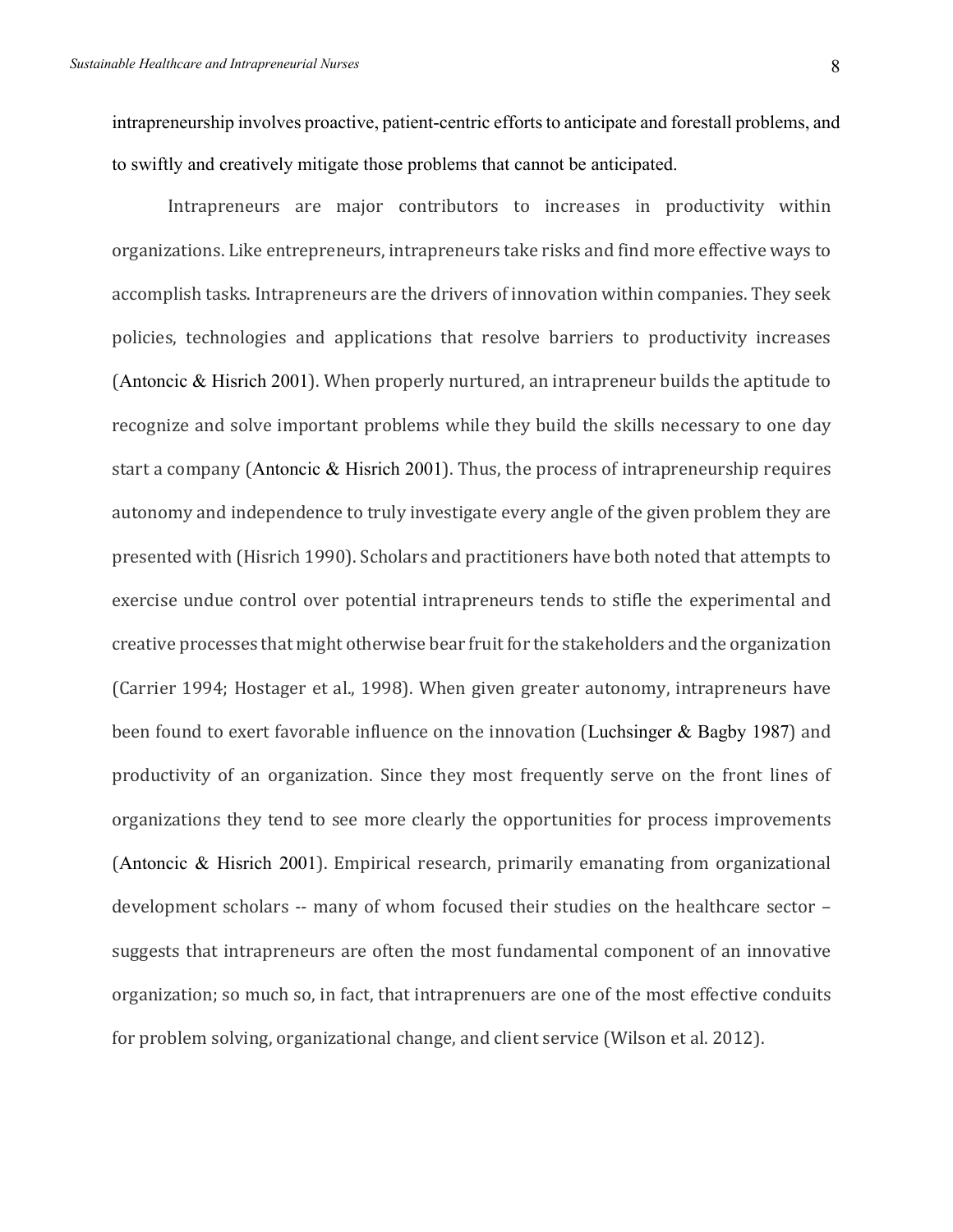And yet, for "nursepreurship" to succeed, the freedom of nurses to think independently is crucial. To achieve this an open-leadership style is required that encourages communication within and among nursing teams, problem identification, 'lateral thinking' and experimentation - features that constitute the essence of entrepreneurial orientation and intrapreneurial behaviors (White  $\&$ Begun, 1998). As Govindarajan and Desai noted (2013:280), "Intrapreneurs can transform an organization more quickly and effectively than others because they are self-motivated freethinkers, masters at navigating around bureaucratic and political inertia."

#### **The Centrality of Nurses**

Ultimately, any battle is won or lost on the front lines, and no group stands on the front lines of healthcare delivery more so than do nurses (Hewison & Badger 2006; Thompson & Yang 2009). With more than 80% of the entire healthcare workforce, nurses clearly comprise the single largest human resource dedicated to serving the healthcare needs in every country and virtually every healthcare context (Hayes, 2006). In the U.S., registered nurses constitute single largest certified profession with nearly 3 million workers (BLS, 2017). Aside from the sheer scale of the profession, nurses have a breadth and depth of front-line patient interaction and system-wide influence that is unparalleled in healthcare delivery (Wilson, Whitaker, Whitford, 2012). "Nurses are the glue of health care — whether treatment comes in an emergency room, doctor's office, med center, community clinic, homeless shelter or, especially, school clinic and nursing home. Precisely because they're always there, nurses are sometimes taken for granted" (UNMC, 2017). While there are no studies suggesting anything other than the fact that nurses are notoriously underpaid and overworked (Hayes, et al. 2006), it is not clear that they have been fully and amply deployed towards sustainable healthcare aims (Needleman et al. 2006). The entrepreneurial potential appears to be largely untapped (Cutler, 2011; Esterhuizen, 2006; McHarg, 2006). Thus, our primary aim is to investigate the premise that sustainable, ethical, and entrepreneurial solutions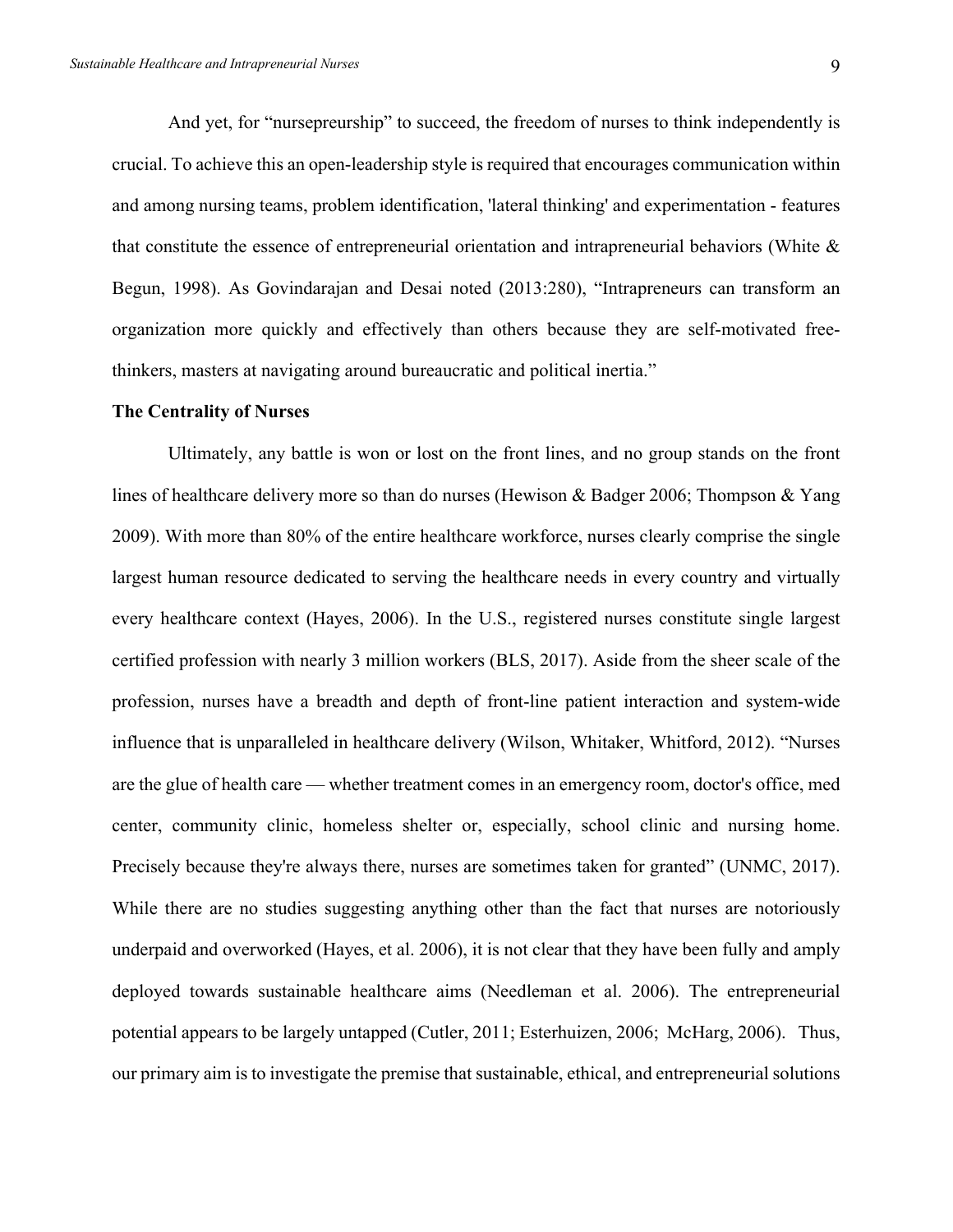to the healthcare crisis must necessarily embrace the centrality of nurses when developing, implementing, and supporting any such solutions.

Recent decades have witnessed a steady ascent in the complexity and magnitude of nurses' responsibilities, evidenced by the broadening scope of nurse training and deployment, especially through the development and implementation of advanced and specialist nursing roles and new models of practice (Buchan & Dal Poz, 2002). These expanded roles have been implemented in multiple care settings across the continuum of care from community or public health services and primary care, to acute care, and supportive or long-term care (Buchan & Dal Poz, 2002). In 2010, a landmark study by the Institute of Medicine (IOM), *The Future of Nursing: Leading Change, Advancing Health*, underscored the centrality of nursing contributions in finding that nurses will play a leading role in "...building a health care system that will meet the demand for safe, quality, patient-centered, accessible, and affordable care" (Institute of Medicine, 2010:1). Table 1 presents a composite perspective of the roles nursing have assumed in the context of modern healthcare delivery.

In addition to the sheer breadth and depth of involvement in each patient's well-being, Table 1 underscores the extent to which nurses shape critical dimensions of quality, affordable healthcare. As the Table reveals, all seven roles central to the nursing profession – and all three elements of the iron triangle -- actively engage sustainability, ethics, and entrepreneurship, including the urgent societal need to shift the focus from treatment to wellness and prevention (ANA 2017; UNMC 2017). This is consistent with the notion that has emerged through organizational research, demonstrating that "the innovative work behavior (IWB) of nurses, who are close to patients, is necessary if they are to be active participants in reaching organizational aims and, in a wider context, the aims of health care" (Afsar, et al., 2018:158; Liu et al., 2008; Knol & Van Linge, 2009).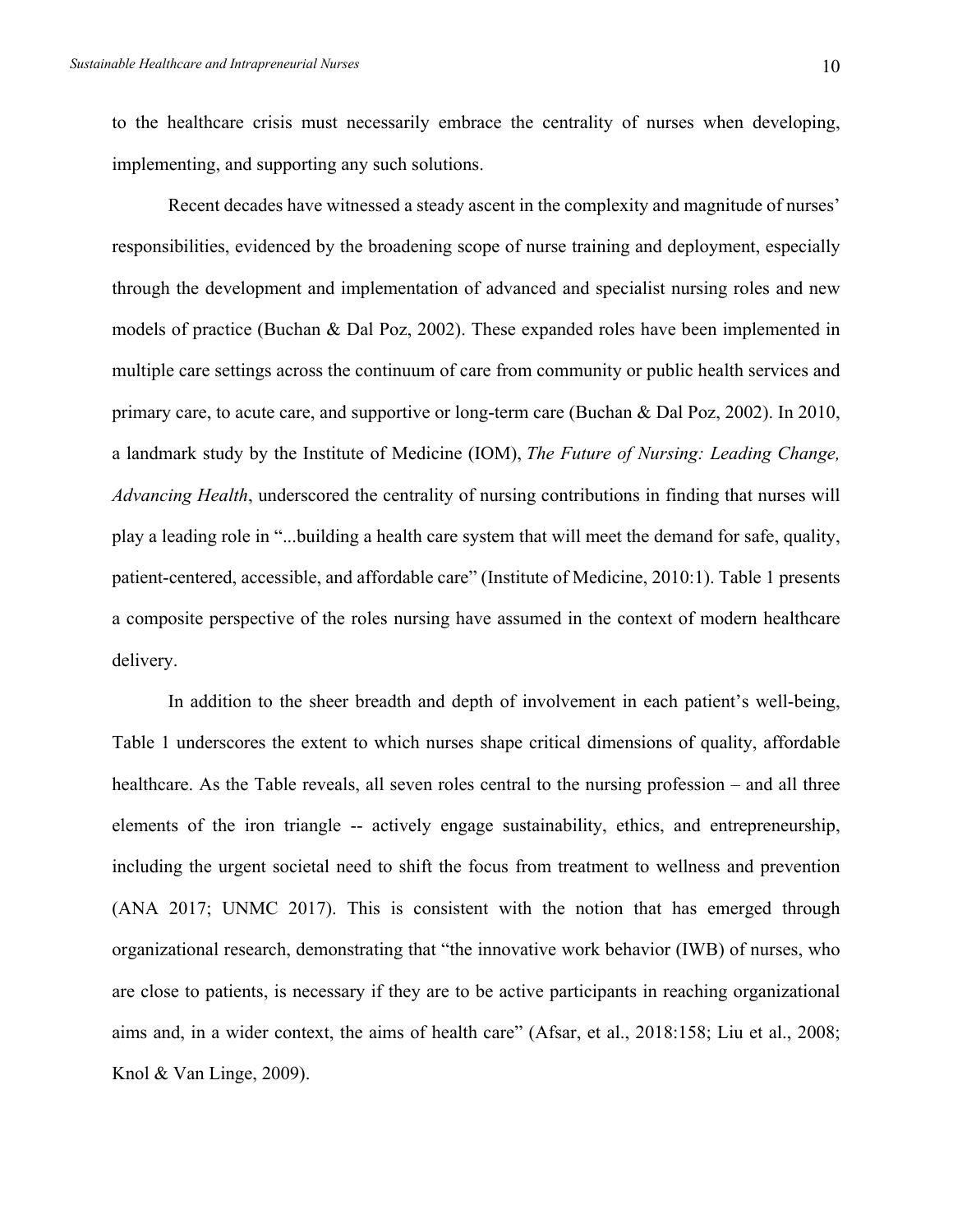### **\*\*\*\*INSERT TABLE 1 ABOUT HERE\*\*\*\***

The centrality of nurses with respect to the development and promulgation of sustainable human healthcare is well-supported through an analysis of multiple research streams addressing the issue. Scholarly journals cutting across diverse fields in medicine, management, public health, political science, economics, anthropology, gender studies, geography, sociology, and, of course, nursing, have variously arrived at a common set of stylized facts related to the relative influence by three key professional groups within healthcare: facility and policy administrators, physicians and nurses. While all three of these indispensable groups have highly inter-related functions, consistent evidence supports the notion that nurses are uniquely impactful in servicing sustainability aims. Figure 1 displays the perceived and observed impacts for healthcare outcomes and cost controls, each of which are essential to the achievement of healthcare sustainability aims (Hunt & Ortiz-Hunt 2018).

#### **\*\*\*\*INSERT FIGURE 1 ABOUT HERE\*\*\*\***

While physicians and hospital administrators are perceived to influence clinical results and expense management, respectively, neither eclipses the influence exerted by nurses across each of these two dimensions. Sustainable healthcare, if it is to be achieved, requires the extensive involvement of all stakeholder groups (Center for MMS 2015), but it is apparent that little can be accomplished without incorporating nurses in planning and effectuating change.

On these two inter-related bases – the essentiality of intrapreneurial behaviors and the central role of nurses in healthcare delivery – we have framed our investigation of sustainable healthcare delivery around three central propositions:

### **Guiding Propositions for Our Inquiry**

*P1: Intrapreneurial programs for nurses will improve the quality of healthcare delivery.*

*P2: Intrapreneurial programs for nurses will reduce the cost of healthcare.*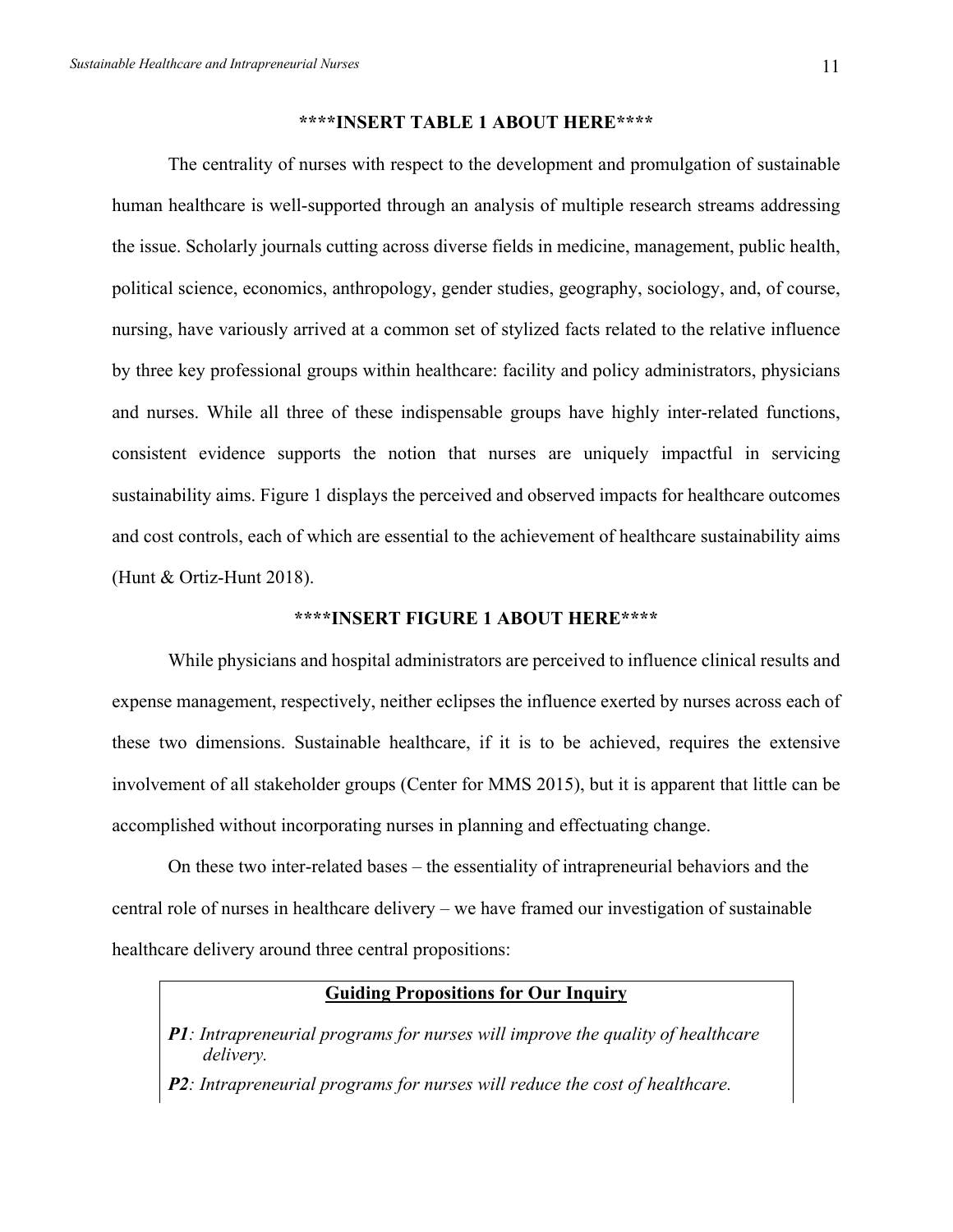*P3: Intrapreneurship among nurses is positively related to sustainable human healthcare.*

This, in turn, forms the motivating basis of our inquiry regarding the ability of intrapreneurial policies, practices, and processes to facilitate the achievement of sustainability aims.

### **DATA, METHODS AND ANALYSIS**

Any attempt to undertake an exhaustive examination of healthcare outcomes and costs is laden with exciting opportunities and daunting challenges. On the one hand, longitudinal, multilevel healthcare data is among the most voluminous of any industrial sector. On the other hand, much of the data is, by law, privacy-protected (Center for MMS 2015). Compounding the challenge is the reality that most hospitals are loathe to publicize sensitive areas of potential inadequacy (Needleman 2002), necessitating the development of a novel approach to data acquisition and design. Our study employed a mixed methods approach that combined a quasiexperiment (Eden 2017) and regression analysis, in a triangulating fashion (Olsen 2004). Quasiexperiments are field-based experimental designs characterized by pre-experimental equivalence, but not random assignment (Shadish et al, 2008). While the lack of randomness degrades internal validity, quasi-experiments provide far more compelling causal indications than observational methods that lack experimental treatments. Given the exploratory nature of our investigation, the most apropos research design consisted of a matched pairwise analysis that accentuated the contrasting influence of the experimental treatment, intrapreneurial nurses. Moreover, given the inherent pros and cons of quasi-experiments, and the relatively limited generalizability that accompanies analyses of small samples, we further tested the findings generated from our pairwise design by performing regression analysis, using bootstrapping techniques (Davison & Hickley 1997) to support model comparisons.

### **Empirical Context**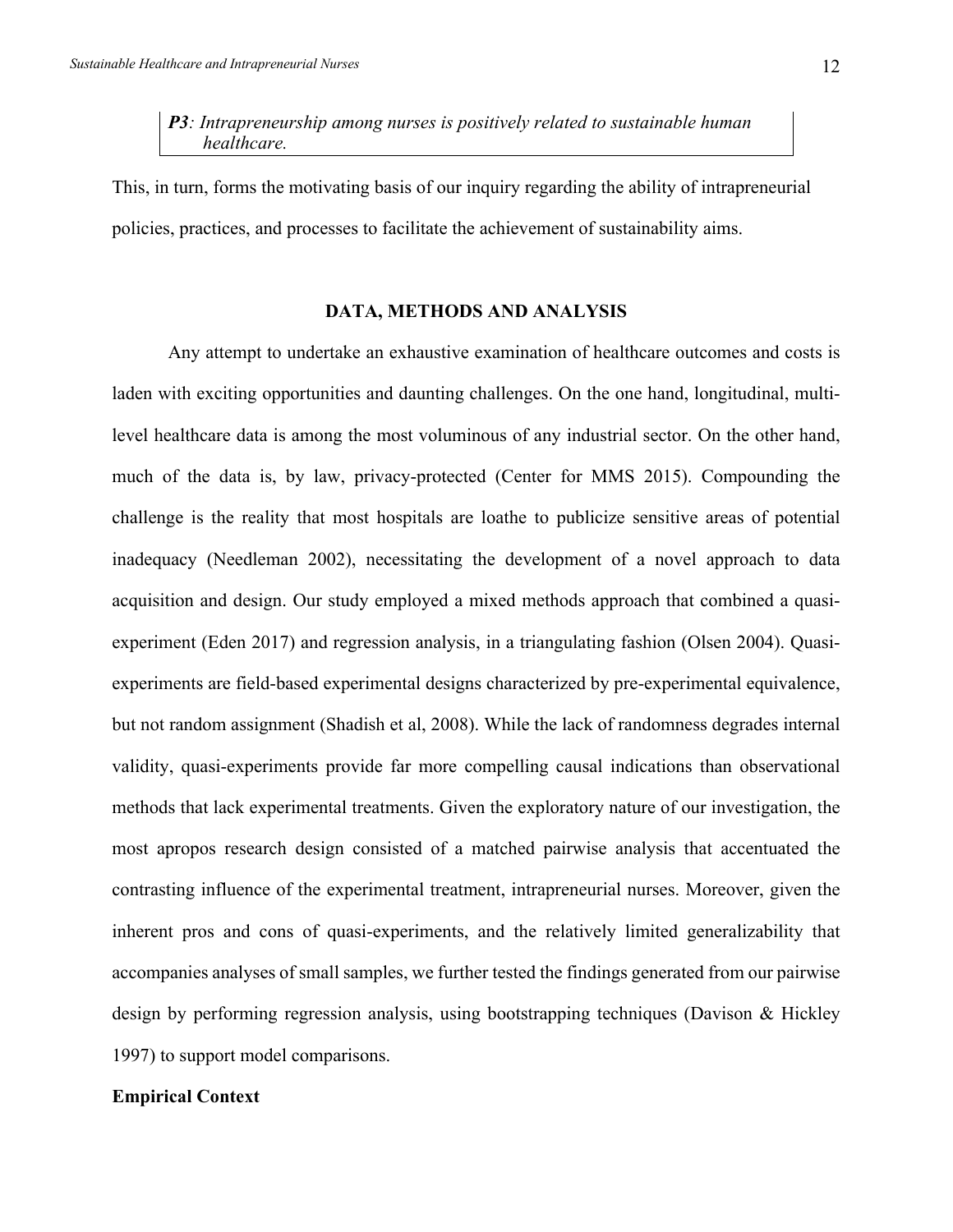The purpose of our investigation is explore the extent to which a hospital's entrepreneurial orientation, signified through active support for an intrapreneurship program, may serve as a meaningful antidote for the staggering cost and quality problems confronting human healthcare delivery (Lega 2009; Prowle & Harradine 2015). Absent significant improvements in both critical dimensions, human healthcare systems are unsustainable and the current consumption of finite healthcare resources will leave future generations worse off (Rittel & Webber 1973). As the foregoing discussion revealed, extant frameworks for organizational change (Dawson 1994) and intrapreneurial effectiveness (Antoncic & Hisrich 2001) propound the notion that change agents must be authentically empowered (McHarg, 2006), appropriately resourced, and highly proximal to people and issues most relevant to the underlying challenge. Although a multitude of factors influence the cost and quality of healthcare outcomes, a robust body of empirical work indicates that the nursing profession is uniquely situated to embrace and enact an entrepreneurial orientation and effectuate intrapreneurial behaviors. The question is: Do such programs matter? Given the sprawling and convoluted nature of healthcare problems, are intrapreneurial nursing programs a significant driver of lasting improvements? Turning to our pairwise set of matched hospitals, we posed three propositions, predicting respectively that an institution-wide focus on intrapreneurship among nurses would improve outcomes, control costs, and substantially close the sustainability gap in human healthcare.

### **Pairwise Analysis**

For our quasi-experiment, we worked with executives from five different public and private U.S. healthcare organizations to identify sixteen pairs of hospitals that had no fiduciary or organizational affiliation with one another, with each pair located in one of sixteen geographically diverse cities drawn the top fifty metropolitan statistical areas. Analysis using matched set pairs is statistically valid to the extent that paired T-test procedures demonstrate the absence of selection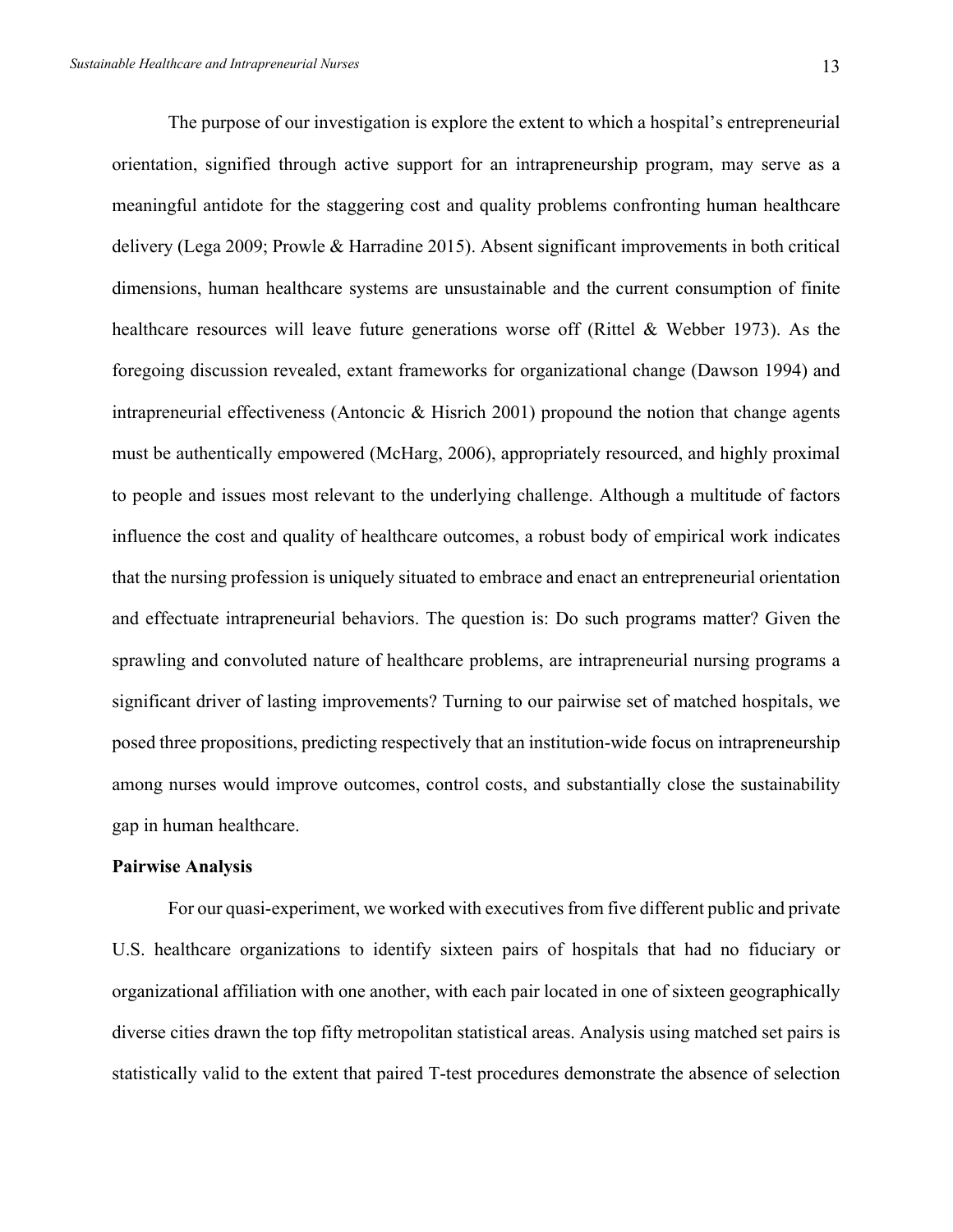and information biases as well as the preservation of normality. Generally speaking, the central limit theorem is weak in small samples. Therefore, when analyzing small samples, the underlying population should be approximately normal, which is certainly the case across the 5,500 hospitals constituting the U.S. healthcare system. While drawing from the full population with these requirements in mind, great care was invested in matching hospital pairs that exhibited a high level of comparability. In the end, each pair was virtually indistinguishable in terms of size, patient demographics, treatment foci, age, nursing pay scale, and percentage of Medicare and Medicaid patients, as indicated in Table 2. As a treatment condition that is relevant to the role of nurses, we insured that one hospital in each pairing had taken steps to inculcate greater entrepreneurial orientation, proxied through the implementation of an intrapreneurship program for nurses that included a comprehensive profile of organizational change elements; training, evaluation, hiring, promotion, and performance recognition.

### **\*\*\*\*INSERT TABLE 2 ABOUT HERE\*\*\*\***

Without exception, none of characteristics constituted aa statistically significant mean difference, evidenced by t-Test values well below standard thresholds for statistical significance (Judd et al. 2011). In addition to these parameters, we insured that each pair had no divergence with respect to the following features: for-profit versus non-profit status; academic versus nonacademic mission; health system affiliation; and, the extent to which each hospital provided social safety net services. The last parameter – particularly the impact of Medicare and Medicaid patient populations – is so important that additional steps were taken to control for material differences in this regard. Table 3 shows the breakout for these two government programs for each pair. Historically, elderly patients on Medicare and economically disadvantaged patients on Medicaid encounter more frequent and more complex illnesses (ANS, 2010).

**\*\*\*\*INSERT TABLE 3 ABOUT HERE\*\*\*\***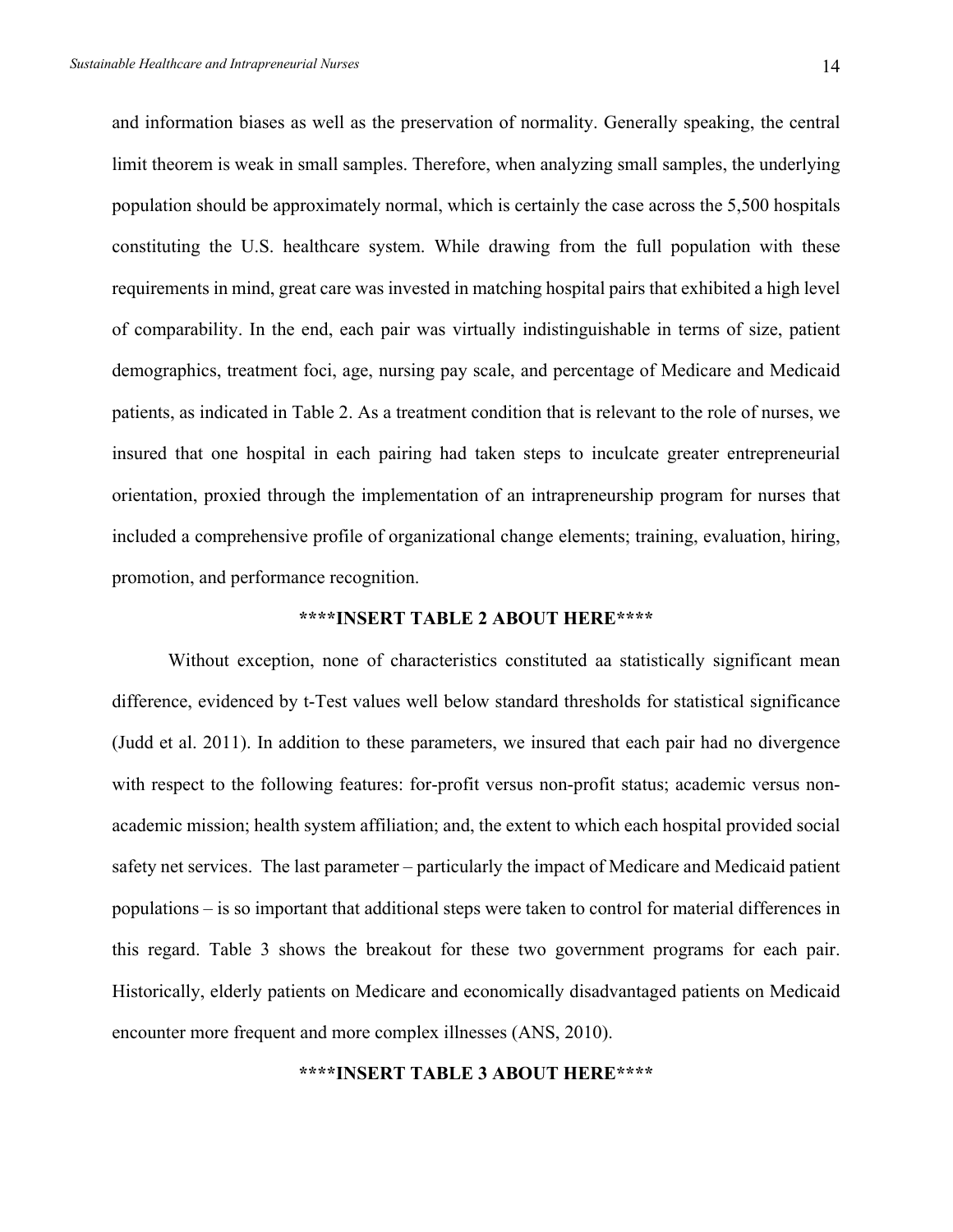Although there were some unavoidable differences attendant to the difficult process of identifying two comparable hospitals in each of the sixteen cities, the contrasts are rarely material. Each hospital is well-within one standard deviation of the average for all U.S. hospitals and the aggregate averages of 41% Medicare and 17% Medicaid are almost exactly at the overall national averages for each program (Center for MMS 2015). Neither the intrapreneurial nor nonintrapreneurial hospital pools in the study are disproportionately burdened or assisted by the extent to which they service government programs.

### **Regression Analysis**

Matched pair analysis provides a micro-level comparison involving the quasi-experimental treatment condition of intrapreneurship among the nursing corps of hospitals. The liability of such an approach is that the small sample limits the generalizability of the findings. Accordingly, our research design incorporates regression models through which we can test each of our three predictions in the context of a complete set of control variables. In order to leverage the highly granular data contained in our relatively small pairwise sample, we performed resampling with replacement, using bootstrapping techniques (Athreya 1987).

*Dependent Variables.* To assess the extent of intrapreneurship's influence and its related outcomes, three separate dependent variables were employed: healthcare outcomes, cost controls, and sustainability. *Healthcare Outcomes* is a scaled value, ranging from 1 to 100, representing the percentile ranking for each hospital, based on 57 separate criteria used by the U.S. federal government to determine reimbursement rates for services rendered through Medicare patients. The specific criteria are found in Table 4. *Cost Control* is a measure of each hospital's relative costs incurred in the process of satisfactorily delivering specified healthcare outcomes. Higher values are better than lower values. The variable is scaled value ranging from 0 to 100, representing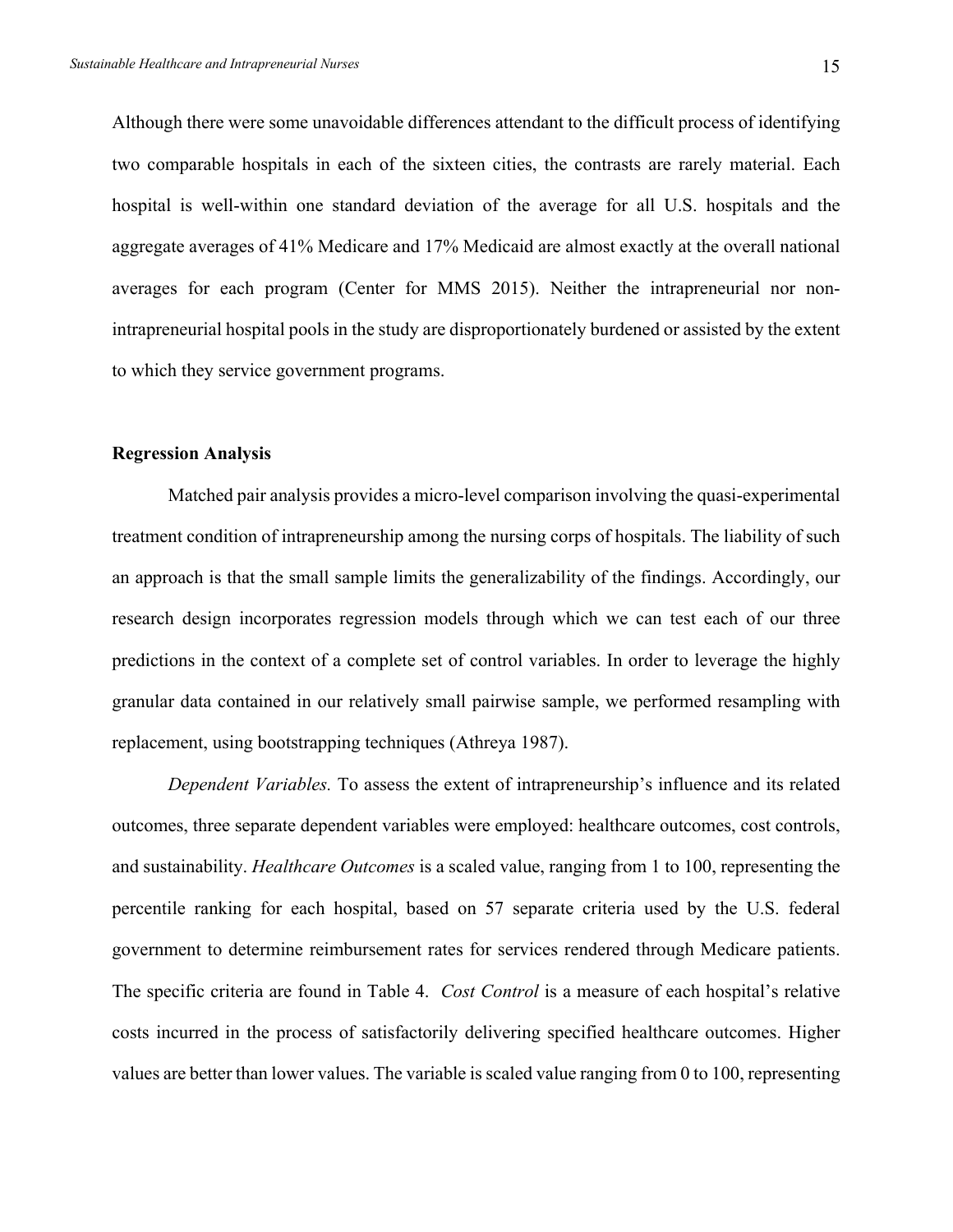the percentile rank relative to all other hospitals. *Sustainability,* the third D.V., is also a scaled percentile rank, ranging between 0 and 100. It is calculated taking into account each hospital's percentile ranks for healthcare outcomes and cost, measured relative to the performance of all other hospitals in the complete population.

### **\*\*\*\*INSERT TABLE 4 ABOUT HERE\*\*\*\***

*Predictors*. The focal independent variable of our investigation – *Intrapreneurship Programs* -- involved working with the nursing corps of select hospitals to instill an intrapreneurial mindset and toolkit designed to promote customer-centric behaviors and proactive problemsolving approaches. Accordingly, we sought hospitals in sixteen cities, one of which had developed and implemented an intrapreneurship program for nurses (coded 1) and a matched pair hospital that did not institute intrapreneurial programs among its nurses (coded 0). Preliminary analysis of our pilot study indicated that the duration of the intrapreneurship programs was a material source of differentiation in outcomes, so we added predictors that tested for a linear relationship between program duration and a curvilinear relationship, represented by an inverted U-shaped effect. The former would apply if duration was directly related to steadily improving outcomes. The latter would be apparent if very new programs required some time and experience to achieve gains, while very old programs may show evidence of becoming complacent. Both duration scenarios were included in the models.

*Control Variables.* Research on the drivers of healthcare delivery outcomes and hospital performance (Brookhart et al. 2010) is broad and deep. Extant empirical studies have identified dozens of statistically significant variables, many of which are collinear. To balance exhaustive inclusion with parsimony, we selected broadly representative controls that produced the highest possible r-squared with the fewest possible variables. This set is reflected in the regression models,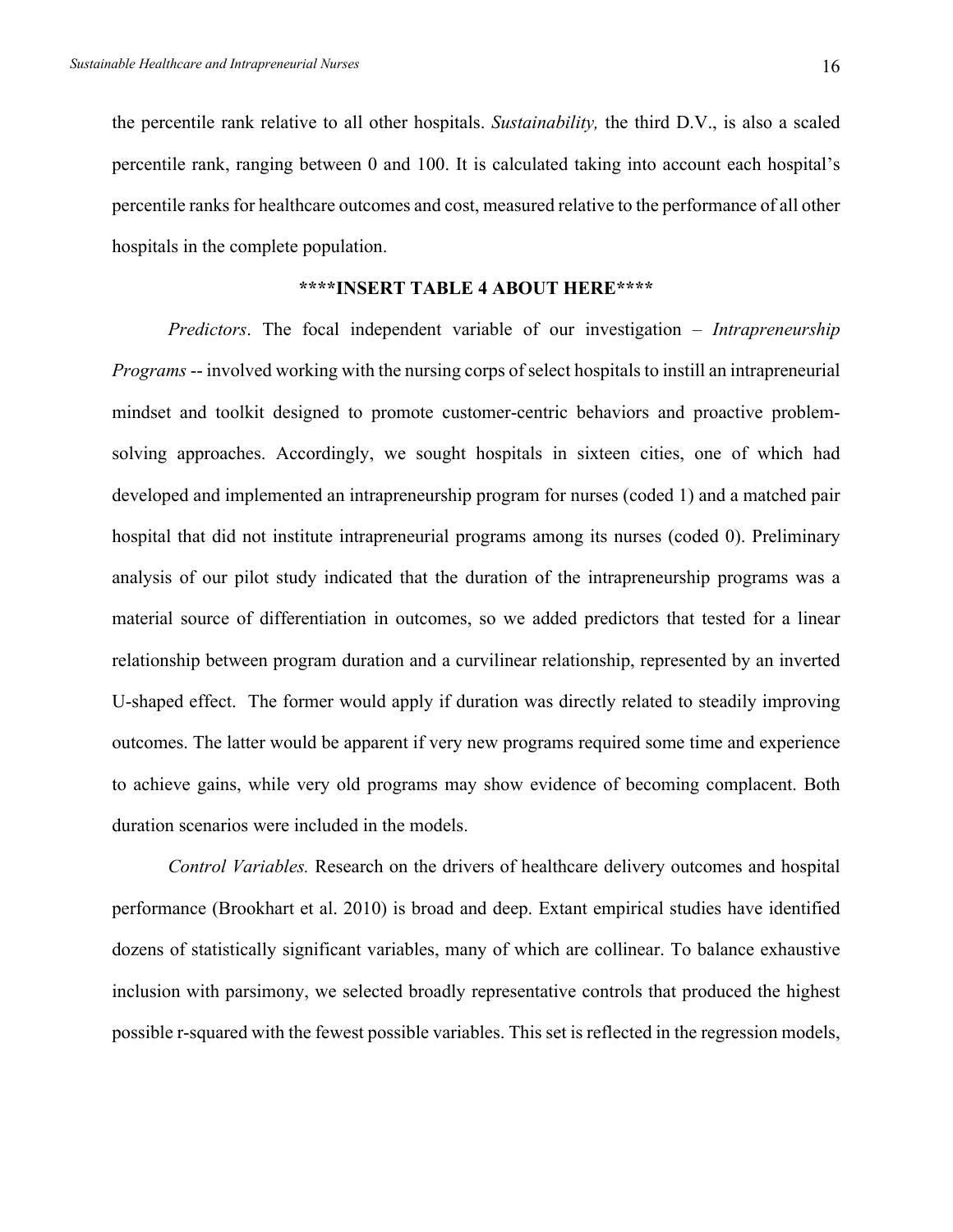and is comprised of multi-level measures of each hospital's size, age, governance, and financial condition, as well as patient and nurse demographics (Needleman et al. 2002).

### **Bootstrapping**

Given the granularity and expanse of the data we were able to collect, the 32 hospitals we examined constitutes a material improvement over prior efforts to conduct comparative analyses of quality and cost. Still, for a credible regression model containing a full set of established controls, the resulting degrees of freedom were too low for a reliable regression model; thus, requiring bootstrapping (Davison & Hinkley 1997). Bootstrapping is widely recommended when the theoretical distribution of a statistic of interest is complicated or unknown (e.g. Adèr, Mellenbergh, & Hand, 2008). Since our dependent variables are all based on nationally derived percentile rankings, the DVs are definitionally normally distributed; however, the underlying performance generating the normalized outcomes may be highly variant as it pertains to our focal phenomenon, intrapreneurship programs for nurses, for which there are no theoretical or empirical guideposts from which to determine that the underlying properties of the overall population. Under the exploratory conditions we faced on the central role of nurses in achieving sustainable healthcare, bootstrapping is a thoroughly adequate means to establish two vital dimensions of our pairwise analysis: materiality and directionality.

Bootstrapping is also a valued methodology to employ when the sample size is insufficient for straightforward statistical inference (Davison & Hinkley 1997) and when the small sample reduces statistical power in the presence of numerous predictive variables, as is the case in our regression models. Since the representativeness of our conclusions drawn from our matched pairs are a function of how well we were able to assemble comparable pairs across the sixteen geographically and demographically diverse cities, the matching process summarized in Table 2 suggests that individually and collectively the matched set is credible. Nonetheless, bootstrapping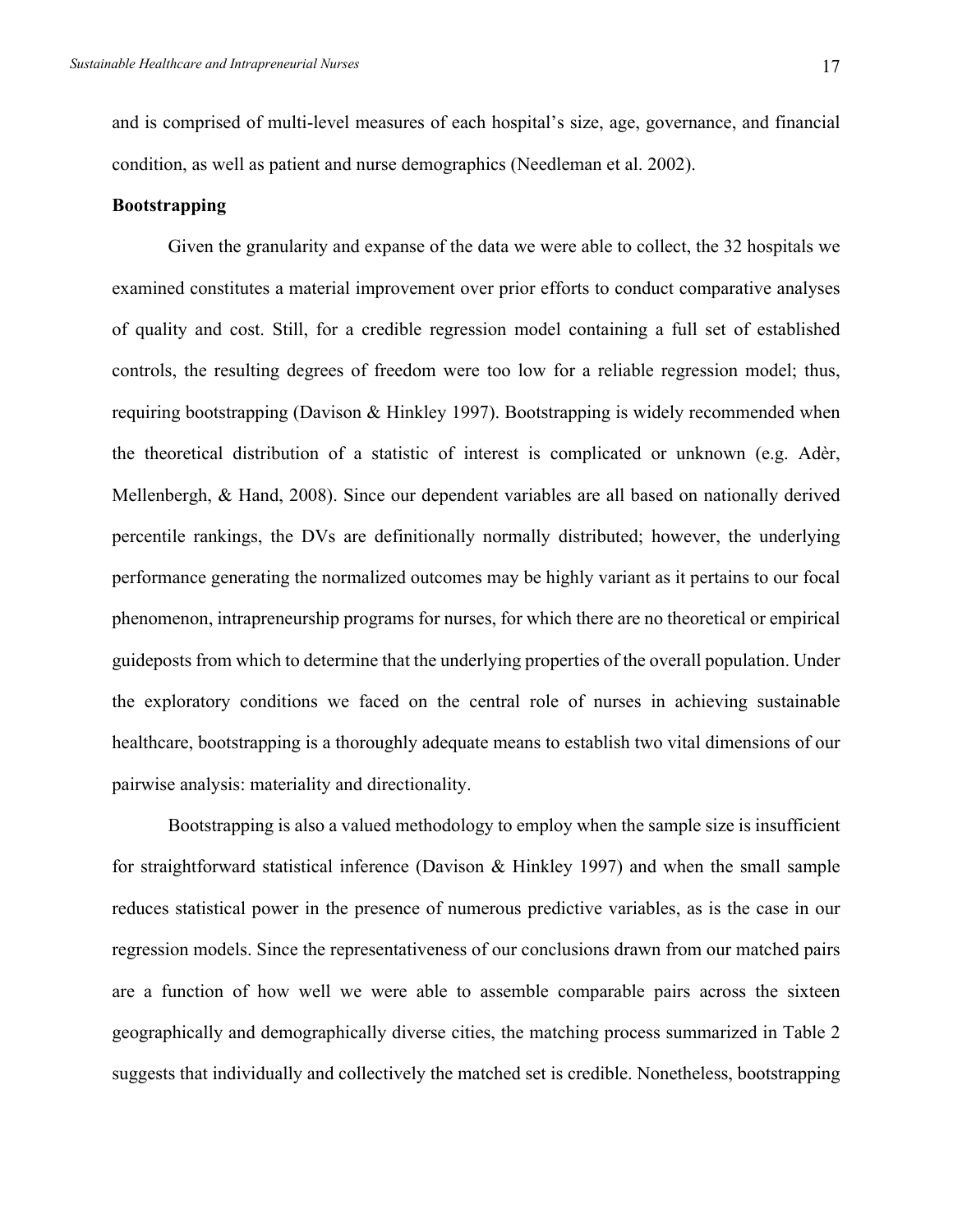is an advisable precaution to guard against distortions that can be caused by unwitting aspects of the specific sample that may not be fully representative of the population. Additionally, the use of bootstrapping is critical to attain sufficient statistical power, particularly since the reliability of the standard deviation for the variable of interest, *Intrapreneurship Programs,* is the primary reason for even using the regression model to stress-test the pairwise findings. Since the overall population of 5,500 U.S. hospitals has finite variance, the use of bootstrapping on our relatively small sample will generate additional power without running the risk that our underlying sample is "heavy tailed," which would cause the model coefficients for the bootstrapped sample to be biased, or even spurious (Athreya 1987). By resampling 5,000 times (Efron & Tibshirani, 1994), we generate more than 150,000 observations with which to test our propositions, thereby establishing a credible groundwork for stress-testing both dimensions, even while the magnitude of the model coefficients would benefit from further testing under conditions that do not necessitate bootstrapping (Davison & Hinkley 1997).

#### **RESULTS**

In the following sections, we conduct a detailed analysis of the matched pairs, followed by the analysis of regression models that we developed in order to investigate the magnitude and directionality of the focal effects across a bootstrapped sample of the hospitals in the context of a complete profile of theory-driven control variables. The dual approach allows us to test the predicted relationships at both a micro, pairwise level and a macro, population level.

### **Pairwise Comparison**

As discussed above, great care was taken to insure that our matched pairs draw upon substantively the same patient demographics and operate under identical macro-level constraints (Table 2), leaving entrepreneurial orientation and intrapreneurial programs as the differentiation.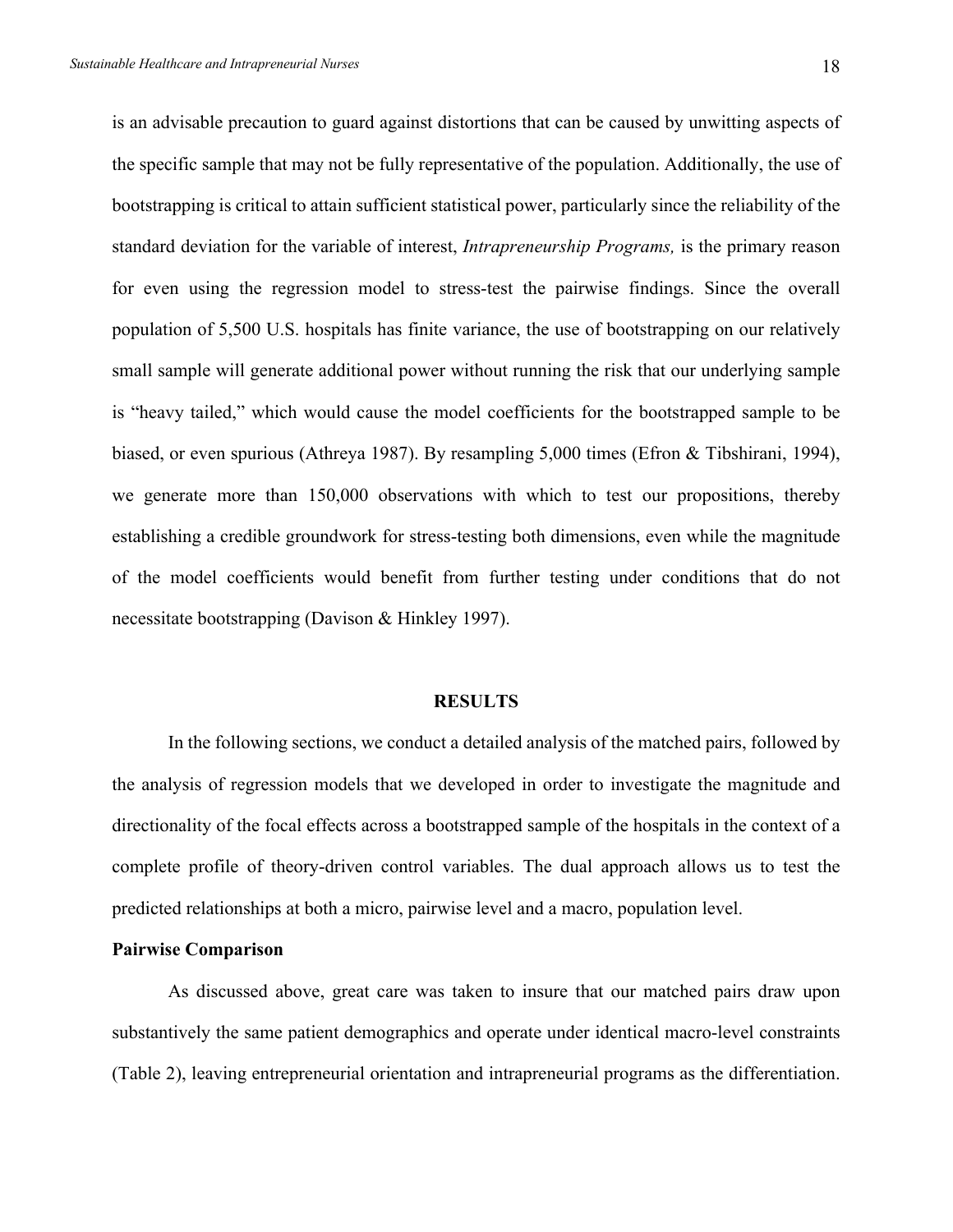We anticipated that the sixteen hospitals with intrapreneurship programs would provide better care would do so at a lower cost. As the results in Table 5 reveal, our predictions generally found support, though the underlying story has complex drivers and repercussions.

### **\*\*\*\*INSERT TABLE 5 ABOUT HERE\*\*\*\***

Table 5 presents the national percentile (from 5,000 hospitals nationwide) for each hospital in the study. The scaled values indicate the percentage of hospitals performing below the percentile ranking for a given hospital. For example, in Pair 8, the hospital with an intrapreneurship program was in the 80<sup>th</sup> percentile of all hospitals ranked for patient outcomes, meaning that it has performed better than 80% of the nation's hospitals. Meanwhile, its matched pair - a hospital without an intrapreneurship program selected from the same metropolitan area - was in the 62<sup>nd</sup> percentile, fully eighteen basis points below its intrapreneurial pair. Overall, hospitals with intrapreneurial nurses had a mean ranking of the  $76<sup>th</sup>$  percentile, compared to the  $59<sup>th</sup>$  percentile for the matched hospitals without intrapreneurship programs. Figure 2 provides summary values.

### **\*\*\*\*INSERT FIGURE 2 ABOUT HERE\*\*\*\***

Moreover, the variance was considerably lower for intrapreneurial hospitals: 13% on a larger base, versus 21% for the paired hospitals, suggesting balanced excellence. Every single intrapreneurial hospital outperformed its matched pair. Table 6 presents the key differences.

### **\*\*\*\*INSERT TABLE 6 ABOUT HERE\*\*\*\***

The story is similar for cost controls, but with several key differences. For example, six of the sixteen hospitals with intrapreneurship programs under-performed their matched pair (1, 6, 7, 8, 11, 15), including a massive underperformance for Pair 11. Conversely, Pair 10 witnessed a 71 percentage-point advantage for the intrapreneurial hospital. Thus, cost controls exhibited much more variance than healthcare outcomes. Still, on average, hospitals with intrapreneurship programs were in the  $62<sup>nd</sup>$  percentile of all hospitals, while their counterparts were, on average in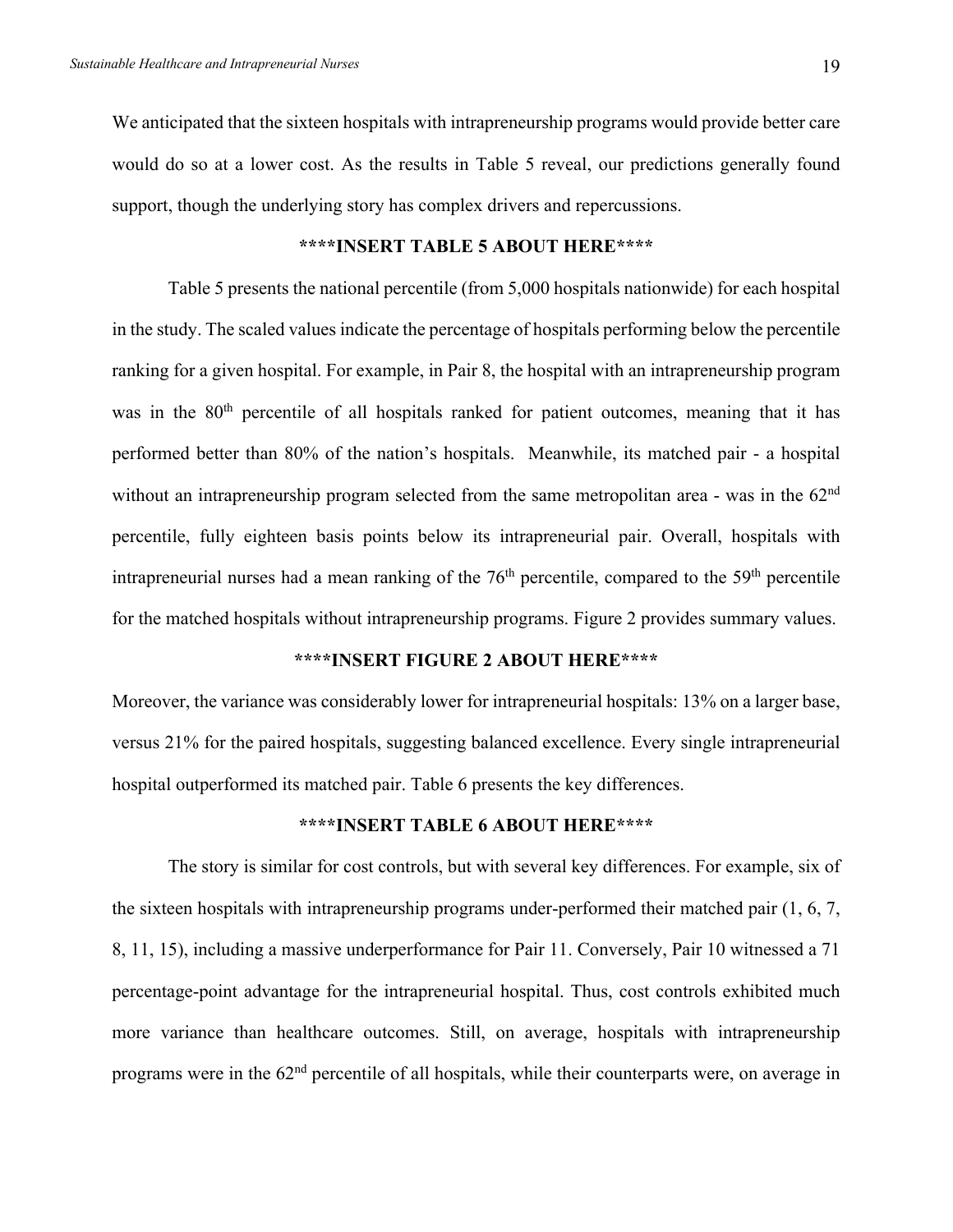the 55th percentile. Digging deeper, the six intrapreneurial hospitals that underperformed had the shortest duration for their respective intrapreneurship programs. It is conceivable that, consistent with existing literature on organizational development (Dawson 1994), attempts to bolster entrepreneurial orientation through in-house initiatives to teach, recognize and reward intrapreneurial behaviors has a dislocating impact, short-term. While the data indicates that the impact of intrapreneurship on healthcare outcomes is immediate, the improvements to cost take longer to gestate. Hospitals may need to be patient in attaining higher quality at a lower cost.

The most important measure of intrapreneurship's impact in the blended assessment, taking into account both quality outcomes and the cost to attain those outcomes; in a word, sustainability. Hospital delivering outcome excellence in a cost effective fashion have the capacity to remain a viable, inter-generational contributor to the healthcare system (Wilson et al. 2012). Here, too, there appears to be a material impact exerted by intrapreneurship. As Table 6 reveals, the sixteen hospitals with intrapreneurial programs for nurses had a mean percentile rank of 72%, versus the sixteen comparison hospitals, which averaged the  $52<sup>nd</sup>$  percentile. The twenty percentage–point difference between the two groups suggests that the mean effect of intrapreneurial programs is highly significant, and with considerably less variance (std. dev. of .16 versus .19). As Figure 3 shows, the hospitals with intrapreneurship programs consistently perform at a far higher level.

### **\*\*\*\*INSERT FIGURE 3 ABOUT HERE\*\*\*\***

Only two or the sixteen hospitals with intrapreneurship programs performed below the paired hospitals, Pair 7 and Pair 11. In each case, the unfavorable delta was relatively small and in each case the two "underperforming" hospitals had intrapreneurship programs that had been in place for less than one year. Moreover, each of the two intrapreneurial hospitals had patient outcomes that were far higher than the matched pair. The other fourteen intrapreneurial hospitals outperformed each matched pair, often by an extraordinarily large amount (e.g. Pair 3 and Pair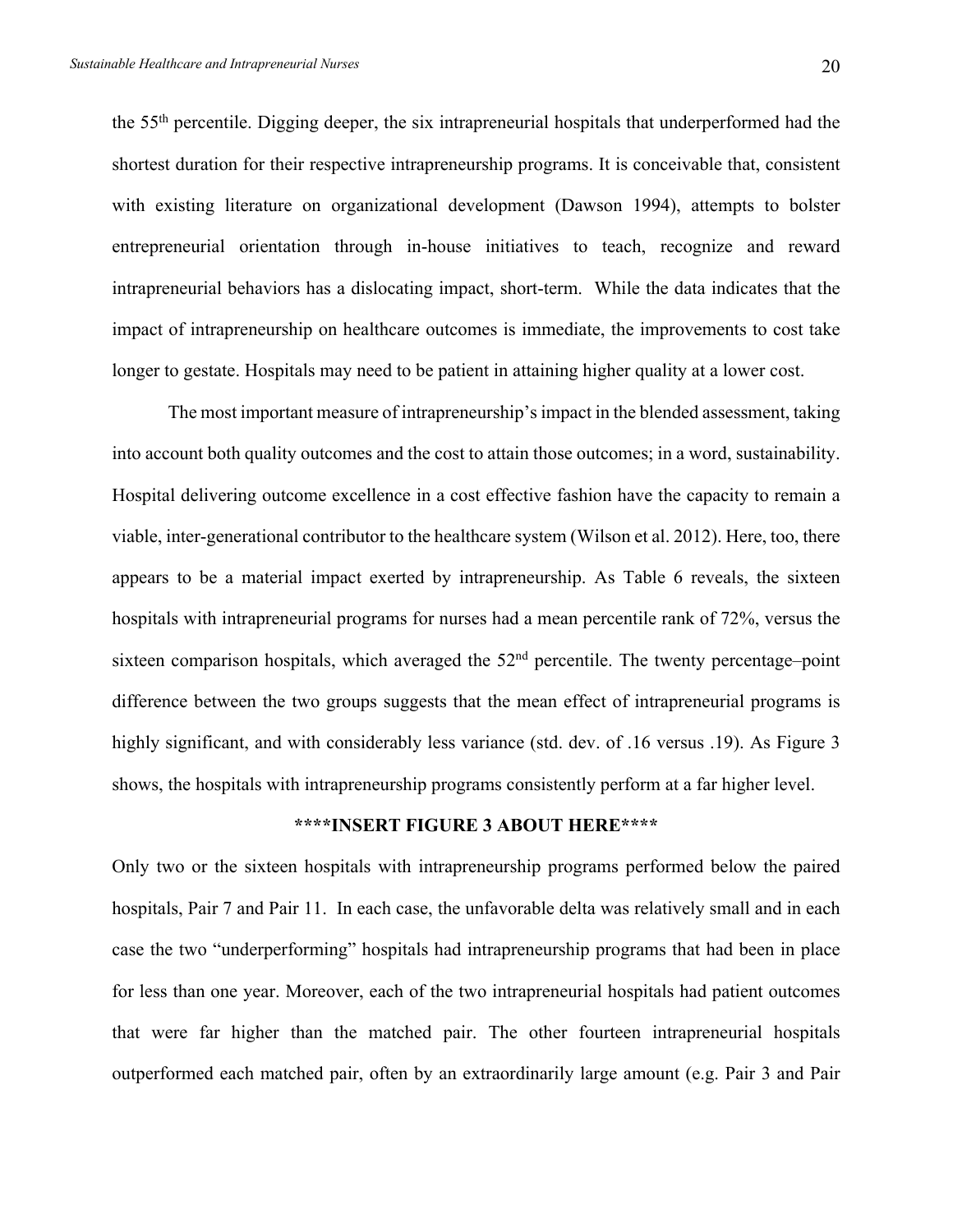10). Outperformance on the sustainability measure requires the cost effective delivery of quality outcomes across the 57 items constituting the comparative framework (Table 4).

### **Regression Analysis**

As the foregoing, pairwise analysis revealed, intrapreneurship programs designed to foster proactive, creative, customer-centric behaviors materially influence healthcare outcomes, cost effectiveness, and the sustainable delivery of healthcare. This pairwise investigation affords us an unparalleled perspective on how similar hospitals experience radically dissimilar results as a consequence of motivating and equipping nurses to be constructive change agents. However, intrapreneurship programs do not operate in a vacuum. Many factors – some controllable by hospitals, others beyond their direct control – exert an intervening influence that must be taken into account when seeking to establish the robustness of our pairwise analysis. In particular, it is critical to assess the extent to which our findings may be an artifact of the research design. While the pairwise findings are illuminating, the question remains: Are the results robust in the context of a full model of other relevant predictors related to patient cost and care?

Table 7 presents a correlation matrix for the variables comprising the analytical models used in the study (Descriptive statistics are in Table 2, above).

### **\*\*\*\*INSERT TABLE 7 ABOUT HERE\*\*\*\***

The directionality and magnitude of the correlations is consistent with my central assertions about the relationships between the initiation of intrapreneurship programs and the outcomes related to cost and care. Interestingly, the age and size of a hospital are relatively uncorrelated with either the instigation of intrapreneurship or its results. Also noteworthy is the extent to which healthcare outcomes are more highly correlated with sustainability than is the direct ability to control costs. This may suggest that an excellent way to control costs is actually by delivering exceptional patient outcomes, since doing so guarantees that a hospital will be fully reimbursed by Medicare,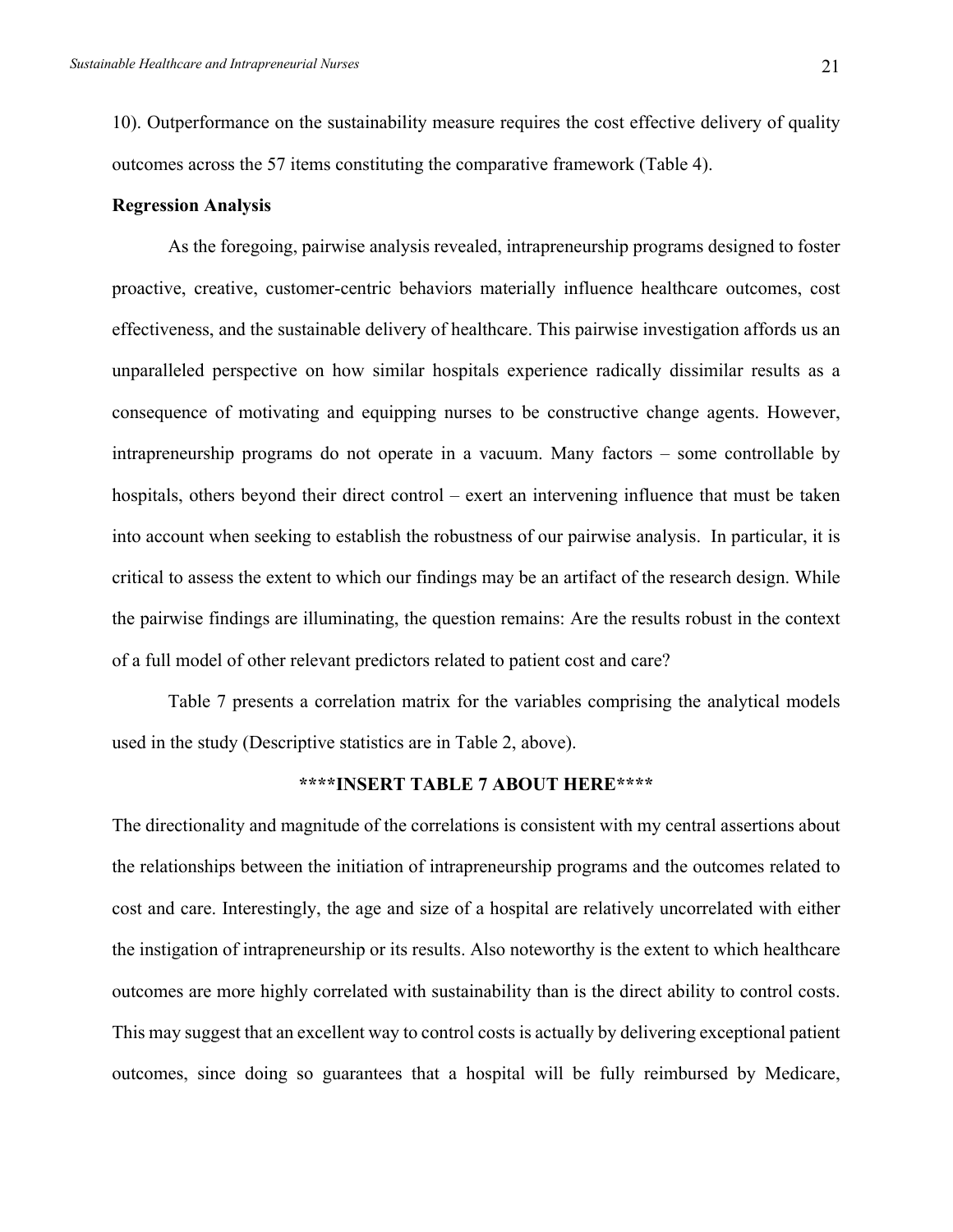Medicaid, or other third-party insurers. If true, than some meaningful portion of cost control is contained within the variable for quality outcomes, a condition that bodes well for hospitals that are able to deliver quality outcomes.

One other correlation that is worth noting pertain to the percentage of Medicaid patients, which is inversely correlated with each of the three dependent variables. This is consistent with public health research indicating that Medicare recipients often face multiple, inter-related maladies that are costly to untangle and involve treatments that often have a lower success rate (Center for MMS 2015). It becomes interesting, then, to see if intrapreneurial programs have a material effect on the inherent challenges of delivering quality healthcare in a cost effective fashion to economically disadvantaged patients.

The regression results in Table 8 are arrayed by proposition. Models 1a and 1b test the proposition that intrapreneurship programs will be associated with higher mean healthcare outcomes. The D.V. in this case consists of each firm's percentile rank on the 57-part Medicare formulation for quality care. Models 2a and 2b examine the proposition that intrapreneurial nurses materially exert a favorable influence on cost controls, using a D.V, of percentile ranking for reimbursement rates to third-party insurers. Finally, Models 3a and 3b test the relationship between intrapreneurship programs and sustainability, which is balanced, blended percentile ranking of healthcare outcomes and cost of care. For each model comparison, a base-case set of controls is contrasted with model containing the indicator variable for intrapreneurship programs. After seeing that a program's duration had a material effect on comparisons in our pairwise analysis, we added predictors for the linear effects and curvilinear effects of program duration. The latter was included to see if, in addition to very new programs struggling to control costs, relatively old programs struggled with complacency.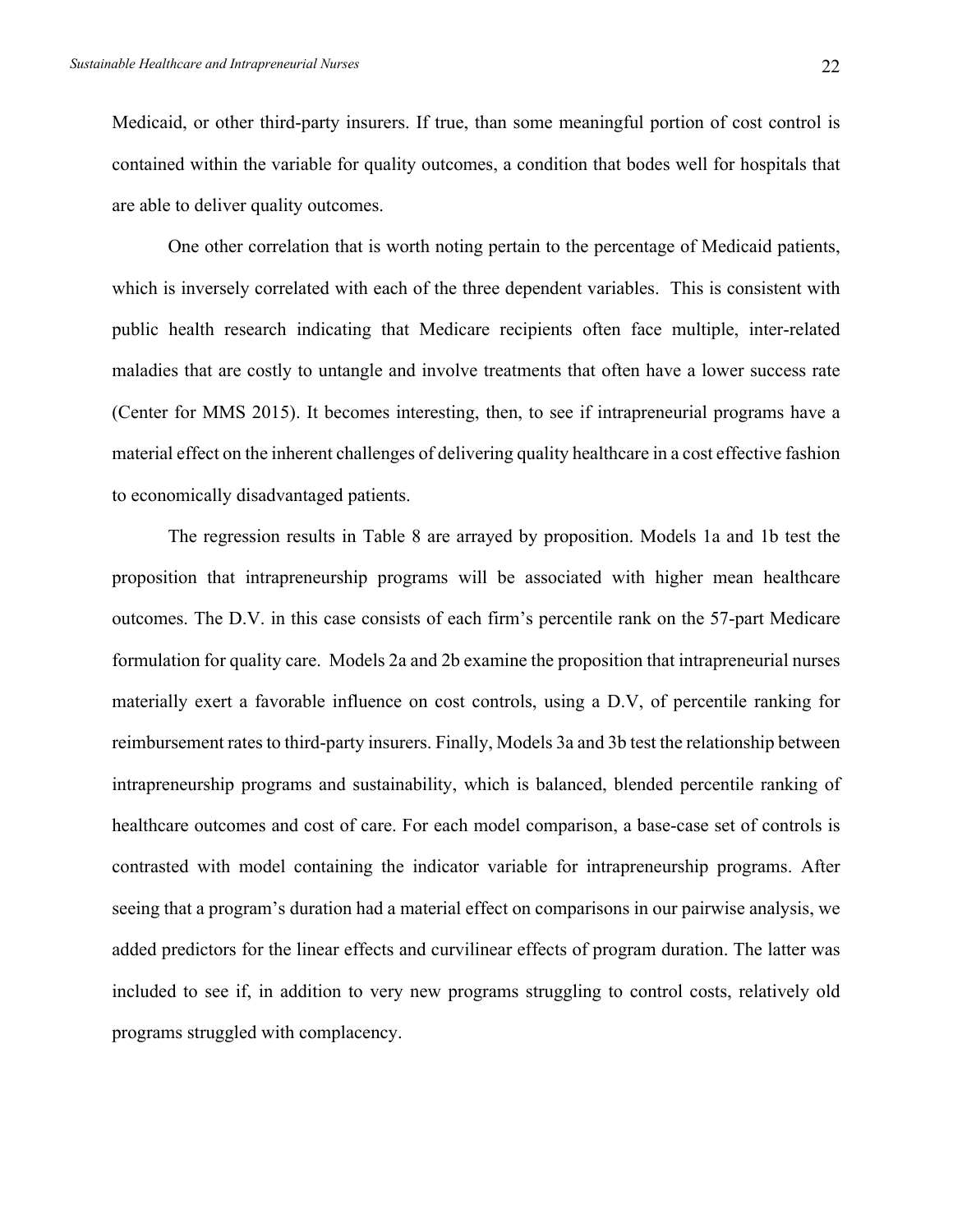In all three cases, the propositions found support, with material effect sizes and without variances that would cast doubt upon conclusions that intrapreneurial nurses are central to the achievement of gains in healthcare sustainability. Models 1b, 2b, and 3b, each demonstrate that over and above the effect of numerous societal, institutional, and individual factors, intrapreneurial nurses have a pronounced, positive impact on healthcare outcomes and the associated cots. Our models employ non-standardized coefficients in order to facilitate the interpretability of the coefficients. Thus, the institution of an intrapreneurship program for nurses is associated with a 7.27-point increase in a hospital's percentile rank for health outcome performance (Model 1b), which offers strong confirmation of pairwise results. Directionally and as an order-of-magnitude, program impacts for Models 2b and 3b are similarly large.

### **\*\*\*\*INSERT TABLE 8 ABOUT HERE\*\*\*\***

While the challenges of handling disadvantaged patients are not eliminated in context of intrapreneurship programs, their relative impact is noticeably muted in Models 1b, 2b, and 3b. Since all of the control variables are mean-centered, we can interpret the direct influence of each variable with and without intrapreneurship programs. The extent of the influence is often stark, For example, without intrapreneurial nurses taken into account in Model 1a, each additional patient increase to a nurse's "load" decreases healthcare outcomes by 1.53 percentage-points. However, in the context of intrapreneurial nurses (Model 1b), the negative effect drops to -0.45 percentagepoints. Similarly, in comparing Models 3a and 3b, each one-percentage point increase in the number of Medicaid patients has a -0.73 effect on sustainable healthcare with intrapreneurial nurses (Model 3a), but this adverse effect shrinks to -0.42 percentage points with intrapreneurial nurses (Model 3b). This demonstrates some of the specific ways in which intrapreneurship programs have a tangible impact on mitigating the adverse effects of common problems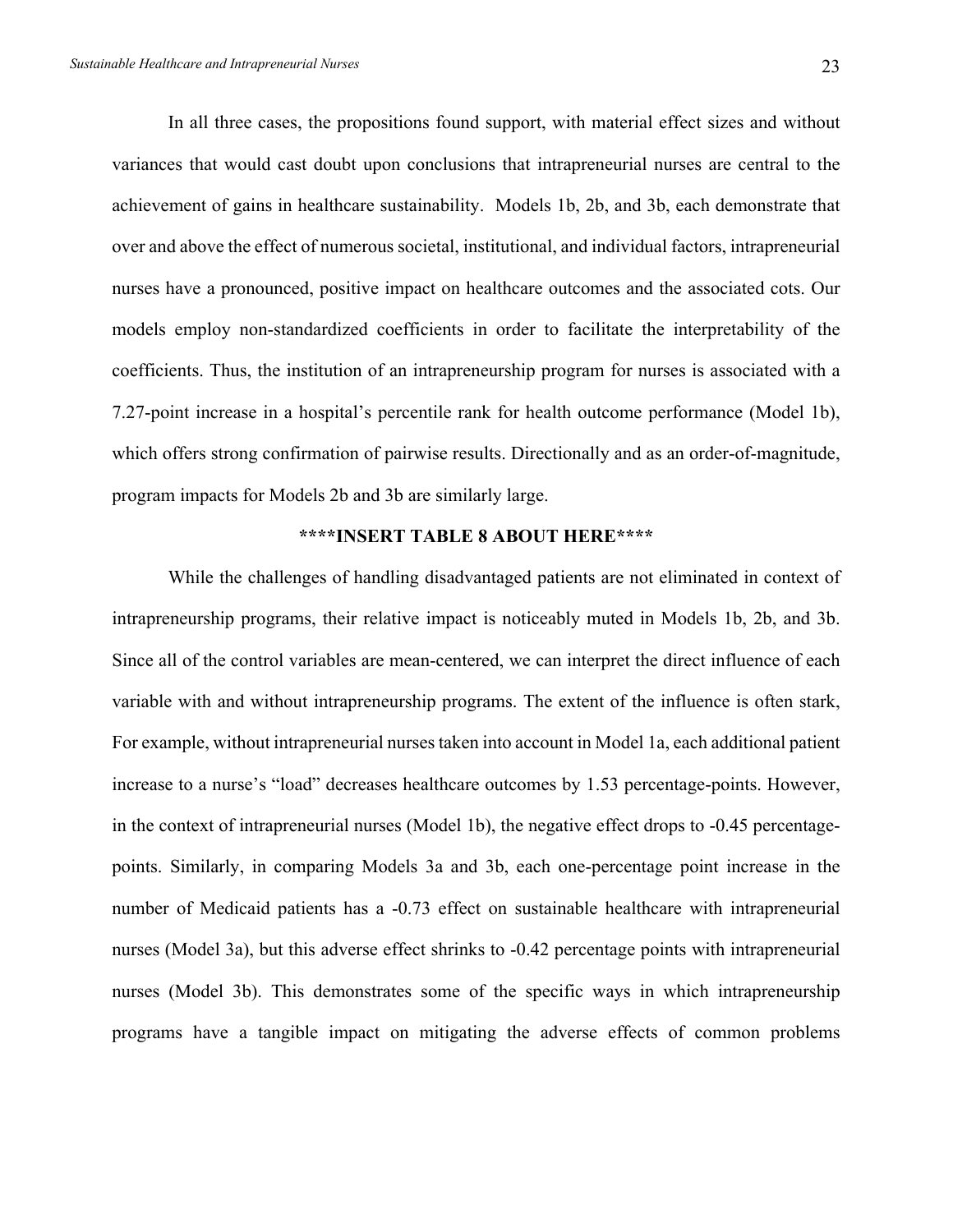encountered by hospitals seeking to achieve more sustainable human healthcare delivery and the centrality of intrapreneurial nurses in achieving those gains.

Overall, all three models display a highly significant  $\Delta R^2$ . For example, Model 3b – intrapreneurial nurses' influence on sustainable healthcare in the context of a complete profile of known controls – 18.9% of the sustainability variance is explained by intrapreneurial nurses. Put differently, nearly half of the unexplained variance of the baseline model (3a) is explained by the inclusion of intrapreneurship programs.

### **7. DISCUSSION**

As noted from the very outset, defining and measuring "sustainable healthcare outcomes" is complex and elusive (Black 2013). In this investigation, we have taken it to mean that society ensures healthcare delivery for all people while achieving reductions in morbidity/mortality rates, and bringing healthcare costs to a level wherein they no longer generate externalities for future generations (Ferguson & Keen 1996; Hunt & Fund, 2016). Like so many other facets of human existence (Hunt, 2013, 2017), quality healthcare delivery to current and future generations involves the confluence of sustainability, ethics and entrepreneurship. Motivated by this complex challenge, we sought to investigate how innovative entrepreneurial action could be harnessed in curing Baumol's "cost disease" in healthcare. Fortunately, few industries generate more data than hospitals. The consequence of our investigation offers potent implications for scholars inside and outside management, and for practitioners inside and outside the healthcare sector.

### **Implications for Scholars**

The results of our pairwise analysis constitute an important conceptual and empirical pushback on attempts to minimize the role of institutional actors as internal entrepreneurs (Aldrich 2012). Extant literature suggests that nurses are at the front lines of controlling healthcare costs and influencing its quality (Wilson et al. 2012); a circumstance that holds promising insights for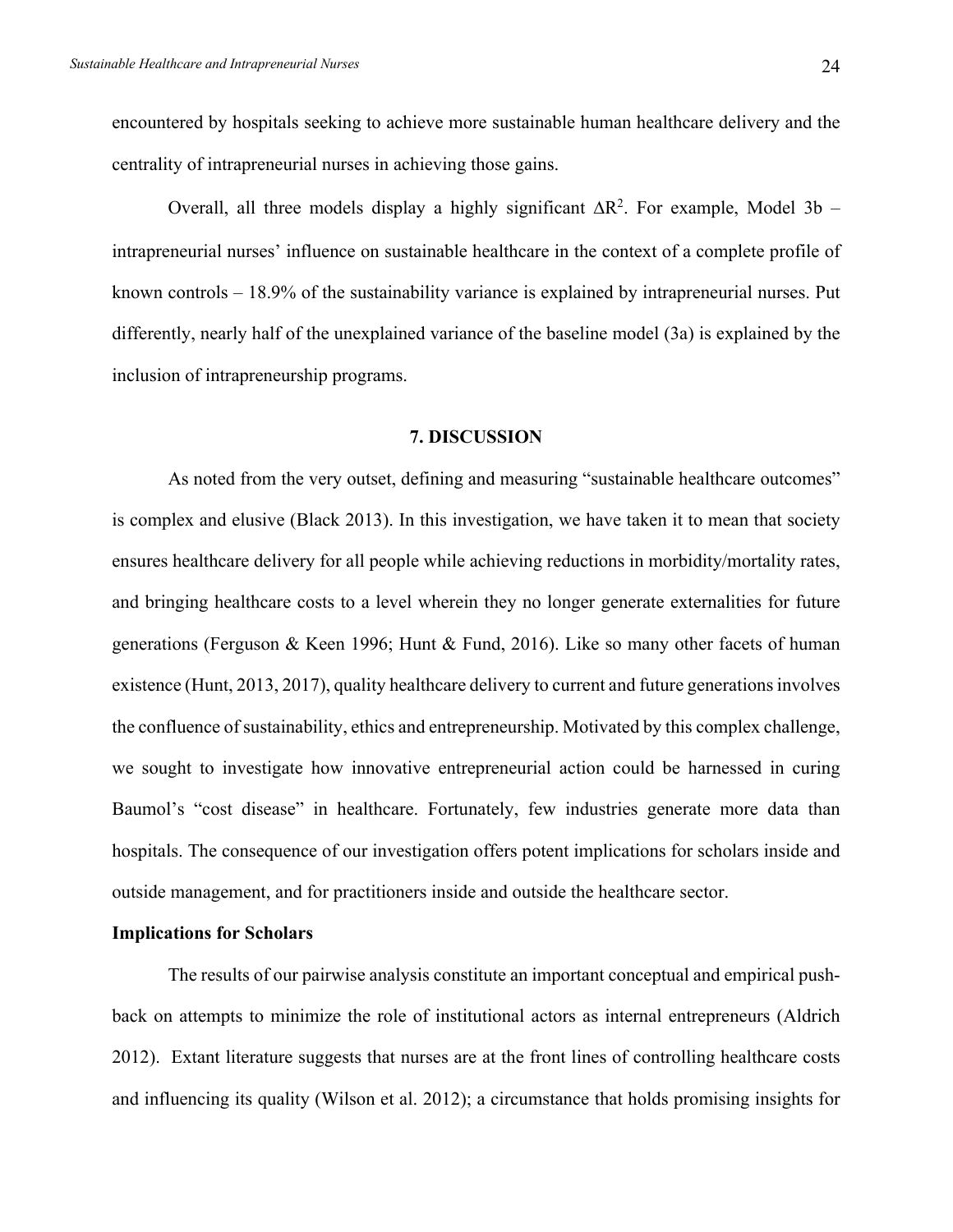organizational and management theorists who wish to examine how professional acumen and organizational proximity are more important than formal positional authority to impact not only a firm, but potentially an entire society. The focus on corporate governance cannot be meaningfully conducted without attentiveness to corporate "functioning" (Hunt, 2013, 2017; Hunt & Hayward, 2018). It is customers who determine where the locus of authenticity and value is derived, not the organization that provisions goods and services. In this regard, our cadre of intrapreneurial nurses elucidate vital elements regarding the value of enabling autonomous use of precious resources by those best equipped to make use of those resources.

Analysis of the quasi-experiment and big data quantitative analysis provide support our propositions related to the role of intrapreneurially-minded nurses playing a key role in achieving sustainable healthcare, that is: dramatically improved outcomes for a lower cost. Among the 32 paired hospitals, the treatment effect of intrapreneurial programs was associated with 37% fewer hospital days and 25% fewer return visits across fifty-seven different categories of healthcare quality. Moreover, hospitals with intrapreneurial nurses spent more time on post-operative patient education and displayed more than 50% higher nursing evaluations. Follow-on analysis of the quantitative study will help to assess the generalizability of quasi-experiment.

Scholars may also find applicability of these findings to other contexts, including those lying outside the healthcare domain (Hunt & Hayward, 2018; Hunt & Ortiz-Hunt, 2017, 2018). Any organization that endeavors to undertake significant change for the sake of both improved quality and reduced cost will gain insights from the complex cross-currents comprising healthcare delivery. Organizational development scholars have long noted the importance of inclusiveness (Bohmer & Lee 2009) and autonomy (Dawson 1994) in effecting meaningful change; yet, little research traces the comparative benefits for an organization and society through the treatment effects of such changes. Part of the problem stems from self-imposed methodological limitations,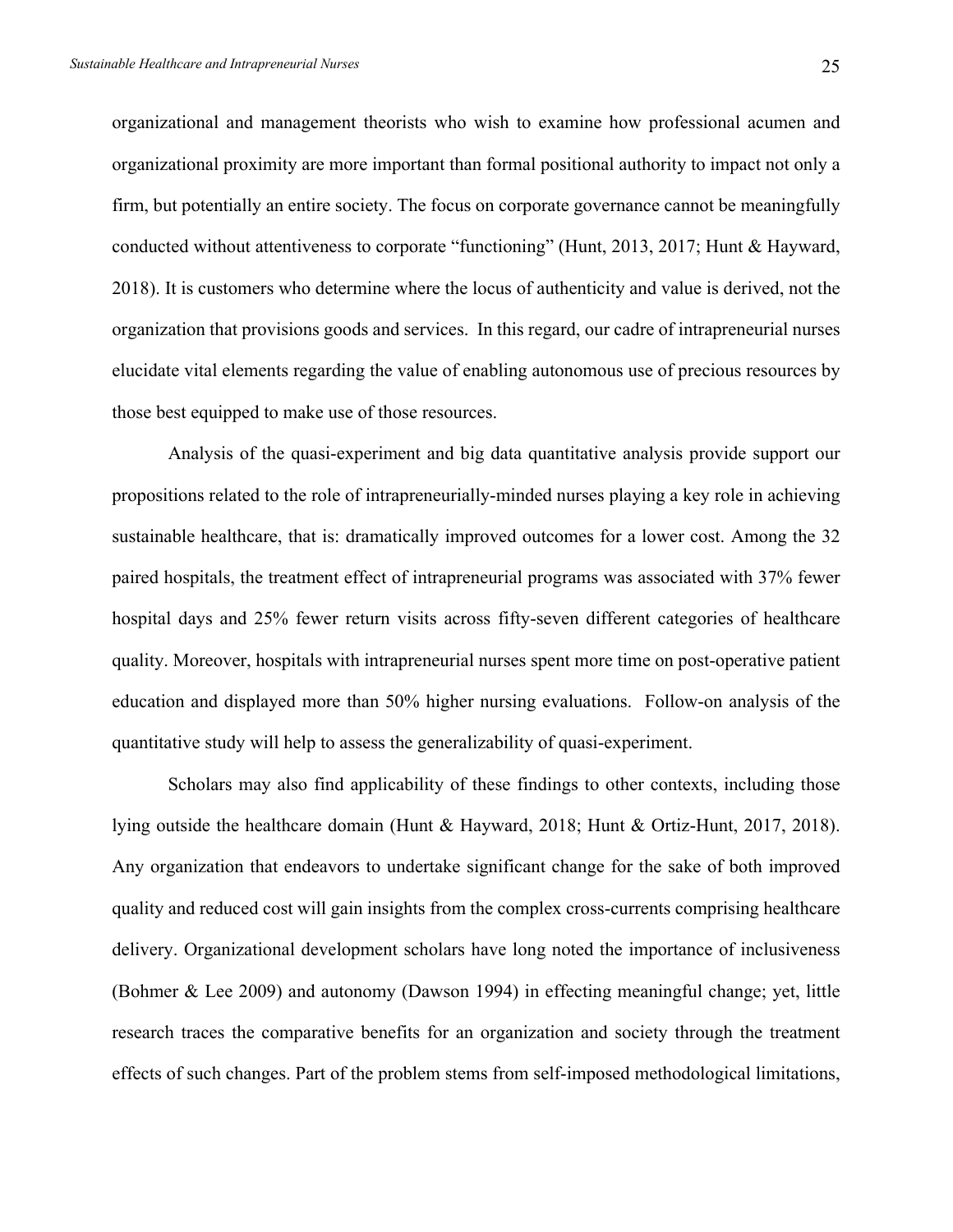which have in a sense been bi-polar. Most existing research is built either on highly detailed, microdriven, single-case studies that offer veridicality but little in the way of intelligibility, or on highlevel, macro-aggregated studies that are intelligible (Hunt, 2013), but not particularly veridical, meaning that they fail to aptly capture reality as it exists in hospitals. As an alternative, our approach balances veridicality and intelligibility in a fashion that may prove to be useful inside and outside the healthcare domain.

### **Implications for Practitioners**

For the many healthcare organizations that find themselves sinking in the quandary of conflicting aims and insubstantial strategies for provisioning quality, affordable healthcare, our findings offer a reassuring antidote, but not a silver bullet. The cultural changes required for the sixteen intrapreneurially minded hospitals to reconstitute themselves were substantial. As our analysis revealed, the early years post-adoption of intrapreneurship programs can be financially rocky, resulting in comparative underperformance, even while the healthcare outcomes show pronounced improvement. It is not uncommon for reengineered organizations to become more chaotic and less efficient in the very short-term (Dawson 1994; Hunt, et al., 2019). It may be important, therefore, for hospitals to prepare stakeholders for a five-year plan, during which improvements and shortcomings will be closely monitored, while reserving final judgement the critical dimensions of sustainability can be properly gestated. Hospitals electing to take the steps towards more autonomous, innovative nurses should also be heartened by the favorable impact intrapreneurial cultures have on employee retention, both in reducing overall turnover and in reducing the loss of the most valued employees. Such effects are likely to have long-lasting effects.

### **Limitations and Opportunities**

Research designs, particularly those investigating complex and convoluted, multi-faceted phenomena with diverse stakeholders, require methodological compromises. So, too, did this one.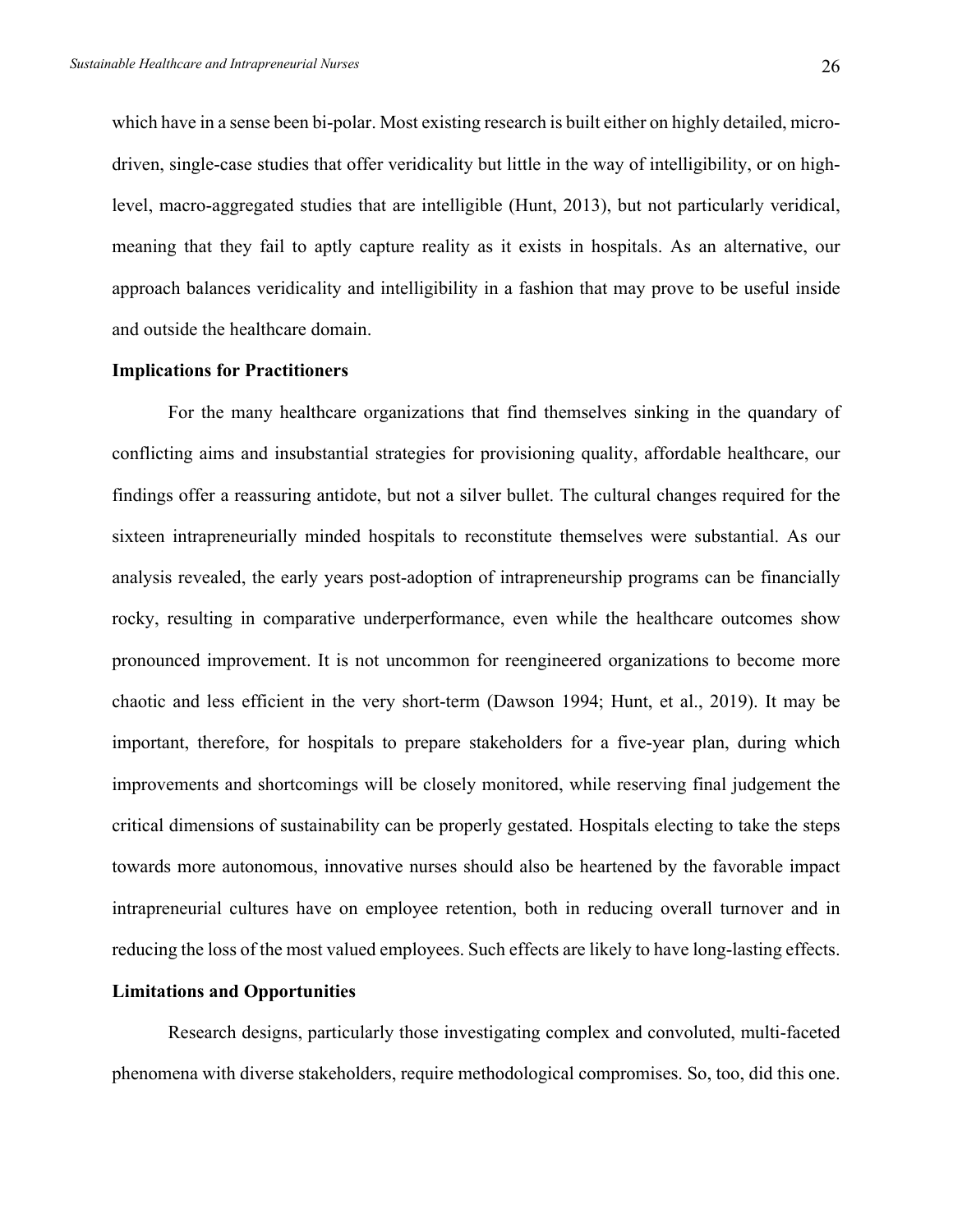As noted earlier, our decision to use a pairwise analysis stemmed from our motivating research questions, which sought to determine if intrapreneurship matters and whether nurses matter, when it comes to addressing the sustainability of healthcare delivery. Electing to use matched pairs enabled us to answer these questions at a level of analysis that had not been undertaken in extant literature. Our access to an unusually rich database from hundreds of hospitals made it possible to identify and pair healthcare providers in sixteen diverse cities that were distinctive only their respective approaches to intrapreneurial behavior by nurses. The rare optics afforded through this design decision offset concerns regarding the generalizability of a relatively small, though nonetheless representative sample. To stress-test our pairwise findings, we conducted a bootstrapped regression analysis. Doing so, gave us added insights regarding the role of intrapreneurial nurses when considered in the context of other, well-known drivers of hospital performance and costs. Both the pairwise analysis and bootstrapped regression models can and should be extended to additional contexts, sampling strategies and methodologies. Moreover, findings related to our focus on U.S. data should be treated cautiously when applied to healthcare contexts in other countries. The U.S. healthcare system, especially its labyrinthine financing schema, is notoriously idiosyncratic. Yet, not a healthcare system in the world functions without well-trained nurses. Only the specific nature of their centrality is likely to vary across contexts. Thus, future research will benefit from the three propositions we have tested in this investigation and the numerous others that are implied by our findings.

### **Conclusions**

Near the end of her life, Florence Nightingale (1894) said, "May we hope that when we are all dead and gone, leaders will arise who have been personally experienced in the hard, practical work, the difficulties and the joys of organizing nursing reforms, and who will lead far beyond anything we have done." As the foregoing analysis reveals, nurses have much to contribute to each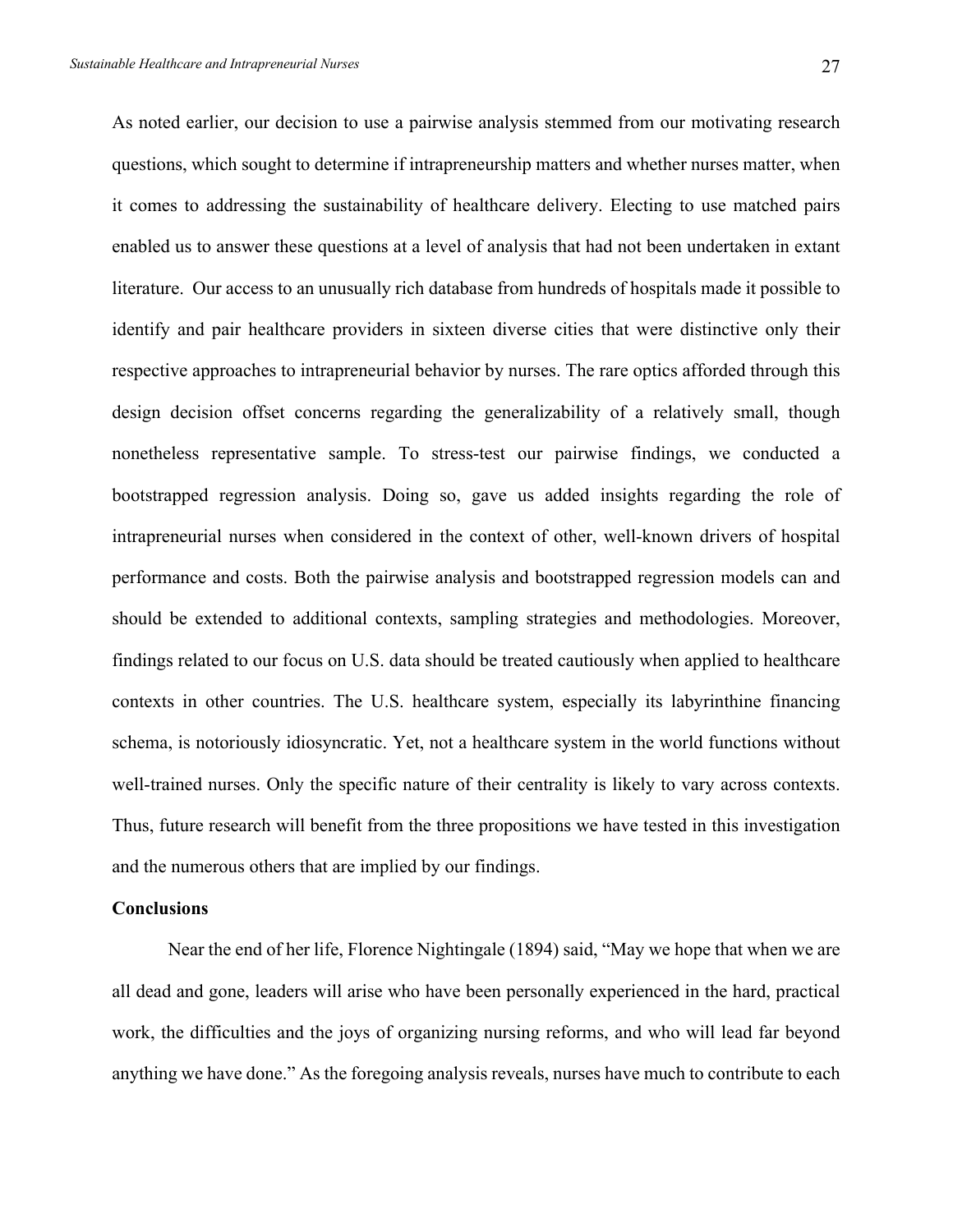of the most decisive dimensions in conducting the hard work related to sustainable healthcare delivery. Consistent with classical conceptions of sustainability (e.g. Daly 1990; Weiss 1990), we opened this paper by noting that it requires attention to and careful balancing of four dimensions: environmental, economic, social, and cultural. As a wicked problem, human healthcare inherently involves each of these four. As the Alliance for Natural Health (ANH) noted (2010), sustainable healthcare requires "interacting approaches to the restoration, management and optimization of human health that has an ecological base, that is environmentally, economically and [socioculturally] viable indefinitely." The challenge, however, has moved past the identification and education phase to finding applicable frameworks and definable, implementable tools (Hunt, 2017). Given the evolving nature of healthcare challenges and the perilous state of current condition, circumstances call for novel innovations lead by well-supported intrapreneurs; and, the vanguard of such an effort is constituted of nurses.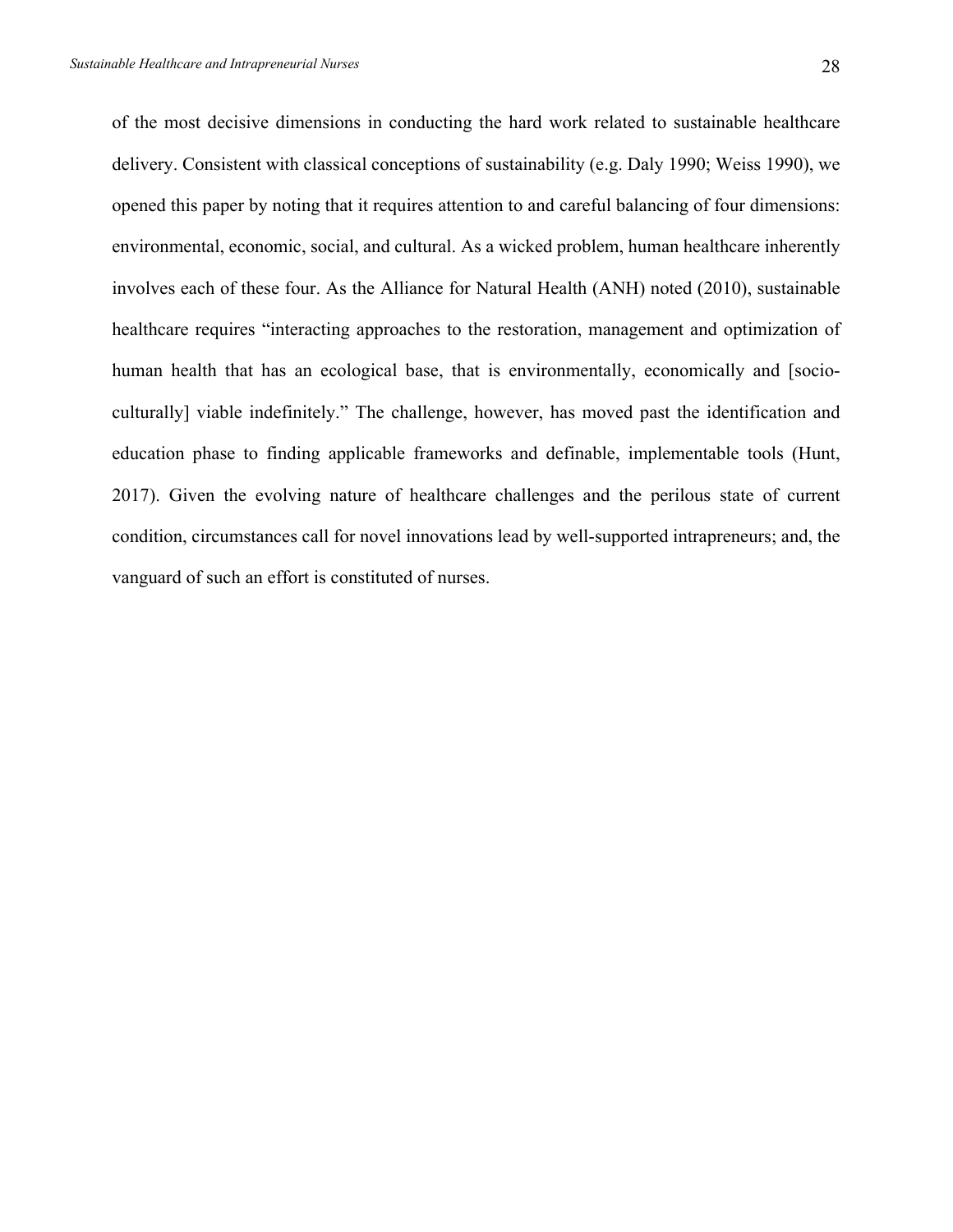#### **REFERENCES**

- Adèr, H. J., Mellenbergh G. J., & Hand, D. J. (2008). Advising on research methods: A consultant's companion. Huizen, The Netherlands: Johannes van Kessel Publishing.
- Afsar, B., Cheema, S., & Bin Saeed, B. (2018). Do nurses display innovative work behavior when their values match with hospitals' values? *European Journal of Innovation Management*, *21*(1), 157-171.
- Aiken, L. H., & Patrician, P. A. (2000). Measuring organizational traits of hospitals: the Revised Nursing Work Index. *Nursing Research*, *49*(3), 146-153.
- Aldrich, H. E. (2012). The emergence of entrepreneurship as an academic field: A personal essay on institutional entrepreneurship. *Research Policy*, *41*(7), 1240-1248.
- Alliance for Natural Health. (2010). Sustainable healthcare working towards the paradigm shift. Surrey, U.K.: AIN.
- American Assoc of Nursing. (2017). Nurses' pivotal role. Univ. of Nebraska Medical Center. Retrieved Feb 1, 2018. https://www.unmc.edu/nursing/programs/nurses-pivotal-role.html
- Antoncic, B., & Hisrich, R. D. (2001). Intrapreneurship: Construct refinement and cross-cultural validation. *Journal of Business Venturing*, *16*(5), 495-527.
- Athreya, K. B. (1987). Bootstrap of the mean in the infinite variance case. The Annals of Statistics, 724-731.
- Baumol, W. J. (1993). Health care, education and the cost disease: A looming crisis for public choice. *Public Choice*, *77*(1), 17-28.
- Baumol, W. J. (2012). *The cost disease: Why Computers Get Cheaper and Health Care Doesn't*. Yale University Press.
- Baumol, W. J. and Bowen, W. G. (1966). *Performing Arts: The Economic Dilemma*. New York: Twentieth Century Fund.
- Black, N. (2013) Patient reported outcome measures could help transform healthcare. *BMJ: British Medical Journal* 346.
- Bohmer, R. M., & Lee, T. H. (2009). The shifting mission of health care delivery organizations. *New England Journal of Medicine*, *361*(6), 551-553.
- Boss, R. W., & Boss, W. R. (1989). *Organization Development in Health Care*. Reading, MA: Addison-Wesley.
- Brookhart, M. A., et al. (2010). Confounding control in healthcare database research: challenges and potential approaches. *Medical care*, *48*(6 0), S114.
- Bureau of Labor Statistics (BLS). 2017. Accessed Feb 1, 2018. https://www.bls.gov/opub/ted/2015/registered-nurses-have-highest-employment-inhealthcare-occupations-anesthesiologists-earn-the-most.htm
- Buchan, J., & Dal Poz, M. R. (2002). Skill mix in the health care workforce: reviewing the evidence. *Bulletin of the World Health Organization*, *80*, 575-580.
- Burns, L., & Muller, R. (2008). Hospital-physician collaboration: landscape of economic integration and impact on clinical integration. *Milbank Quarterly*, *86*(3), 375-434.
- Carrier, C. (1994). Intrapreneurship in large firms and SMEs: a comparative study. *International Small Business Journal*, *12*(3), 54-61.
- Center for Medicare and Medicaid Services. (2015). Accountable care organizations (ACO). *nd http://www. cms. gov/Medicare/Medicare-Fee-for-Service-Payment/ACO/index. html*.
- Cook, N. L., et al. (2007). Access to specialty care and medical services in community health centers. *Health Affairs*, *26*(5), 1459-1468
- Covin, J., & Wales, W. (2012). The measurement of entrepreneurial orientation. *Entrepreneurship Theory and Practice*, *36*(4), 677-702.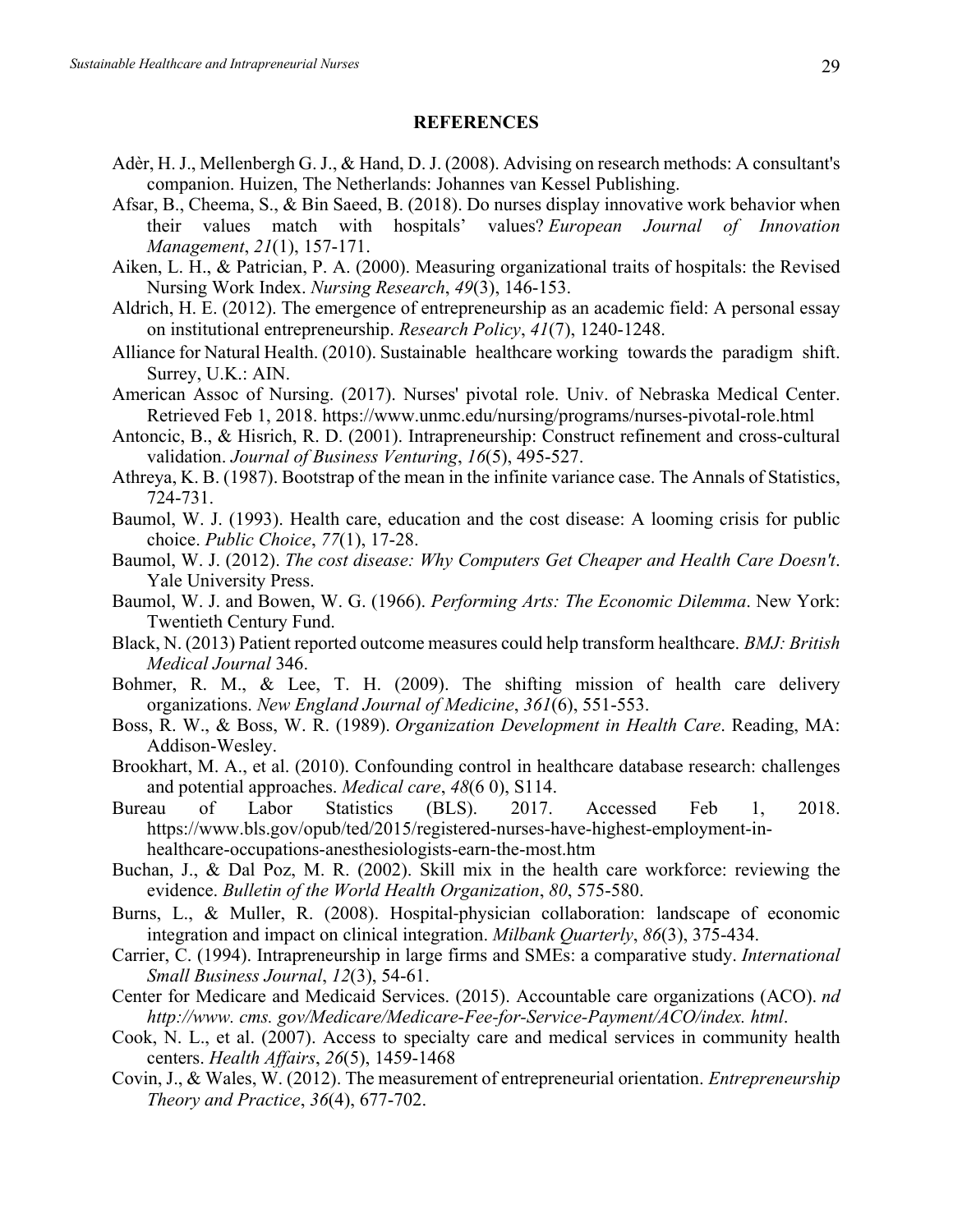- Covin, J., Garrett, R., Kuratko, D., & Shepherd, D. (2015). Value proposition evolution and the performance of internal corporate ventures. *Journal of Business Venturing*, *30*(5), 749-774.
- Covin, J., Green, K, & Slevin, D. (2006). Strategic process effects on the entrepreneurial orientation– sales growth relationship. *Entrepreneurship Theory and Practice*, *30*(1):57-81.
- Cutler, D. M. (2011). Where are the health care entrepreneurs? The failure of organizational innovation in health care. *Innovation Policy and the Economy*, *11*(1), 1-28.
- Daly, H. 1990. Toward some operational principles of sustainable development. *Ecological Economics,* 2:1–6.
- Davison, A. C., & Hinkley, D. V. (1997). *Bootstrap methods and their application* (Vol. 1). Cambridge University Press.
- Dawson, P. M. (1994). *Organizational Change: A Processual Approach*. Paul Chapman Publishing.
- Efron, B., & Tibshirani, R. J. (1994). *An Introduction to the Bootstrap*. CRC press.
- Esterhuizen, P. (2006). Is the professional code still the cornerstone of clinical nursing practice? *Journal of Advanced Nursing*, *53*(1), 104-110.
- Ferguson, B., & Keen, J. (1996). Transaction costs, externalities and information technology in health care. *Health economics*, *5*(1), 25-36.
- Folland, S., Goodman, A. C., & Stano, M. (2016). *The Economics of Health and Health Care: Pearson International Edition*. Routledge.
- Gao, J. and Bansal, P. (2013). 'Instrumental and integrative logics in business sustainability'. *Journal of Business Ethics*, 112(2), 241-255.
- Gilmartin, M. J., & D'Aunno, T. A. (2007). Leadership research in healthcare: A review and roadmap. *Academy of Management Annals*, *1*(1), 387-438.
- Govindarajan, V., & Desai, J. (2013). Recognize intrapreneurs before they leave. *Harvard Business Review*, 13(09):1.
- Hacking, T., & Guthrie, P. (2008). A framework for clarifying the meaning of Triple Bottom-Line, Integrated, and Sustainability Assessment. *Environmental Impact Rev*, *28*(2-3), 73-89.
- Hartwig, J. (2008). What drives health care expenditure? Baumol's model of 'unbalanced growth' revisited. *Journal of Health Economics*, *27*(3), 603-623.
- Hayes, L. J., et al. (2006). Nurse turnover: a literature review. *International Journal of Nursing Studies*, *43*(2), 237-263.
- Hewison, A., & Badger, F. (2006). Taking the initiative: Nurse intrapreneurs in the NHS. *Nursing Management - UK, 13*(3), 14-19.
- Himmelstein, D., Woolhandler, S., Almberg, M., & Fauke, C. (2018). The US Health Care Crisis Continues: A Data Snapshot. *International Journal of Health Services*, *48*(1), 28-41.
- Hisrich, R. D. (1990). Entrepreneurship/intrapreneurship. *American Psychologist*, *45*(2), 209
- Horn, R. E., & Weber, R. P. (2007). New tools for resolving wicked problems: Mess mapping and resolution mapping processes. *Watertown, MA: Strategy Kinetics LLC*.
- Hostager, T., Neil, T., Decker, R., & Lorentz, R. (1998). Seeing environmental opportunities: Effects of intrapreneurial ability, efficacy, motivation and desirability. *Journal of Organizational Change Management*, *11*(1), 11-25.
- Hunt, R. A. (2013). *Essays Concerning the Entry and Survival Strategies of Entrepreneurial Firms: A Transaction Perspective.* ProQuest: University of Colorado at Boulder.
- Hunt, R. (2017). *The Oxpecker and the Rhino: The Positive Effects of Symbiotic Mutualism on Organizational Survival* (CSM Working Paper No. 2017-03).
- Hunt, R. A., & Fund, B. R. (2016). Intergenerational Fairness and the Crowding Out Effects of Well-Intended Environmental Policies. *Journal of Management Studies*, *53*(5), 878-910.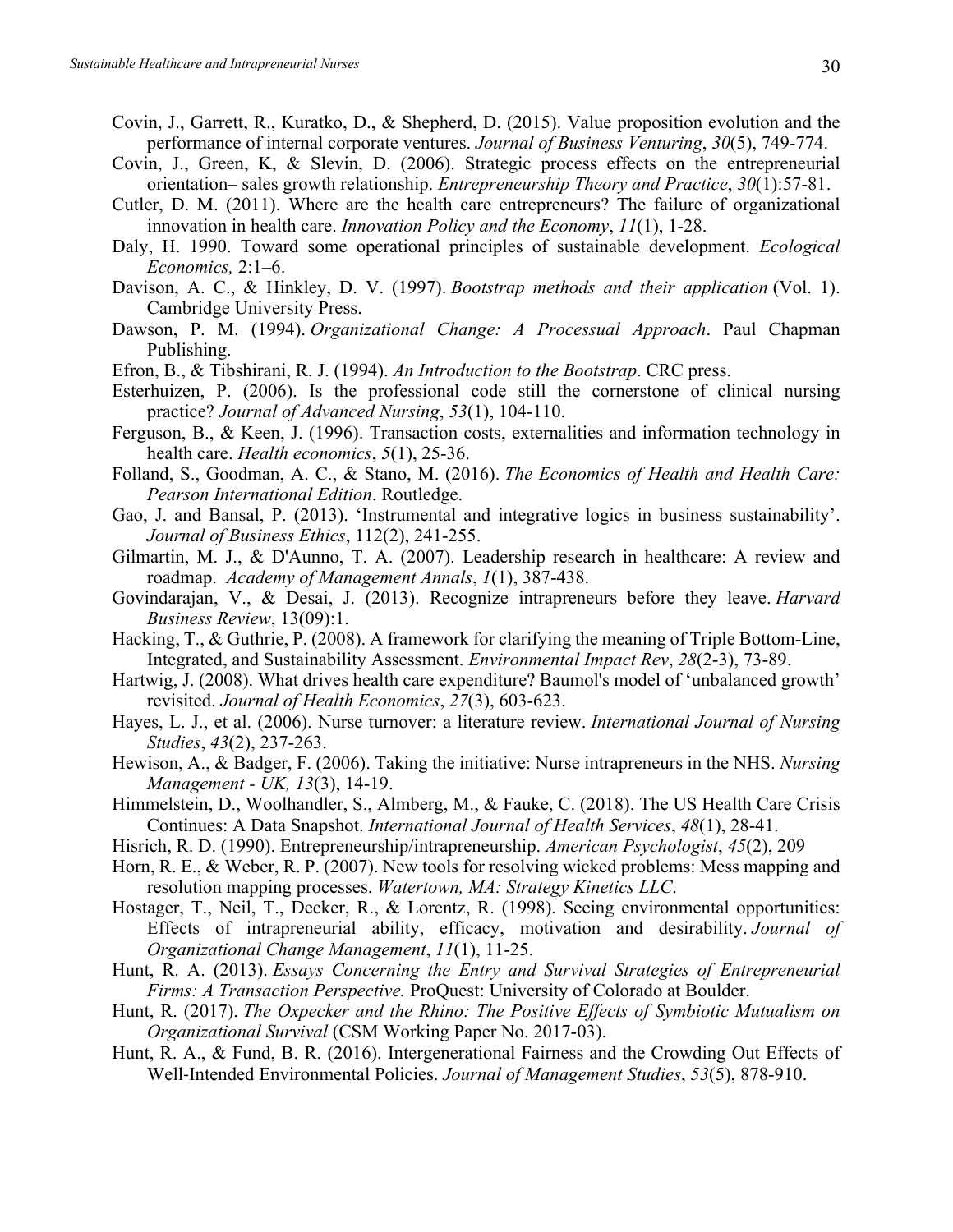- Hunt, R. A., & Hayward, M. L. (2018). Value creation through employer loans: Evidence of informal lending to employees at small, labor-intensive firms. *Organization Science*, *29*(2), 284-303.
- Hunt, R.A. & Ortiz-Hunt, A.B. (2018). Meta-Analysis of Nursing Impacts on Healthcare Outcomes and Cost Controls. Virginia Tech Working Paper Series, 2018:8a.
- Hunt, R. A., & Ortiz-Hunt, L.L. (2017). Entrepreneurial round-tripping: The benefits of newness and smallness in multi-directional value creation. *Management Decision*, *55*(3), 491-511.
- Hunt, R. A., & Ortiz-Hunt, L. L. (2018). Deinstitutionalization through business model evolution: women entrepreneurs in the Middle East and North Africa. *Entrepreneurship-Development Tendencies and Empirical Approach*.
- Hunt, R. A., Townsend, D. M., Asgari, E., & Lerner, D. A. (2019). Bringing it all back home: Corporate venturing and renewal through spin-ins. *Entrepreneurship Theory and Practice*, *43*(6), 1166-1193.
- Ireland, R. D., Covin, J. G., & Kuratko, D. F. (2009). Conceptualizing corporate entrepreneurship strategy. *Entrepreneurship Theory and Practice*, *33*(1), 19-46.
- Judd, C. M., McClelland, G. H., & Ryan, C. S. (2011). *Data analysis: A model comparison approach*. Routledge
- Knol, J., & Van Linge, R. (2009). Innovative behaviour: The effect of structural and psychological empowerment on nurses. *Journal of Advanced Nursing*, *65*(2), 359-370.
- Koberg, C. S., Boss, R. W., Senjem, J. C., & Goodman, E. A. (1999). Antecedents and outcomes of empowerment: Empirical evidence from the health care industry. *Group & Organization Management*, *24*(1), 71-91.
- Kogan, M. D., Alexander, G. R., Teitelbaum, M. A., Jack, B. W., Kotelchuck, M., & Pappas, G. (1995). The effect of gaps in health insurance on continuity of a regular source of care among preschool-aged children in the United States. *JAMA*, *274*(18), 1429-1435.
- Kreitzer, M. J., Monsen, K. A., Nandram, S., & de Blok, J. (2015). A global model of social innovation, change, and whole-systems healing. *Global Advances in Health and Medicine: Improving Healthcare Outcomes Worldwide*, 4: 40–44.
- Lega, F. (2009). Strategic, organisational and managerial issues related to innovation, entrepreneurship and intrapreneurship in the hospital context: Remarks from the Italian experience. *Journal of Management & Marketing in Healthcare*, *2*(1), 77-93.
- Liu, S. S., Amendah, E., Chang, E. C., & Pei, L. K. (2008). Satisfaction and value: A meta-analysis in the healthcare context. *Health Marketing Quarterly*, *23*(4), 49-73.
- Luchsinger, V., & Bagby, D. R. (1987). Entrepreneurship and intrapreneurship: Behaviors, comparisons, and contrasts. *SAM Advanced Management Journal*, *52*(3), 10.
- Lumpkin, G., & Dess, G. (2001). Linking two dimensions of entrepreneurial orientation to firm performance: The moderating role of environment and industry life cycle. *Journal of Business Venturing*, *16*(5), 429-451.
- McHarg, L. (2006). 'Nursepreneurship': the best of both worlds? *Nursing Management*, *13*(8).
- Needleman, J., Buerhaus, P., Mattke, S., & Zelevinsky, K. (2002). Nurse-staffing levels and the quality of care in hospitals. *New England Journal of Medicine*, *346*(22), 1715-1722.
- Nembhard, I. M., Alexander, J. A., Hoff, T. J., & Ramanujam, R. (2009). Why does the quality of health care continue to lag? Insights from management research. *Academy of Management Perspectives*, 24-42.
- Nightingale F. (1894). Sick nursing and health nursing. In: Billings JS, Hurd HM, eds. *Hospitals, Dispensaries and Nursing: Papers and Discussions in the International Congress of Charities, Correction and Philanthropy*. Baltimore, MD: Johns Hopkins Press.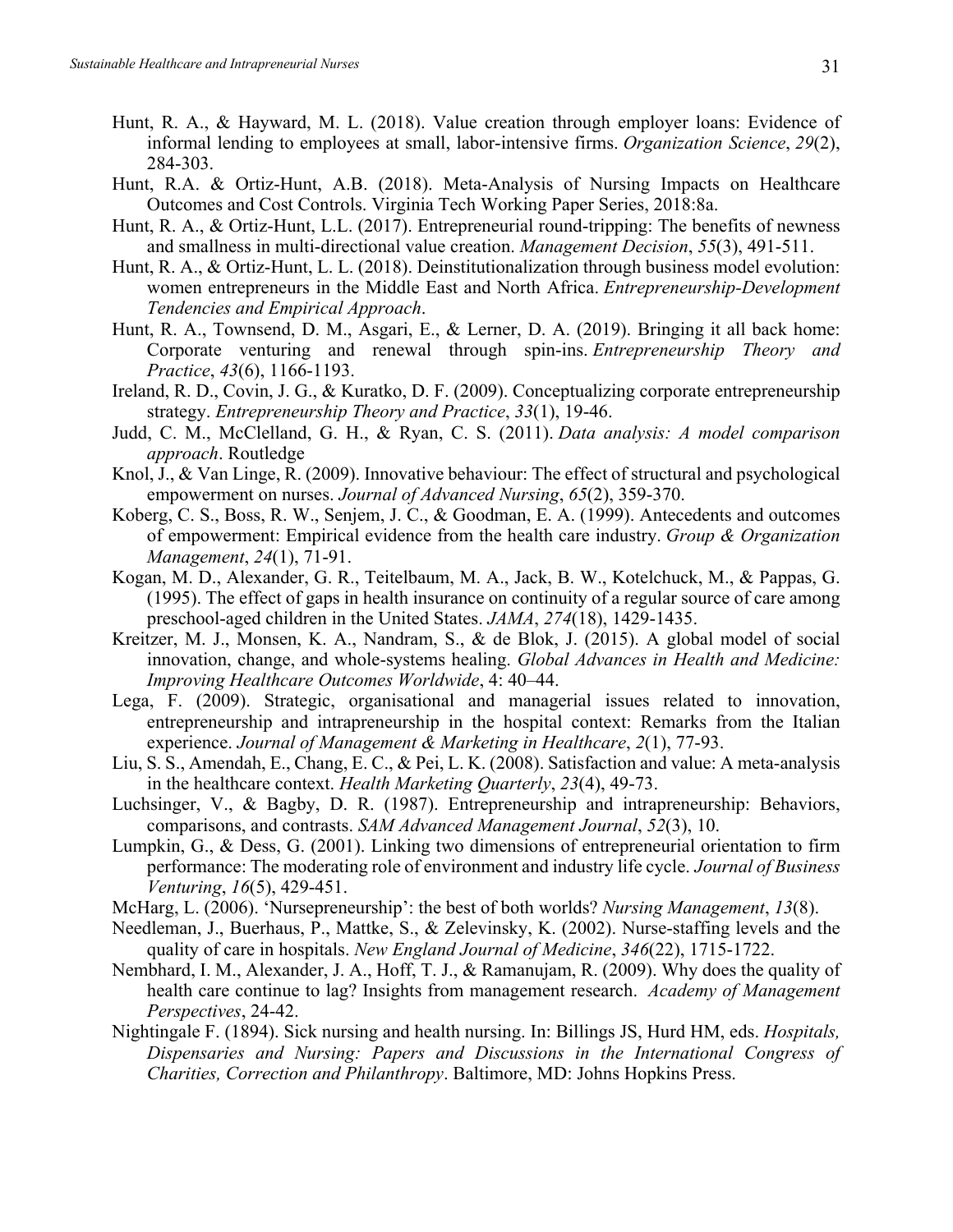- Parker, S. C. (2011). Intrapreneurship or entrepreneurship? *Journal of Business Venturing*, *26*(1), 19-34.
- Pearce, I. I., John, A., Fritz, D. A., & Davis, P. S. (2010). Entrepreneurial orientation and the performance of religious congregations as predicted by rational choice theory. *Entrepreneurship Theory and Practice*, *34*(1), 219-248.
- Prowle, M. J., & Harradine, D. (2015). Sustainable health care systems: An international study. *American Journal of Medical Research*, *2*(2), 188-210.
- Rittel H, & Webber M.1973. Dilemmas in a general theory of planning, *Policy Sci*, 4: 155-169.
- Shane, S., & Venkataraman, S. (2000). The promise of entrepreneurship as a field of research. *Academy of Management Review*, *25*(1), 217-226.
- Tamkins, T. (2009). Medical bills prompt U.S. bankruptcies. *Money and Mainstreet*. Accessed 11-18: http://www.cnn.com/2009/HEALTH/06/05/bankruptcy.medical.bills/
- Thompson, C., & Yang, H. (2009). Nurses' decisions, irreducible uncertainty and maximizing nurses' contribution to patient safety. *Healthcare Quarterly*, *12*(Sp).
- Vogus, T., Sutcliffe, K., & Weick, K. (2010). Doing no harm: enabling, enacting, and elaborating a culture of safety in health care. *Academy of Management Perspectives*, *24*(4), 60-77.
- Wales, W. J., Patel, P. C., Parida, V., & Kreiser, P. M. (2013). Nonlinear effects of entrepreneurial orientation on small firm performance. *Strategic Entrepreneurship Journal*, *7*(2), 93-121.
- Weiss, E. B. (1990). In fairness to future generations. *Environment: Science and Policy for Sustainable Development*, *32*(3), 6-31.
- White, K., & Begun, J. (1998). Nursing entrepreneurship in an era of chaos and complexity. *Nursing Administration Quarterly*, *22*(2), 40-47.
- Wilson, A., Whitaker, N., Whitford, D. (2012) Rising to the Challenge of Health Care Reform with Entrepreneurial and Intrapreneurial Nursing Initiatives. *Journal of Issues in Nursing* Vol. 17(2), 5.
- Zahra, S. A., & Covin, J. G. (1995). Contextual influences on the corporate entrepreneurshipperformance relationship. *Journal of Business Venturing*, *10*(1):43-58.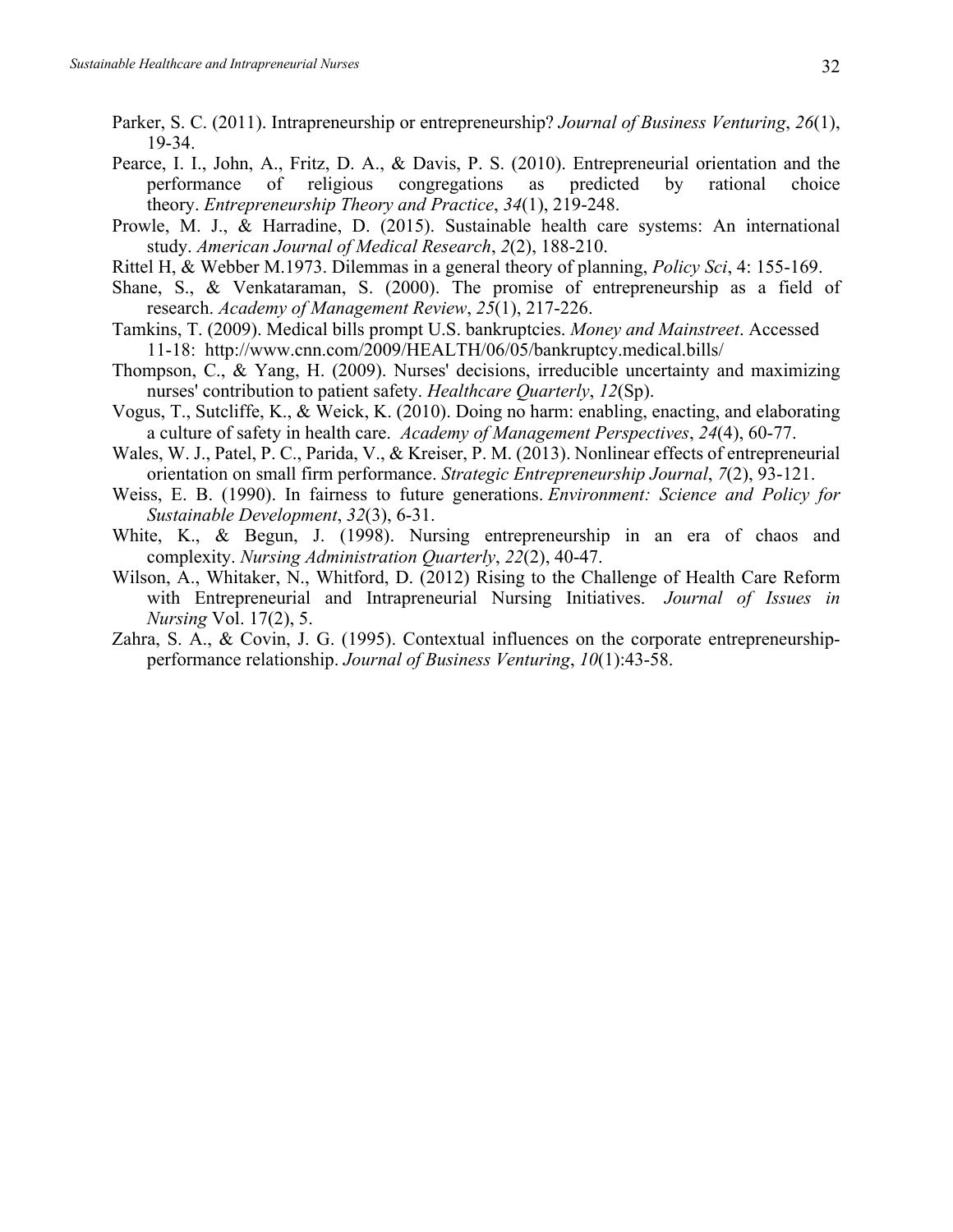| <b>Role in Healthcare Delivery</b>      | <b>Healthcare Implications</b>                                                       |                  | <b>SEE Dimensions</b>   |
|-----------------------------------------|--------------------------------------------------------------------------------------|------------------|-------------------------|
| 1. Act as patient advocates             | As the largest of the health professions —                                           | Sustainability   |                         |
|                                         | with the most patient contact - nurses<br>are a voice for their patients and for     | Ethics           | $\bullet\bullet\bullet$ |
|                                         | broader reform.                                                                      | Entrepreneurship | $\bullet\bullet$        |
| 2. Form the hub of health care          | Nurses are the hub connecting the whole                                              | Sustainability   |                         |
|                                         | medical team. Communicating expertly<br>with doctors, pharmacists, therapists and    | Ethics           |                         |
|                                         | other health professionals.                                                          | Entrepreneurship | $\bullet\bullet\bullet$ |
| 3. Blend knowledge with nimble          | Apply vast nursing knowledge backed by                                               | Sustainability   | $\bullet\bullet$        |
| skills                                  | nimble skills in health informatics,<br>medical technologies and hands-on            | Ethics           | $\bullet$               |
|                                         | procedures.                                                                          | Entrepreneurship | $\bullet\bullet\bullet$ |
| 4. Make critical care decisions         | Routinely expected to exercise swift                                                 | Sustainability   | $\bullet$               |
|                                         | clinical judgment — to make key care<br>decisions based on evidence and keen         | Ethics           | $\bullet\bullet\bullet$ |
|                                         | observation.                                                                         | Entrepreneurship | $\bullet\bullet\bullet$ |
| 5. Shift focus to wellness $\&$         | Nursing is predicated on health                                                      | Sustainability   |                         |
| prevention                              | promotion, disease prevention and illness<br>management - an affordable, proactive   | Ethics           | $\bullet\bullet\bullet$ |
|                                         | model.                                                                               | Entrepreneurship | $\bullet\bullet\bullet$ |
| 6. Widen access to basic health care    | Nurses are increasingly the first line of                                            | Sustainability   | $\bullet\bullet$        |
|                                         | care, especially in small towns and<br>underserved metro areas.                      | Ethics           | $\bullet\bullet\bullet$ |
|                                         |                                                                                      | Entrepreneurship |                         |
| 7. Stand as sentinels of patient safety | Nurses must be vigilant in anticipating                                              | Sustainability   |                         |
|                                         | patient risks, acting quickly in preemptive<br>treatment, $&$ intervening to prevent | Ethics           | $\bullet\bullet\bullet$ |
|                                         | medical errors.                                                                      | Entrepreneurship | $\bullet\bullet\bullet$ |

## **Table 1: Nursing Roles in Modern Healthcare**

Sources: American Nursing Assoc., Natl Association of Hispanic Nurses, and University of Nebraska Medical Center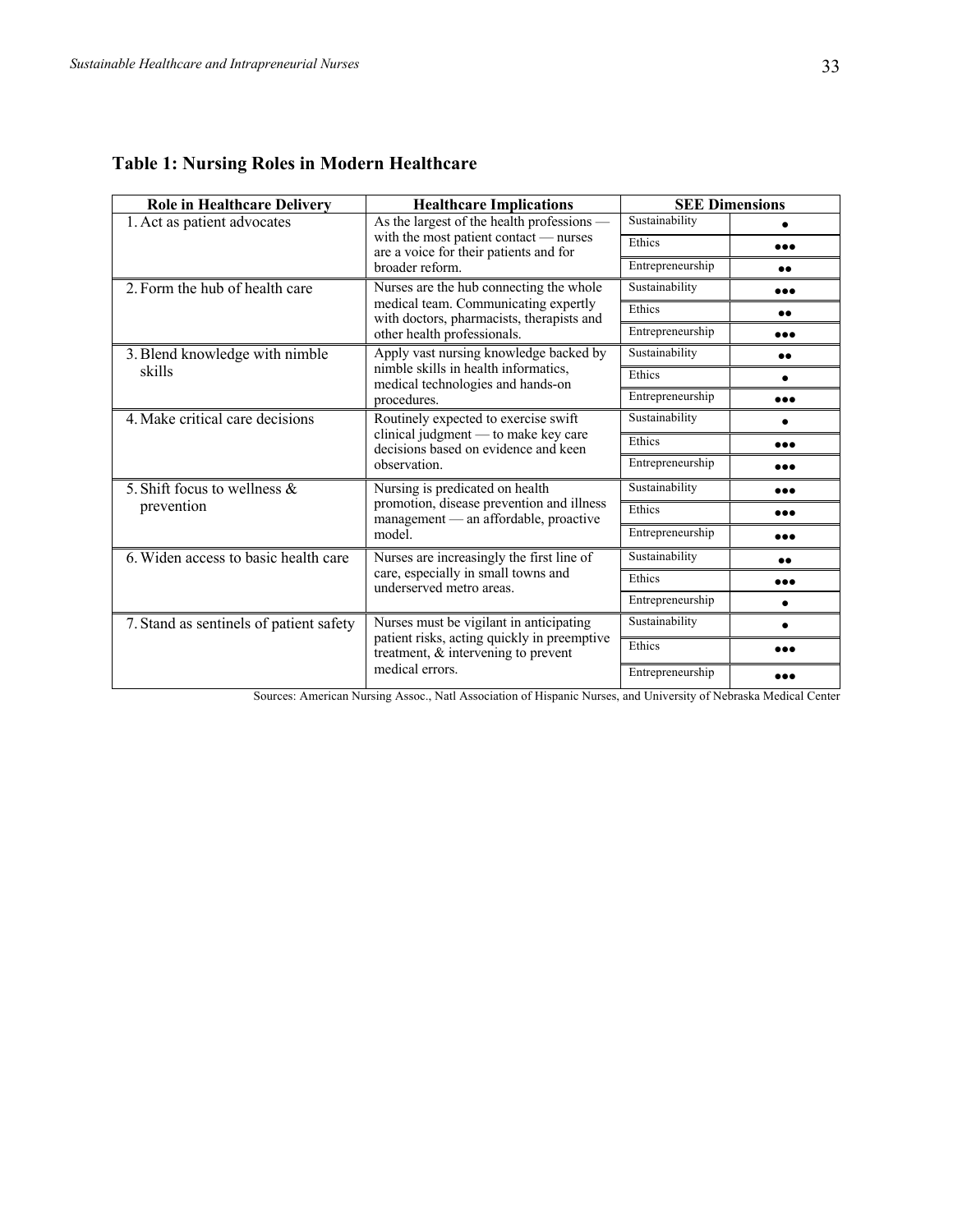|                                          | Hospitals with<br>Intrapreneurship<br>Programs | Hospitals without<br>Intrapreneurship<br>Programs | T-test | P Value |
|------------------------------------------|------------------------------------------------|---------------------------------------------------|--------|---------|
| Hospital Size (Beds)                     | 293                                            | 302                                               | 0.40   | 0.28    |
| Hospital Size (Revenue - \$MM)           | 387                                            | 372                                               | 0.61   | 0.54    |
| Hospital Age (Years)                     | 17                                             | 19                                                | 0.65   | 0.52    |
| Hospital Surgical Specialties (#)        | 31                                             | 29                                                | 0.33   | 0.74    |
| Time Since Last Major IT Upgrade (Years) | 3.3                                            | 3.5                                               | 0.18   | 0.86    |
| Mean Utilization Rate (%)                | 99%                                            | 98%                                               | 0.69   | 0.49    |
| Mean Annual Capital Expenditures (\$MM)  | 27                                             | 25                                                | 0.44   | 0.66    |
| Debt to Capitalization (%)               | 41%                                            | 39%                                               | 0.41   | 0.68    |
| Medicare Patients (%)                    | 41%                                            | 41%                                               | 0.16   | 0.87    |
| Medicaid Patients (%)                    | 17%                                            | 17%                                               | 0.13   | 0.89    |
| Insured Patients (%)                     | 17%                                            | 17%                                               | 0.13   | 0.91    |
| Charity as % of Total Expense            | 9%                                             | 10%                                               | 0.37   | 0.72    |
| CEO Salary (\$)                          | 812,000                                        | 799,000                                           | 0.21   | 0.83    |
| Nurses Mean Prof Experience (Years)      | 18.3                                           | 21.2                                              | 1.42   | 0.17    |
| Nurses Mean Tenure at Hospital (Years)   | 11.7                                           | 12.4                                              | 0.34   | 0.73    |
| Nurses Mean Age (Years)                  | 47.7                                           | 51.1                                              | 1.20   | 0.18    |
| Nurses Mean Hourly Wage (\$/hr)          | 32.67                                          | 33.04                                             | 0.18   | 0.86    |
| Nurses with B.S.-R.N. or Higher (%)      | 72%                                            | 69%                                               | 0.49   | 0.63    |

## **Table 2: Comparability of Pairwise Matched Pools**

## **Table 3: Medicare and Medicaid Populations for Matched Pairs**

|         |            | Medicare Patients |            | Medicaid Patients |
|---------|------------|-------------------|------------|-------------------|
|         | Hospitals  | Hospitals         | Hospitals  | Hospitals         |
|         | with       | without           | with       | without           |
| Pairing | Intra Prog | Intra Prog        | Intra Prog | Intra Prog        |
| l       | 39%        | 42%               | 20%        | 18%               |
| 2       | 50%        | 43%               | 16%        | 19%               |
| 3       | 55%        | 53%               | 13%        | 14%               |
| 4       | 34%        | 41%               | 15%        | 17%               |
| 5       | 41%        | 37%               | 18%        | 17%               |
| 6       | 43%        | 41%               | 13%        | 12%               |
| 7       | 53%        | 57%               | 20%        | 19%               |
| 8       | 42%        | 43%               | 15%        | 15%               |
| 9       | 29%        | 32%               | 12%        | 15%               |
| 10      | 49%        | 47%               | 36%        | 33%               |
| 11      | 36%        | 41%               | 14%        | 14%               |
| 12      | 32%        | 30%               | 17%        | 16%               |
| 13      | 44%        | 48%               | 14%        | 17%               |
| 14      | 41%        | 37%               | 12%        | 15%               |
| 15      | 38%        | 40%               | 16%        | 21%               |
| 16      | 33%        | 31%               | 20%        | 17%               |
| Total   | 41%        | 41%               | 17%        | 17%               |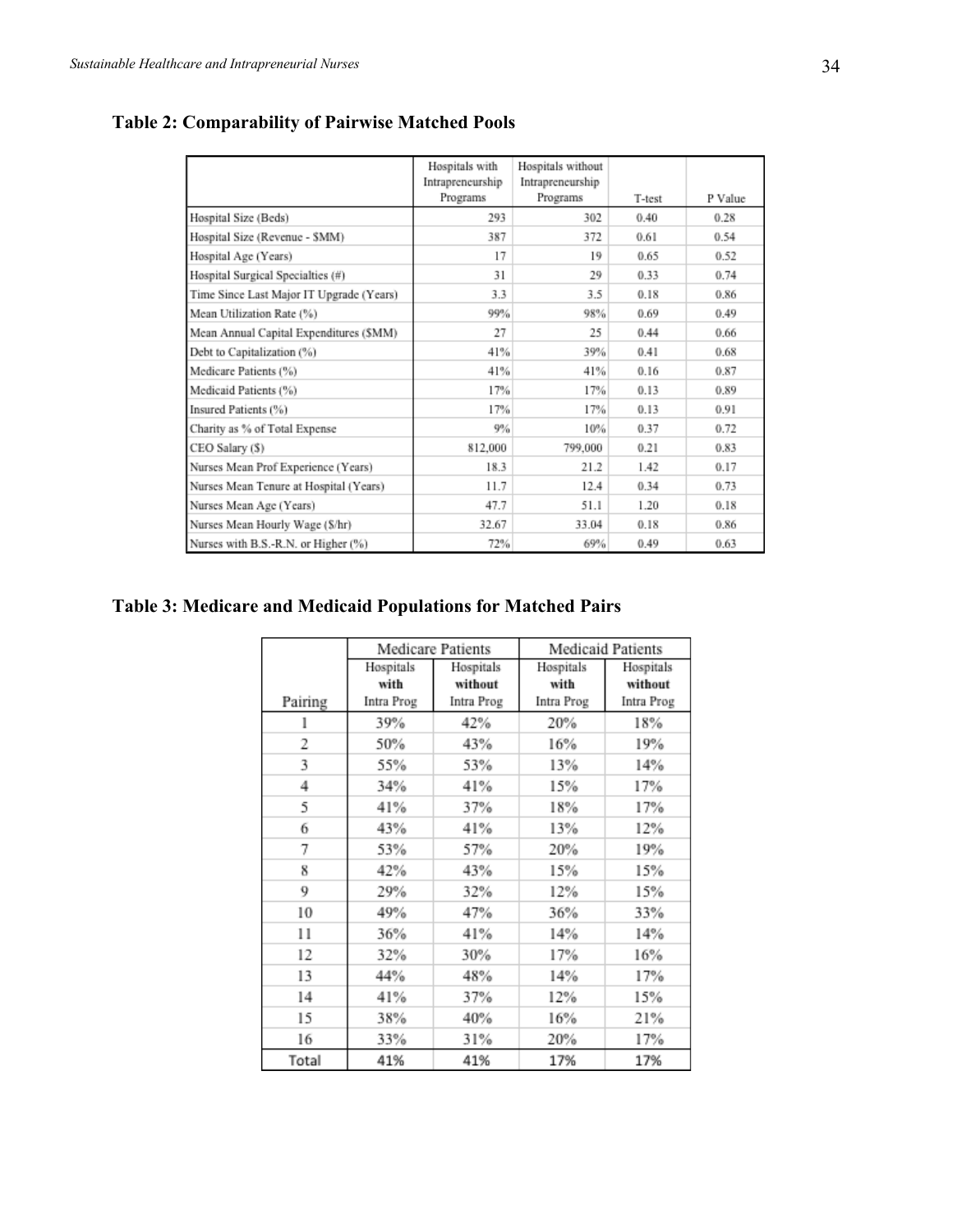## **Table 4: Criteria for Healthcare Outcomes**

| <b>Mortality (7 measures)</b>           | Death rate for heart attack patients                                                                               | <b>Patient Experience (11 measures)</b>              | Patients who reported that their nurses communicated well                                                                                          |
|-----------------------------------------|--------------------------------------------------------------------------------------------------------------------|------------------------------------------------------|----------------------------------------------------------------------------------------------------------------------------------------------------|
|                                         | Death rate for coronary artery bypass graft (CABG) surgery patients                                                |                                                      | Patients who reported that their doctors communicated well                                                                                         |
|                                         | Death rate for chronic obstructive pulmonary disease (COPD) patients                                               |                                                      | Patients who reported that they received help as soon as they wanted                                                                               |
|                                         | Death rate for heart failure patients                                                                              |                                                      | Patients who reported that their pain was well controlled                                                                                          |
|                                         | Death rate for pneumonia patients                                                                                  |                                                      | Patients who reported that staff explained about medicines before giving it<br>to them                                                             |
|                                         | Death rate for stroke patients                                                                                     |                                                      | Patients who reported that their room and bathroom were clean                                                                                      |
|                                         | Deaths among patients with serious treatable complications after surgery                                           |                                                      | Patients who reported that the area around their room was quiet at night                                                                           |
|                                         |                                                                                                                    |                                                      | Patients who reported that they were given information about what to do<br>during their recovery at home                                           |
| Safety of Care (8 measures)             | Central line-associated bloodstream infections (CLABSI)                                                            |                                                      | Patients who understood their care when they left the hospital                                                                                     |
|                                         | Catheter-associated urinary tract infections (CAUTI)                                                               |                                                      | Patients who gave their hospital a rating on a scale from 0 (lowest) to 10<br>(highest)                                                            |
|                                         | Surgical site infections from colon surgery (SSI: Colon)                                                           |                                                      | Patients who would recommend the hospital to their friends and family                                                                              |
|                                         | Surgical site infections from abdominal hysterectomy (SSI: Hysterectomy)                                           |                                                      |                                                                                                                                                    |
|                                         | Methicillin-resistant Staphylococcus Aureus (MRSA) Blood Laboratory-<br>identified Events (Bloodstream infections) | <b>Effectiveness of Care (10 measures)</b>           | Patients assessed and given influenza vaccination                                                                                                  |
|                                         | Clostridium difficile<br>(C.diff.) Laboratory-identified Events (Intestinal<br>infections)                         |                                                      | Healthcare workers given influenza vaccination                                                                                                     |
|                                         | Rate of complications for hip/knee replacement patients                                                            |                                                      | Outpatients with chest pain or possible heart attack who received aspirin                                                                          |
|                                         | Serious complications                                                                                              |                                                      | within 24 hours of arrival or before transferring from the emergency<br>Percentage of patients who left the emergency department before being      |
|                                         |                                                                                                                    |                                                      | seen                                                                                                                                               |
|                                         |                                                                                                                    |                                                      | Percentage of patients who came to the emergency department with stroke                                                                            |
|                                         | Hospital Return Days for heart attack patients                                                                     |                                                      | symptoms who received brain scan results within 45 minutes of arrival<br>Percentage of patients receiving appropriate recommendation for follow-up |
| <b>Readmission (9 measures)</b>         |                                                                                                                    |                                                      | screening colonoscopy                                                                                                                              |
|                                         | Rate of unplanned readmission for coronary artery bypass graft (CABG)<br>surgery patients                          |                                                      | Percentage of patients with history of polyps receiving follow-up<br>colonoscopy in the appropriate timeframe                                      |
|                                         | Rate of unplanned readmission for chronic obstructive pulmonary disease                                            |                                                      | Percent of mothers whose deliveries were scheduled too early (1-2 weeks                                                                            |
|                                         | (COPD) patients<br>Hospital return days for heart failure patients                                                 |                                                      | early), when a scheduled delivery was not medically necessary<br>Patients who developed a blood clot while in the hospital who<br>did not get      |
|                                         |                                                                                                                    |                                                      | treatment that could have prevented it                                                                                                             |
|                                         | Rate of unplanned readmission after hip/knee surgery                                                               |                                                      | Percentage of patients receiving appropriate radiation therapy for cancer<br>that has spread to the bone                                           |
|                                         | Rate of unplanned readmission for pneumonia patients                                                               |                                                      |                                                                                                                                                    |
|                                         | Rate of unplanned readmission for stroke patients                                                                  | <b>Timeliness of Care (7 measures)</b>               | Average (median) time patients spent in the emergency department, before<br>they were admitted to the hospital as an inpatient                     |
|                                         | Rate of unplanned readmission after discharge from hospital (hospital-wide)                                        |                                                      | Average (median) time patients spent in the emergency department, after<br>the doctor decided to admit them as an inpatient before leaving the     |
|                                         | Rate of unplanned hospital visits after an outpatient colonoscopy                                                  |                                                      | Average (median) number of minutes before outpatients with chest pain or                                                                           |
|                                         |                                                                                                                    |                                                      | possible heart attack who needed specialized care were transferred to                                                                              |
|                                         |                                                                                                                    |                                                      | Average (median) number of minutes before outpatients with chest pain or                                                                           |
| <b>Patient Experience (11 measures)</b> | Patients who reported that their nurses communicated well                                                          |                                                      | possible heart attack got an ECG<br>Average (median) time patients spent in the emergency department before<br>leaving from the visit              |
|                                         | Patients who reported that their doctors communicated well                                                         |                                                      | Average (median) time patients spent in the emergency department before<br>they were seen by a healthcare professional                             |
|                                         | Patients who reported that they received help as soon as they wanted                                               |                                                      | Average (median) time patients who came to the emergency department<br>with broken bones had to wait before getting pain medication                |
|                                         | Patients who reported that their pain was well controlled                                                          |                                                      |                                                                                                                                                    |
|                                         | Patients who reported that staff explained about medicines before giving it<br>to them                             | <b>Efficient Use of Medical Imaging (5 measures)</b> | Outpatients with low-back pain who had an MRI without trying<br>recommended treatments first, such as physical therapy                             |
|                                         | Patients who reported that their room and bathroom were clean                                                      |                                                      | Outpatient CT scans of the abdomen that were "combination" (double) scans                                                                          |
|                                         | Patients who reported that the area around their room was quiet at night                                           |                                                      | Outpatient CT scans of the chest that were "combination" (double) scans                                                                            |
|                                         | Patients who reported that they were given information about what to do                                            |                                                      | Outpatients who got cardiac imaging stress tests before low-risk outpatient                                                                        |
|                                         | during their recovery at home                                                                                      |                                                      | surgery                                                                                                                                            |
|                                         | Patients who understood their care when they left the hospital                                                     |                                                      | Outpatients with brain CT scans who got a sinus CT scan at the same time                                                                           |
|                                         | Patients who gave their hospital a rating on a scale from 0 (lowest) to 10<br>(highaet)                            |                                                      |                                                                                                                                                    |
|                                         | Patients who would recommend the hospital to their friends and family                                              |                                                      |                                                                                                                                                    |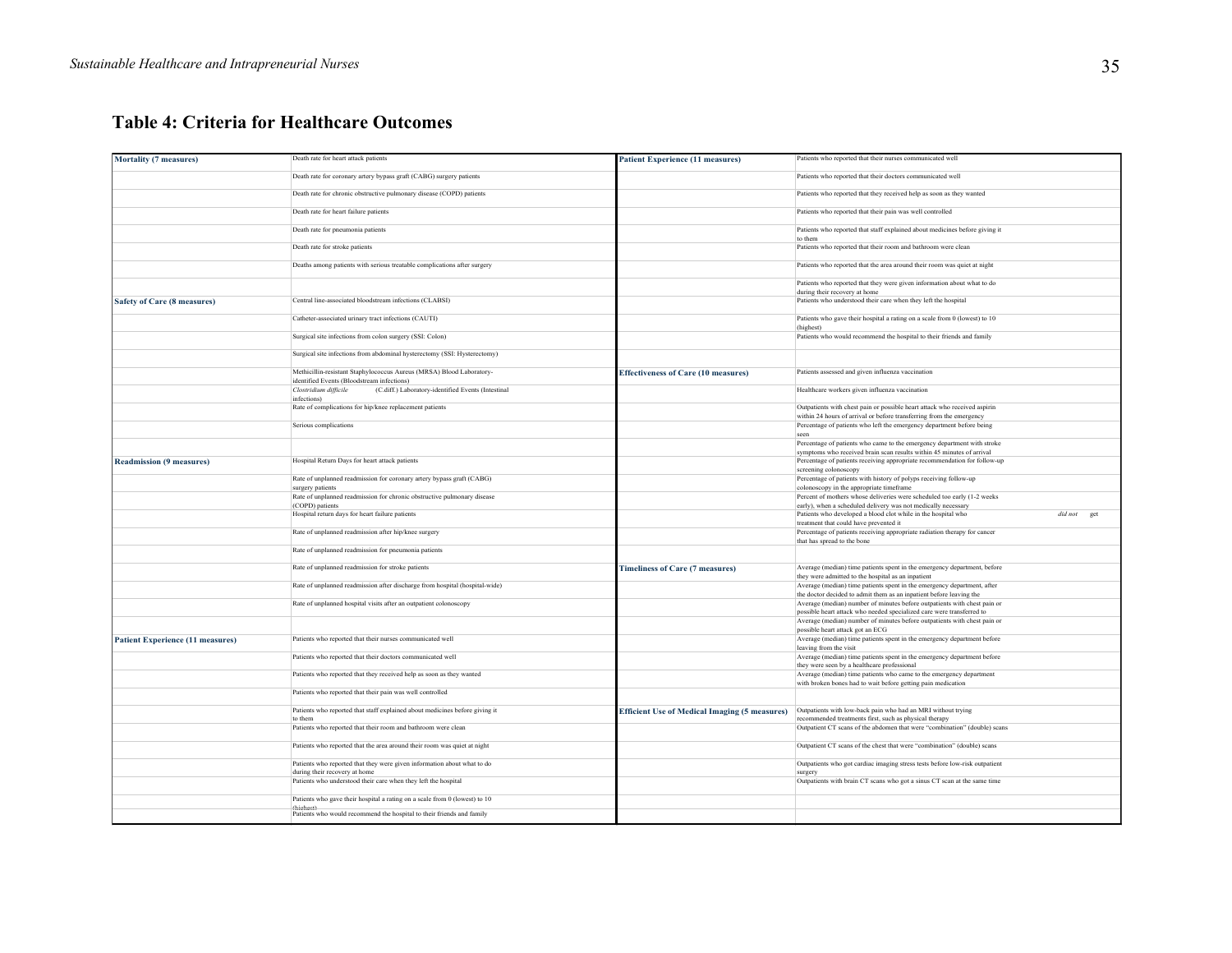|                |            |                     |            |                     |            | Percentile Rank for |
|----------------|------------|---------------------|------------|---------------------|------------|---------------------|
|                |            | Percentile Rank for |            | Percentile Rank for |            | Sustianability      |
|                |            | Outcomes            |            | Cost Control        |            | (Outcomes & Cost)   |
|                | Hospitals  | Hospitals           | Hospitals  | Hospitals           | Hospitals  | Hospitals           |
| ۰              | with       | without             | with       | without             | with       | without             |
|                | Intra Prog | Intra Prog          | Intra Prog | Intra Prog          | Intra Prog | Intra Prog          |
| 1              | 67%        | 48%                 | 28%        | 44%                 | 49%        | 34%                 |
| 2              | 81%        | 74%                 | 56%        | 49%                 | 77%        | 60%                 |
| 3              | 67%        | 13%                 | 74%        | 51%                 | 73%        | 26%                 |
| $\overline{4}$ | 90%        | 74%                 | 55%        | 37%                 | 84%        | 48%                 |
| 5              | 88%        | 61%                 | 82%        | 68%                 | 90%        | 52%                 |
| 6              | 76%        | 74%                 | 90%        | 92%                 | 92%        | 85%                 |
| 7              | 61%        | 37%                 | 27%        | 49%                 | 35%        | 44%                 |
| 8              | 74%        | 72%                 | 45%        | 51%                 | 61%        | 47%                 |
| 9              | 80%        | 62%                 | 73%        | 55%                 | 78%        | 58%                 |
| 10             | 39%        | 21%                 | 88%        | 17%                 | 64%        | 16%                 |
| 11             | 78%        | 54%                 | 41%        | 84%                 | 80%        | 82%                 |
| 12             | 97%        | 80%                 | 74%        | 72%                 | 83%        | 75%                 |
| 13             | 79%        | 75%                 | 82%        | 58%                 | 84%        | 61%                 |
| 14             | 86%        | 85%                 | 63%        | 41%                 | 80%        | 57%                 |
| 15             | 64%        | 49%                 | 79%        | 88%                 | 73%        | 52%                 |
| 16             | 74%        | 57%                 | 37%        | 31%                 | 52%        | 35%                 |
| Avg            | 76%        | 59%                 | 62%        | 55%                 | 72%        | 52%                 |
| <b>Std Dev</b> | 13%        | 21%                 | 21%        | 21%                 | 16%        | 19%                 |

## **Table 5: Pairwise Percentile Rank Comparisons**

# **Table 6: Key Differences in Pairwise Comparisons**  Key Differences

|                | Outcomes | Cost Control | Sustainability |
|----------------|----------|--------------|----------------|
| Pairing        | Delta    | Delta        | Delta          |
| 1              | 0.19     | (0.16)       | 0.15           |
| $\overline{c}$ | 0.07     | 0.07         | 0.17           |
| 3              | 0.54     | 0.23         | 0.47           |
| $\overline{4}$ | 0.16     | 0.18         | 0.36           |
| 5              | 0.27     | 0.14         | 0.38           |
| 6              | 0.02     | (0.02)       | 0.07           |
| 7              | 0.24     | (0.22)       | (0.09)         |
| 8              | 0.02     | (0.06)       | 0.14           |
| 9              | 0.18     | 0.18         | 0.20           |
| 10             | 0.18     | 0.71         | 0.48           |
| 11             | 0.24     | (0.43)       | (0.02)         |
| 12             | 0.17     | 0.02         | 0.08           |
| 13             | 0.04     | 0.24         | 0.23           |
| 14             | 0.01     | 0.22         | 0.23           |
| 15             | 0.15     | (0.09)       | 0.21           |
| 16             | 0.17     | 0.06         | 0.17           |
| Avg            | 0.17     | 0.07         | 0.20           |
| Std Dev        | 0.13     | 0.25         | 0.16           |
| Max            | 0.54     | 0.71         | 0.48           |
| Min            | 0.01     | (0.43)       | (0.09)         |

### **Table 7: Bivariate Correlations**

|                |                                                                       | 1      | $\overline{2}$  | 3                           | $\overline{4}$ | 5      | 6      | $\overline{7}$ | 8               | 9               | 10              | 11     | 12              | 13              | 14                          | 15   |
|----------------|-----------------------------------------------------------------------|--------|-----------------|-----------------------------|----------------|--------|--------|----------------|-----------------|-----------------|-----------------|--------|-----------------|-----------------|-----------------------------|------|
|                | DV1: Outcomes                                                         | .8.    |                 |                             |                |        |        |                |                 |                 |                 |        |                 |                 |                             |      |
| $\mathbf{2}$   | DV2: Cost Con                                                         | 017    | $\mathcal{N}_n$ |                             |                |        |        |                |                 |                 |                 |        |                 |                 |                             |      |
| 3              | DV3: Sustain                                                          | .374   | .090            | $\mathcal{F}_{\mathcal{F}}$ |                |        |        |                |                 |                 |                 |        |                 |                 |                             |      |
| $\overline{4}$ | Intra                                                                 | .146   | .114            | .392                        | $-$ * $-$      |        |        |                |                 |                 |                 |        |                 |                 |                             |      |
| 5              | <b>Hospital Size</b>                                                  | .046   | .108            | .024                        | .013           | .8.    |        |                |                 |                 |                 |        |                 |                 |                             |      |
| 6              | Hosp Age                                                              | (.113) | (.119)          | (.153)                      | (.147)         | .008   | .8.    |                |                 |                 |                 |        |                 |                 |                             |      |
| $\overline{7}$ | Surg Spec                                                             | .037   | (.111)          | (.092)                      | .035           | .094   | (.066) | $-$ * $-$      |                 |                 |                 |        |                 |                 |                             |      |
| 8              | Util Rate                                                             | .055   | .173            | .128                        | .096           | (.117) | (.147) | (.031)         | $\mathcal{N}_-$ |                 |                 |        |                 |                 |                             |      |
| 9              | Medicare %                                                            | (.052) | (.099)          | (.014)                      | .021           | (.093) | (.003) | .053           | .002            | $\mathcal{N}_n$ |                 |        |                 |                 |                             |      |
| 10             | Medicaid %                                                            | (.152) | (.313)          | (.211)                      | .002           | .007   | .027   | (.003)         | .085            | .003            | $\mathcal{N}_-$ |        |                 |                 |                             |      |
| 11             | Insured $(\% )$                                                       | .149   | .142            | .135                        | .046           | (.018) | .132   | .172           | .013            | .018            | .237            | $-8-$  |                 |                 |                             |      |
| 12             | Charity %                                                             | (.170) | (.156)          | (.134)                      | .002           | .017   | (.089) | (.116)         | .074            | .110            | (.142)          | (.074) | $\mathcal{N}_n$ |                 |                             |      |
| 13             | Prof Exper                                                            | .081   | (.015)          | .066                        | .001           | .073   | (.047) | .105           | .002            | .041            | .009            | .003   | .001            | $\mathcal{A}_n$ |                             |      |
| 14             | Turn Rate                                                             | .119   | .098            | .073                        | (.153)         | (.003) | (.068) | (.007)         | (.067)          | .005            | .097            | (.090) | .174            | .092            | $\mathcal{A}_{\mathcal{A}}$ |      |
| 15             | Patient Load                                                          | (.338) | .165            | (.226)                      | .007           | .115   | (.011) | (.091)         | .218            | .072            | .120            | (.118) | (.223)          | (.004)          | .070                        | .8.  |
|                | 16 Wages                                                              | .032   | (.125)          | (.030)                      | (.006)         | .143   | (.103) | .070           | .133            | .003            | (.083)          | .066   | (.047)          | .179            | (.058)                      | .036 |
|                | Italicized correlations are significant at the 0.01 level (2-tailed). |        |                 |                             |                |        |        |                |                 |                 |                 |        |                 |                 |                             |      |
|                | Paratheses indicate inverse correlations.                             |        |                 |                             |                |        |        |                |                 |                 |                 |        |                 |                 |                             |      |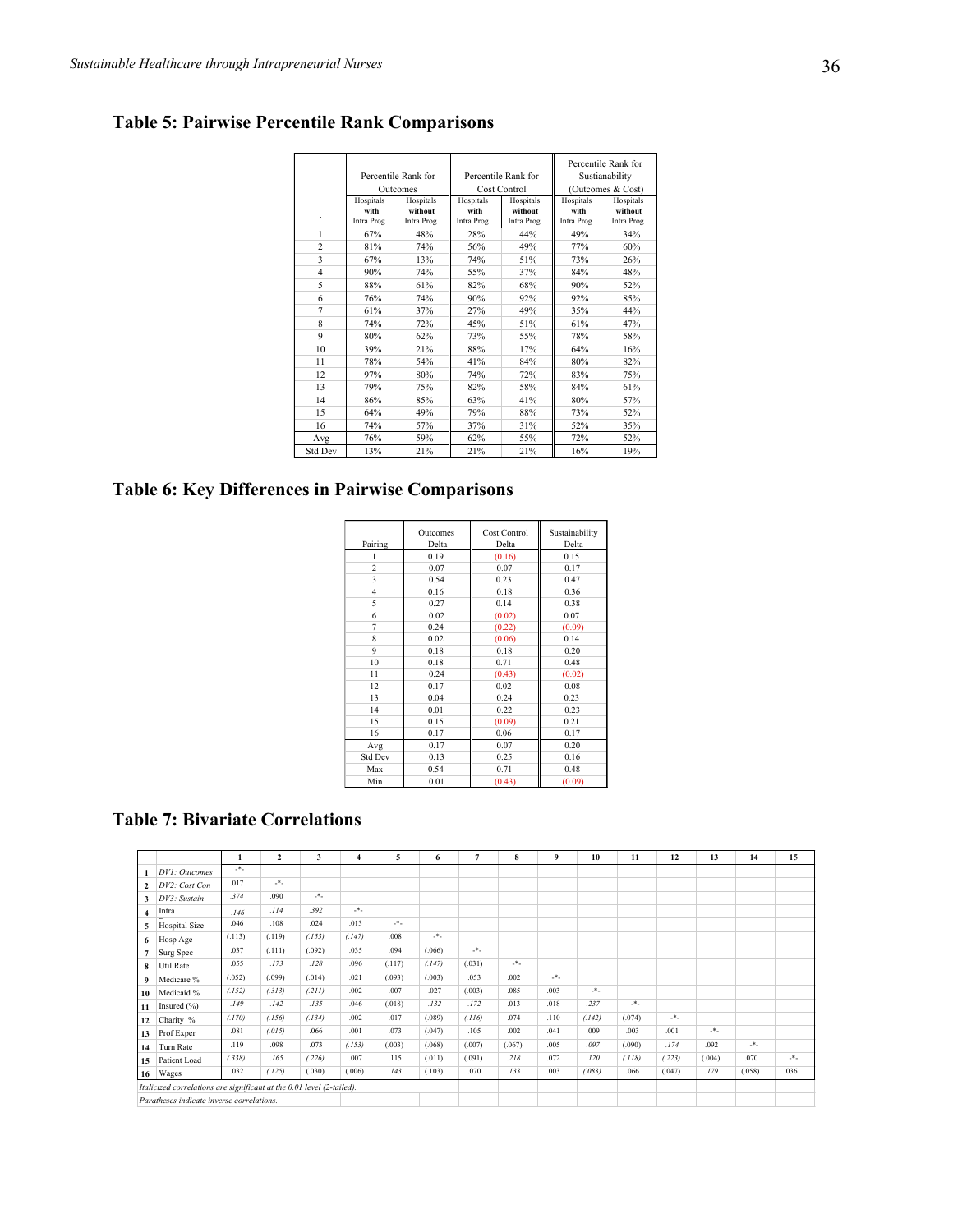## **Table 8: Regression Results**

|                                                                                                                   |                | <b>H1: Health Outcome</b> | H2: Cost   |             |            | H3: Sustainability |  |  |
|-------------------------------------------------------------------------------------------------------------------|----------------|---------------------------|------------|-------------|------------|--------------------|--|--|
|                                                                                                                   |                | Performance               |            | Performance |            | Performance        |  |  |
|                                                                                                                   | Model 1a       | Model 1b                  | Model 2a   | Model 2b    | Model 3a   | Model 3b           |  |  |
| (Constant)                                                                                                        | Incl           | Incl                      | Incl       | Incl        | Incl       | Incl               |  |  |
|                                                                                                                   |                |                           |            |             |            |                    |  |  |
| Intrapreneurship Program $(1 = Yes)$                                                                              |                | $7.27***$                 |            | $5.52***$   |            | $7.38***$          |  |  |
|                                                                                                                   |                | 2.81                      |            | 1.74        |            | 4.06               |  |  |
| Intra Program Duration (Years)                                                                                    |                | 0.03                      |            | $0.15*$     |            | 0.06               |  |  |
|                                                                                                                   |                | 0.01                      |            | 0.07        |            | 0.02               |  |  |
| $\overline{a}$<br>Intra Program Duration<br>(Years)                                                               |                | $0.25**$                  |            | 0.08        |            | $0.21*$            |  |  |
|                                                                                                                   |                | $0.11*$                   |            | 0.03        |            | 0.10               |  |  |
| Hospital Size (Beds)                                                                                              | $0.18**$       | $0.13*$                   | 0.05       | 0.04        | $0.11*$    | 0.08               |  |  |
|                                                                                                                   | 0.11           | 0.06                      | 0.02       | 0.01        | 0.05       | 0.04               |  |  |
| Hospital Size (Revenue - \$MM)                                                                                    | $0.12*$        | 0.10                      | 0.07       | 0.05        | 0.08       | 0.08               |  |  |
|                                                                                                                   | 0.07           | 0.04                      | 0.03       | 0.02        | 0.03       | 0.04               |  |  |
| Hospital Age (Years)                                                                                              | $-0.07$        | $-0.07$                   | $-0.23**$  | $-0.26**$   | $-0.14*$   | $-0.12*$           |  |  |
|                                                                                                                   | 0.03           | 0.03                      | 0.05       | 0.09        | 0.03       | 0.03               |  |  |
| Hospital Surgical Specialties (#)                                                                                 | $0.22**$       | $0.17*$                   | $-0.26**$  | $-0.21*$    | 0.03       | $-0.05$            |  |  |
|                                                                                                                   | 0.06           | 0.03                      | 0.12       | 0.08        | 0.01       | 0.01               |  |  |
| Time Since Last Major IT Upgrade (Years)                                                                          | $-0.25**$      | $-0.15*$                  | $-0.31***$ | $-0.25**$   | $-0.28**$  | $-0.24$            |  |  |
|                                                                                                                   | 0.15           | 0.09                      | 0.18       | 0.11        | 0.11       | 0.14               |  |  |
| Mean Utilization Rate (%)                                                                                         | $0.11*$        | $0.11*$                   | $0.85***$  | $0.67***$   | $0.45***$  | $0.33**$           |  |  |
|                                                                                                                   | 0.07           | 0.05                      | 0.34       | 0.25        | 0.20       | 0.13               |  |  |
| Mean Annual Capital Expenditures (\$MM)                                                                           | $0.21**$       | $0.16*$                   | $0.26**$   | $0.18*$     | $0.21**$   | $0.22**$           |  |  |
|                                                                                                                   |                |                           |            |             |            | 0.10               |  |  |
|                                                                                                                   | 0.12           | 0.08                      | 0.12       | 0.08        | 0.12       |                    |  |  |
| Debt to Capitalization (%)                                                                                        | $-0.05$        | $-0.06$                   | $-0.15*$   | $-0.16*$    | $-0.11$    | $-0.09$            |  |  |
|                                                                                                                   | 0.03           | 0.03                      | 0.04       | 0.05        | 0.03       | 0.03               |  |  |
| Medicare Patients (%)                                                                                             | $0.14*$        | $0.18*$                   | $-0.11*$   | 0.05        | $0.12*$    | 0.10               |  |  |
|                                                                                                                   | 0.04           | 0.05                      | 0.04       | 0.03        | 0.04       | 0.04               |  |  |
| Medicaid Patients (%)                                                                                             | $-0.54***$     | $-0.19**$                 | $-0.75***$ | $-0.46***$  | $-0.72***$ | $-0.43***$         |  |  |
|                                                                                                                   | 0.33           | 0.10                      | 0.44       | 0.19        | 0.36       | 0.14               |  |  |
| Insured Patients (%)                                                                                              | $0.71***$      | $0.51***$                 | $0.32**$   | $0.22**$    | $0.53***$  | $0.41***$          |  |  |
|                                                                                                                   | 0.42           | 0.29                      | 0.13       | 0.13        | 0.31       | 0.24               |  |  |
| Charity as % of Total Expense                                                                                     | $-0.37***$     | $-0.18*$                  | $-0.54***$ | $-0.39*$    | $-0.47***$ | $-0.29**$          |  |  |
|                                                                                                                   | 0.21           | 0.11                      | $0.16**$   | 0.13        | 0.19       | 0.15               |  |  |
| CEO Salary (\$)                                                                                                   | $-0.13*$       | 0.04                      | $-0.18*$   | $-0.12*$    | $-0.09$    | $-0.04$            |  |  |
|                                                                                                                   | 0.08           | 0.01                      | 0.13       | 0.08        | 0.07       | 0.02               |  |  |
| Nurses Mean Prof Experience (Years)                                                                               | $0.24**$       | $0.11*$                   | $-0.27**$  | $-0.09$     | $0.14*$    | $0.11*$            |  |  |
|                                                                                                                   | 0.13           | 0.04                      | 0.10       | 0.02        | 0.08       | 0.06               |  |  |
| Turnover Rate                                                                                                     | $-0.04$        | 0.02                      | $-0.03$    | 0.05        | $-0.04$    | 0.01               |  |  |
|                                                                                                                   | 0.01           | 0.01                      | 0.01       | 0.03        | 0.01       | 0.00               |  |  |
| Turnover Rate                                                                                                     | $0.15*$        | $0.17*$                   | -0.11      | $-0.07$     | $0.12*$    | $0.14*$            |  |  |
|                                                                                                                   | 0.05           | 0.06                      | 0.07       | 0.05        | 0.04       | 0.06               |  |  |
| Patient Load                                                                                                      | $-1.53***$     | $-0.45***$                | $-1.26***$ | $-0.43***$  | $-1.64$    | $-0.38***$         |  |  |
|                                                                                                                   | 0.06           | 0.01                      | 0.03       | 0.01        | 0.06       | 0.00               |  |  |
| Nurses Mean Hourly Wage (\$/hr)                                                                                   | $0.16*$        | 0.05                      | $-0.08$    | $-0.07$     | 0.07       | 0.10               |  |  |
|                                                                                                                   | 0.07           | 0.02                      | 0.02       | 0.02        | 0.04       | 0.03               |  |  |
| Nurses with B.S.-R.N. or Higher (%)                                                                               | $0.12*$        | 0.07                      | $0.11*$    | 0.06        | $0.12*$    | $0.12*$            |  |  |
|                                                                                                                   | 0.03           | 0.02                      | 0.04       | 0.02        | 0.03       | 0.04               |  |  |
|                                                                                                                   |                |                           |            |             |            |                    |  |  |
| $\overline{2}$<br>Adjusted R                                                                                      | 0.623          | 0.817                     | 0.544      | 0.632       | 0.592      | 0.781              |  |  |
| $\triangle R$ <sup>2</sup> (vs. Controls)                                                                         | $\blacksquare$ | 0.194                     |            | 0.088       |            | 0.189              |  |  |
| F*-Value - Full Model                                                                                             | 174.2          | 205.4                     | 151.8      | 186.9       | 166.3      | 195.5              |  |  |
| Non-Standardized Coefficients. Units are Mean-Centered and Expressed in Terms of Each Model's Dependent Variable. |                |                           |            |             |            |                    |  |  |
| *** $p < .001$ , ** $p < .01$ , * $p < .05$                                                                       |                |                           |            |             |            |                    |  |  |
|                                                                                                                   |                |                           |            |             |            |                    |  |  |